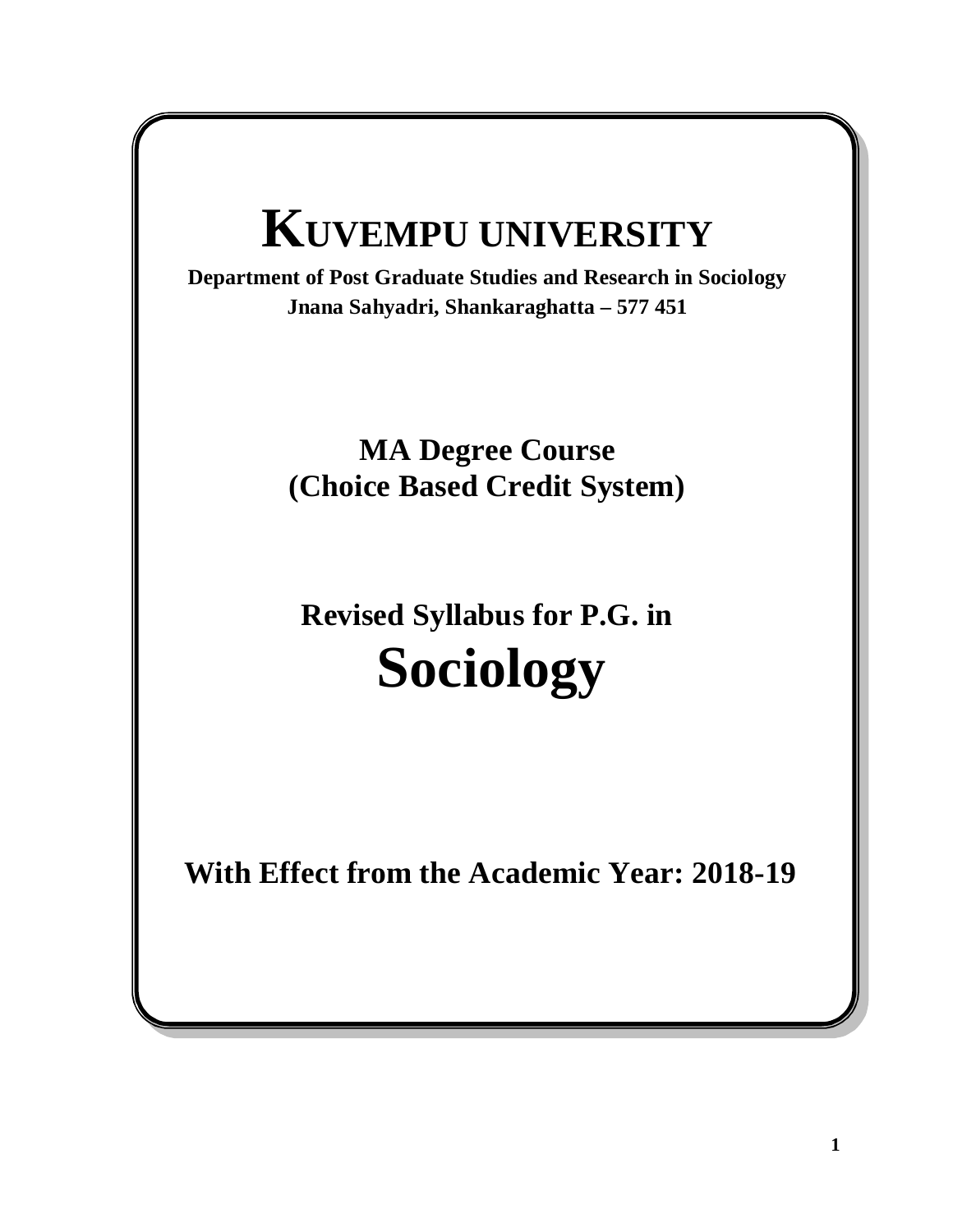#### **STRUCTURE OF THE COURSE C.B.C.S SYLLABUS OF M.A SOCIOLOGY (Semester Pattern) Courses Offered**

| Credits<br>Title of the Paper<br>Code<br>Marks<br>Marks<br>Marks<br>01<br>02<br>03<br>04<br>05<br>06<br><b>I SEMESTER</b><br><b>HARD CORE</b><br>1.1.<br><b>Foundations of Sociological Traditions</b><br>75<br>100<br>25<br>05<br>1.2<br>Methods in Social Research<br>25<br>100<br>75<br>05<br>$\overline{75}$<br>1.3<br>Perspectives on Indian Society<br>25<br>100<br>05<br>SOFT CORE (Any Two)<br>1.4<br>Society and Education<br>75<br>25<br>100<br>04<br>1.5<br>Society in Karnataka<br>$\overline{75}$<br>$\overline{25}$<br>100<br>04<br>1.5<br>Sociology of Social Movements<br>75<br>25<br>100<br>04<br>1.5<br>04<br>Social Demography<br>75<br>25<br>100<br>Total: Credits-23<br><b>II SEMESTER</b><br><b>HARD CORE</b><br>2.1<br>Development of Sociological Theories<br>75<br>25<br>05<br>100<br>Social Statistics<br>2.2<br>75<br>25<br>100<br>05<br>2.3<br>Social Stratification and Social Mobility<br>75<br>25<br>05<br>100<br>SOFT CORE (Any Two)<br>2.4<br>75<br>25<br>Gender and Society<br>100<br>04<br>2.5<br>Globalization and Society<br>75<br>25<br>100<br>04<br>2.5<br>$\overline{75}$<br>Sociology of Tribes<br>25<br>100<br>04<br>2.5<br>Political Sociology<br>75<br>25<br>100<br>04<br><b>ELECTIVE PAPER (Any One)</b><br>2.6<br>Invitation to Sociology<br>02<br>40<br>10<br>50<br>Sociology of Social Disorganization<br>$\overline{50}$<br>$\overline{02}$<br>2.6<br>40<br>10<br>Total: Credits-25<br><b>III SEMESTER</b><br><b>HARD CORE</b><br>3.1<br>Modern Sociological Theories<br>75<br>25<br>100<br>05<br>3.2<br>$\overline{75}$<br>25<br>100<br>05<br>Sociology of Development<br>3.3<br>Rural and Urban Sociology<br>75<br>25<br>100<br>05<br>SOFT CORE (Any Two)<br>3.4<br>Sociology of Marginalised Groups<br>75<br>25<br>100<br>04<br>3.5<br>Social Psychology<br>75<br>25<br>100<br>04<br>$\overline{3.5}$<br>Sociology of Health and Sanitation<br>$\overline{75}$<br>$\overline{25}$<br>100<br>04 |  |  |  |
|----------------------------------------------------------------------------------------------------------------------------------------------------------------------------------------------------------------------------------------------------------------------------------------------------------------------------------------------------------------------------------------------------------------------------------------------------------------------------------------------------------------------------------------------------------------------------------------------------------------------------------------------------------------------------------------------------------------------------------------------------------------------------------------------------------------------------------------------------------------------------------------------------------------------------------------------------------------------------------------------------------------------------------------------------------------------------------------------------------------------------------------------------------------------------------------------------------------------------------------------------------------------------------------------------------------------------------------------------------------------------------------------------------------------------------------------------------------------------------------------------------------------------------------------------------------------------------------------------------------------------------------------------------------------------------------------------------------------------------------------------------------------------------------------------------------------------------------------------------------------------------------------------------------------------------------------------|--|--|--|
|                                                                                                                                                                                                                                                                                                                                                                                                                                                                                                                                                                                                                                                                                                                                                                                                                                                                                                                                                                                                                                                                                                                                                                                                                                                                                                                                                                                                                                                                                                                                                                                                                                                                                                                                                                                                                                                                                                                                                    |  |  |  |
|                                                                                                                                                                                                                                                                                                                                                                                                                                                                                                                                                                                                                                                                                                                                                                                                                                                                                                                                                                                                                                                                                                                                                                                                                                                                                                                                                                                                                                                                                                                                                                                                                                                                                                                                                                                                                                                                                                                                                    |  |  |  |
|                                                                                                                                                                                                                                                                                                                                                                                                                                                                                                                                                                                                                                                                                                                                                                                                                                                                                                                                                                                                                                                                                                                                                                                                                                                                                                                                                                                                                                                                                                                                                                                                                                                                                                                                                                                                                                                                                                                                                    |  |  |  |
|                                                                                                                                                                                                                                                                                                                                                                                                                                                                                                                                                                                                                                                                                                                                                                                                                                                                                                                                                                                                                                                                                                                                                                                                                                                                                                                                                                                                                                                                                                                                                                                                                                                                                                                                                                                                                                                                                                                                                    |  |  |  |
|                                                                                                                                                                                                                                                                                                                                                                                                                                                                                                                                                                                                                                                                                                                                                                                                                                                                                                                                                                                                                                                                                                                                                                                                                                                                                                                                                                                                                                                                                                                                                                                                                                                                                                                                                                                                                                                                                                                                                    |  |  |  |
|                                                                                                                                                                                                                                                                                                                                                                                                                                                                                                                                                                                                                                                                                                                                                                                                                                                                                                                                                                                                                                                                                                                                                                                                                                                                                                                                                                                                                                                                                                                                                                                                                                                                                                                                                                                                                                                                                                                                                    |  |  |  |
|                                                                                                                                                                                                                                                                                                                                                                                                                                                                                                                                                                                                                                                                                                                                                                                                                                                                                                                                                                                                                                                                                                                                                                                                                                                                                                                                                                                                                                                                                                                                                                                                                                                                                                                                                                                                                                                                                                                                                    |  |  |  |
|                                                                                                                                                                                                                                                                                                                                                                                                                                                                                                                                                                                                                                                                                                                                                                                                                                                                                                                                                                                                                                                                                                                                                                                                                                                                                                                                                                                                                                                                                                                                                                                                                                                                                                                                                                                                                                                                                                                                                    |  |  |  |
|                                                                                                                                                                                                                                                                                                                                                                                                                                                                                                                                                                                                                                                                                                                                                                                                                                                                                                                                                                                                                                                                                                                                                                                                                                                                                                                                                                                                                                                                                                                                                                                                                                                                                                                                                                                                                                                                                                                                                    |  |  |  |
|                                                                                                                                                                                                                                                                                                                                                                                                                                                                                                                                                                                                                                                                                                                                                                                                                                                                                                                                                                                                                                                                                                                                                                                                                                                                                                                                                                                                                                                                                                                                                                                                                                                                                                                                                                                                                                                                                                                                                    |  |  |  |
|                                                                                                                                                                                                                                                                                                                                                                                                                                                                                                                                                                                                                                                                                                                                                                                                                                                                                                                                                                                                                                                                                                                                                                                                                                                                                                                                                                                                                                                                                                                                                                                                                                                                                                                                                                                                                                                                                                                                                    |  |  |  |
|                                                                                                                                                                                                                                                                                                                                                                                                                                                                                                                                                                                                                                                                                                                                                                                                                                                                                                                                                                                                                                                                                                                                                                                                                                                                                                                                                                                                                                                                                                                                                                                                                                                                                                                                                                                                                                                                                                                                                    |  |  |  |
|                                                                                                                                                                                                                                                                                                                                                                                                                                                                                                                                                                                                                                                                                                                                                                                                                                                                                                                                                                                                                                                                                                                                                                                                                                                                                                                                                                                                                                                                                                                                                                                                                                                                                                                                                                                                                                                                                                                                                    |  |  |  |
|                                                                                                                                                                                                                                                                                                                                                                                                                                                                                                                                                                                                                                                                                                                                                                                                                                                                                                                                                                                                                                                                                                                                                                                                                                                                                                                                                                                                                                                                                                                                                                                                                                                                                                                                                                                                                                                                                                                                                    |  |  |  |
|                                                                                                                                                                                                                                                                                                                                                                                                                                                                                                                                                                                                                                                                                                                                                                                                                                                                                                                                                                                                                                                                                                                                                                                                                                                                                                                                                                                                                                                                                                                                                                                                                                                                                                                                                                                                                                                                                                                                                    |  |  |  |
|                                                                                                                                                                                                                                                                                                                                                                                                                                                                                                                                                                                                                                                                                                                                                                                                                                                                                                                                                                                                                                                                                                                                                                                                                                                                                                                                                                                                                                                                                                                                                                                                                                                                                                                                                                                                                                                                                                                                                    |  |  |  |
|                                                                                                                                                                                                                                                                                                                                                                                                                                                                                                                                                                                                                                                                                                                                                                                                                                                                                                                                                                                                                                                                                                                                                                                                                                                                                                                                                                                                                                                                                                                                                                                                                                                                                                                                                                                                                                                                                                                                                    |  |  |  |
|                                                                                                                                                                                                                                                                                                                                                                                                                                                                                                                                                                                                                                                                                                                                                                                                                                                                                                                                                                                                                                                                                                                                                                                                                                                                                                                                                                                                                                                                                                                                                                                                                                                                                                                                                                                                                                                                                                                                                    |  |  |  |
|                                                                                                                                                                                                                                                                                                                                                                                                                                                                                                                                                                                                                                                                                                                                                                                                                                                                                                                                                                                                                                                                                                                                                                                                                                                                                                                                                                                                                                                                                                                                                                                                                                                                                                                                                                                                                                                                                                                                                    |  |  |  |
|                                                                                                                                                                                                                                                                                                                                                                                                                                                                                                                                                                                                                                                                                                                                                                                                                                                                                                                                                                                                                                                                                                                                                                                                                                                                                                                                                                                                                                                                                                                                                                                                                                                                                                                                                                                                                                                                                                                                                    |  |  |  |
|                                                                                                                                                                                                                                                                                                                                                                                                                                                                                                                                                                                                                                                                                                                                                                                                                                                                                                                                                                                                                                                                                                                                                                                                                                                                                                                                                                                                                                                                                                                                                                                                                                                                                                                                                                                                                                                                                                                                                    |  |  |  |
|                                                                                                                                                                                                                                                                                                                                                                                                                                                                                                                                                                                                                                                                                                                                                                                                                                                                                                                                                                                                                                                                                                                                                                                                                                                                                                                                                                                                                                                                                                                                                                                                                                                                                                                                                                                                                                                                                                                                                    |  |  |  |
|                                                                                                                                                                                                                                                                                                                                                                                                                                                                                                                                                                                                                                                                                                                                                                                                                                                                                                                                                                                                                                                                                                                                                                                                                                                                                                                                                                                                                                                                                                                                                                                                                                                                                                                                                                                                                                                                                                                                                    |  |  |  |
|                                                                                                                                                                                                                                                                                                                                                                                                                                                                                                                                                                                                                                                                                                                                                                                                                                                                                                                                                                                                                                                                                                                                                                                                                                                                                                                                                                                                                                                                                                                                                                                                                                                                                                                                                                                                                                                                                                                                                    |  |  |  |
|                                                                                                                                                                                                                                                                                                                                                                                                                                                                                                                                                                                                                                                                                                                                                                                                                                                                                                                                                                                                                                                                                                                                                                                                                                                                                                                                                                                                                                                                                                                                                                                                                                                                                                                                                                                                                                                                                                                                                    |  |  |  |
|                                                                                                                                                                                                                                                                                                                                                                                                                                                                                                                                                                                                                                                                                                                                                                                                                                                                                                                                                                                                                                                                                                                                                                                                                                                                                                                                                                                                                                                                                                                                                                                                                                                                                                                                                                                                                                                                                                                                                    |  |  |  |
|                                                                                                                                                                                                                                                                                                                                                                                                                                                                                                                                                                                                                                                                                                                                                                                                                                                                                                                                                                                                                                                                                                                                                                                                                                                                                                                                                                                                                                                                                                                                                                                                                                                                                                                                                                                                                                                                                                                                                    |  |  |  |
|                                                                                                                                                                                                                                                                                                                                                                                                                                                                                                                                                                                                                                                                                                                                                                                                                                                                                                                                                                                                                                                                                                                                                                                                                                                                                                                                                                                                                                                                                                                                                                                                                                                                                                                                                                                                                                                                                                                                                    |  |  |  |
|                                                                                                                                                                                                                                                                                                                                                                                                                                                                                                                                                                                                                                                                                                                                                                                                                                                                                                                                                                                                                                                                                                                                                                                                                                                                                                                                                                                                                                                                                                                                                                                                                                                                                                                                                                                                                                                                                                                                                    |  |  |  |
|                                                                                                                                                                                                                                                                                                                                                                                                                                                                                                                                                                                                                                                                                                                                                                                                                                                                                                                                                                                                                                                                                                                                                                                                                                                                                                                                                                                                                                                                                                                                                                                                                                                                                                                                                                                                                                                                                                                                                    |  |  |  |
|                                                                                                                                                                                                                                                                                                                                                                                                                                                                                                                                                                                                                                                                                                                                                                                                                                                                                                                                                                                                                                                                                                                                                                                                                                                                                                                                                                                                                                                                                                                                                                                                                                                                                                                                                                                                                                                                                                                                                    |  |  |  |
|                                                                                                                                                                                                                                                                                                                                                                                                                                                                                                                                                                                                                                                                                                                                                                                                                                                                                                                                                                                                                                                                                                                                                                                                                                                                                                                                                                                                                                                                                                                                                                                                                                                                                                                                                                                                                                                                                                                                                    |  |  |  |
|                                                                                                                                                                                                                                                                                                                                                                                                                                                                                                                                                                                                                                                                                                                                                                                                                                                                                                                                                                                                                                                                                                                                                                                                                                                                                                                                                                                                                                                                                                                                                                                                                                                                                                                                                                                                                                                                                                                                                    |  |  |  |
| 3.5<br>100<br>04                                                                                                                                                                                                                                                                                                                                                                                                                                                                                                                                                                                                                                                                                                                                                                                                                                                                                                                                                                                                                                                                                                                                                                                                                                                                                                                                                                                                                                                                                                                                                                                                                                                                                                                                                                                                                                                                                                                                   |  |  |  |
| Sociology of Disaster and Social Crisis<br>75<br>25<br><b>ELECTIVE PAPER (Any One)</b>                                                                                                                                                                                                                                                                                                                                                                                                                                                                                                                                                                                                                                                                                                                                                                                                                                                                                                                                                                                                                                                                                                                                                                                                                                                                                                                                                                                                                                                                                                                                                                                                                                                                                                                                                                                                                                                             |  |  |  |
| 3.6<br><b>Contemporary Social Issues</b><br>40<br>10<br>50<br>02                                                                                                                                                                                                                                                                                                                                                                                                                                                                                                                                                                                                                                                                                                                                                                                                                                                                                                                                                                                                                                                                                                                                                                                                                                                                                                                                                                                                                                                                                                                                                                                                                                                                                                                                                                                                                                                                                   |  |  |  |
| 50<br>02<br>3.6<br>Social Entrepreneurship<br>40<br>10                                                                                                                                                                                                                                                                                                                                                                                                                                                                                                                                                                                                                                                                                                                                                                                                                                                                                                                                                                                                                                                                                                                                                                                                                                                                                                                                                                                                                                                                                                                                                                                                                                                                                                                                                                                                                                                                                             |  |  |  |
| Total: Credits-25                                                                                                                                                                                                                                                                                                                                                                                                                                                                                                                                                                                                                                                                                                                                                                                                                                                                                                                                                                                                                                                                                                                                                                                                                                                                                                                                                                                                                                                                                                                                                                                                                                                                                                                                                                                                                                                                                                                                  |  |  |  |
| IV SEMESTER                                                                                                                                                                                                                                                                                                                                                                                                                                                                                                                                                                                                                                                                                                                                                                                                                                                                                                                                                                                                                                                                                                                                                                                                                                                                                                                                                                                                                                                                                                                                                                                                                                                                                                                                                                                                                                                                                                                                        |  |  |  |
| HARD CORE                                                                                                                                                                                                                                                                                                                                                                                                                                                                                                                                                                                                                                                                                                                                                                                                                                                                                                                                                                                                                                                                                                                                                                                                                                                                                                                                                                                                                                                                                                                                                                                                                                                                                                                                                                                                                                                                                                                                          |  |  |  |
| Post - Modern Social Theories<br>4.1<br>75<br>25<br>100<br>05                                                                                                                                                                                                                                                                                                                                                                                                                                                                                                                                                                                                                                                                                                                                                                                                                                                                                                                                                                                                                                                                                                                                                                                                                                                                                                                                                                                                                                                                                                                                                                                                                                                                                                                                                                                                                                                                                      |  |  |  |
| 4.2<br>75<br>25<br>Social Gerontology<br>100<br>05                                                                                                                                                                                                                                                                                                                                                                                                                                                                                                                                                                                                                                                                                                                                                                                                                                                                                                                                                                                                                                                                                                                                                                                                                                                                                                                                                                                                                                                                                                                                                                                                                                                                                                                                                                                                                                                                                                 |  |  |  |
| <b>Project Work</b><br>4.3<br>75<br>25<br>100<br>05                                                                                                                                                                                                                                                                                                                                                                                                                                                                                                                                                                                                                                                                                                                                                                                                                                                                                                                                                                                                                                                                                                                                                                                                                                                                                                                                                                                                                                                                                                                                                                                                                                                                                                                                                                                                                                                                                                |  |  |  |
| SOFT CORE (Any Two)                                                                                                                                                                                                                                                                                                                                                                                                                                                                                                                                                                                                                                                                                                                                                                                                                                                                                                                                                                                                                                                                                                                                                                                                                                                                                                                                                                                                                                                                                                                                                                                                                                                                                                                                                                                                                                                                                                                                |  |  |  |
| 4.4<br>Crime and Society<br>75<br>25<br>100<br>04                                                                                                                                                                                                                                                                                                                                                                                                                                                                                                                                                                                                                                                                                                                                                                                                                                                                                                                                                                                                                                                                                                                                                                                                                                                                                                                                                                                                                                                                                                                                                                                                                                                                                                                                                                                                                                                                                                  |  |  |  |
| 4.5<br>75<br><b>Industrial Sociology</b><br>25<br>100<br>04                                                                                                                                                                                                                                                                                                                                                                                                                                                                                                                                                                                                                                                                                                                                                                                                                                                                                                                                                                                                                                                                                                                                                                                                                                                                                                                                                                                                                                                                                                                                                                                                                                                                                                                                                                                                                                                                                        |  |  |  |
| Social Policy and Planning<br>$\overline{75}$<br>$\overline{25}$<br>100<br>4.5<br>04                                                                                                                                                                                                                                                                                                                                                                                                                                                                                                                                                                                                                                                                                                                                                                                                                                                                                                                                                                                                                                                                                                                                                                                                                                                                                                                                                                                                                                                                                                                                                                                                                                                                                                                                                                                                                                                               |  |  |  |
| 4.5<br>Sociology of Environment<br>75<br>25<br>04<br>100                                                                                                                                                                                                                                                                                                                                                                                                                                                                                                                                                                                                                                                                                                                                                                                                                                                                                                                                                                                                                                                                                                                                                                                                                                                                                                                                                                                                                                                                                                                                                                                                                                                                                                                                                                                                                                                                                           |  |  |  |
| Total : Credits-23<br>I, II, III, & IV SEMESTERS TOTAL CREDITS = 96                                                                                                                                                                                                                                                                                                                                                                                                                                                                                                                                                                                                                                                                                                                                                                                                                                                                                                                                                                                                                                                                                                                                                                                                                                                                                                                                                                                                                                                                                                                                                                                                                                                                                                                                                                                                                                                                                |  |  |  |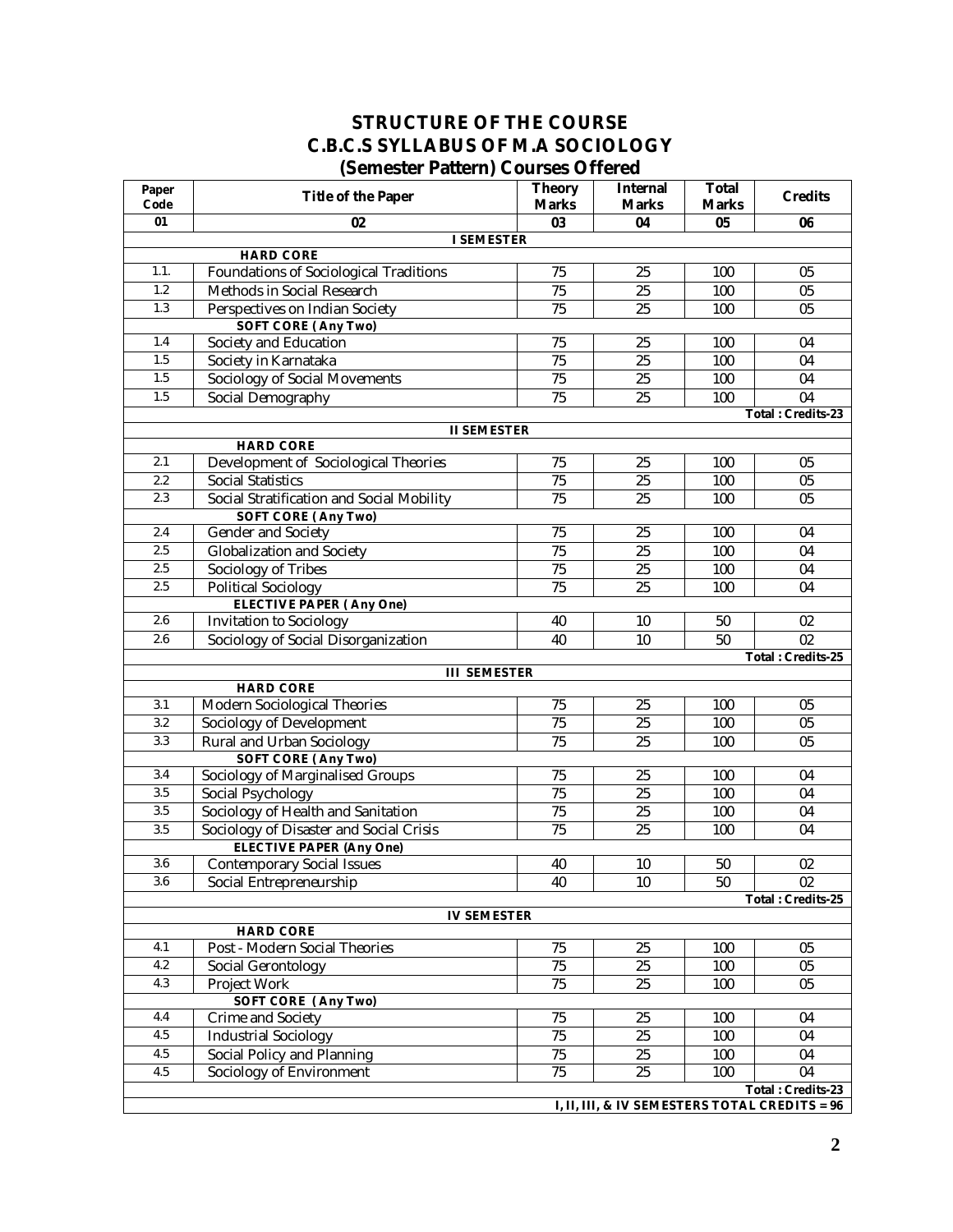### **Kuvempu University Department of Post Graduate Studies and Research in Sociology MA Degree Course in Choice Based Credit System**

### **General Objectives of the Course:**

- To equip the students with latest sociological knowledge pertaining to various sub-fields within the discipline of sociology.
- To orient the students for comprehending, analyzing and critically assessing the social reality from sociological perspective.
- To inculcate the analytical ability, research aptitude and relevant skills in the students useful for their social and professional life.
- To prepare the students for undertaking research, jobs in Colleges/Universities/ Research Institutions, various Government Departments and Non-governmental organizations as well as for various competitive examinations.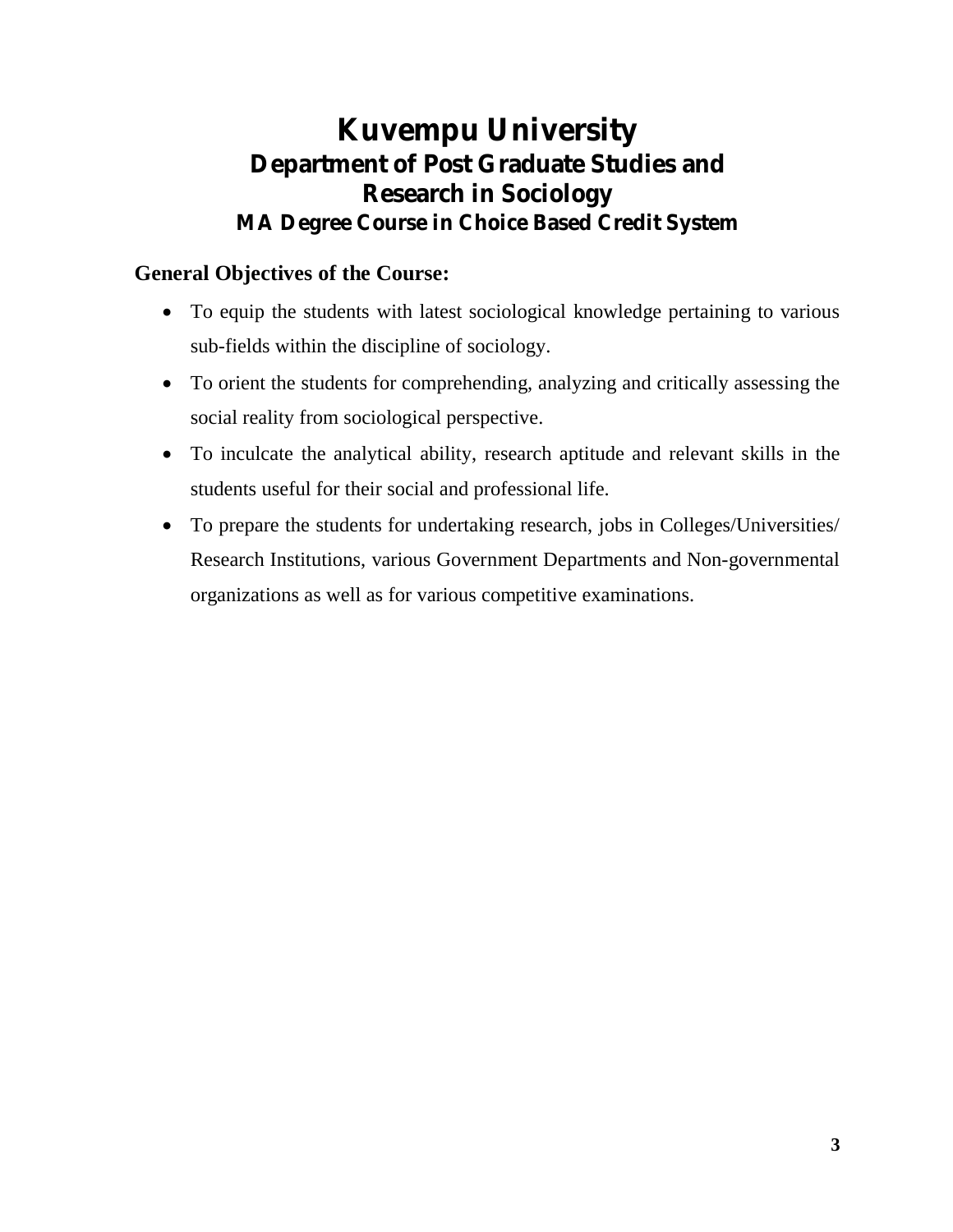#### **Evaluation of the course consists of**

- 1. Theory exam for 3 hours duration for 75 marks
- 2. Internal Assessment for 25 marks
	- a. 10 marks for 2 Internal written tests
	- b. 05 marks for Assignment
	- c. 05 marks for Seminar
	- d. 05 marks for Attendance

#### **Question paper pattern:**

Note:

- a. Answer ALL questions.
- b. All questions carry equal marks
- 1. Question.

or

Question.

2. Question.

or

Question

3. Question.

or Question.

4. Question.

or

Question.

- 5. Write short notes on any THREE of the following:
	- a. Q
	- b. Q
	- c. Q
	- d. Q
	- e. Q

Time : 3 Hours Max. Marks : 75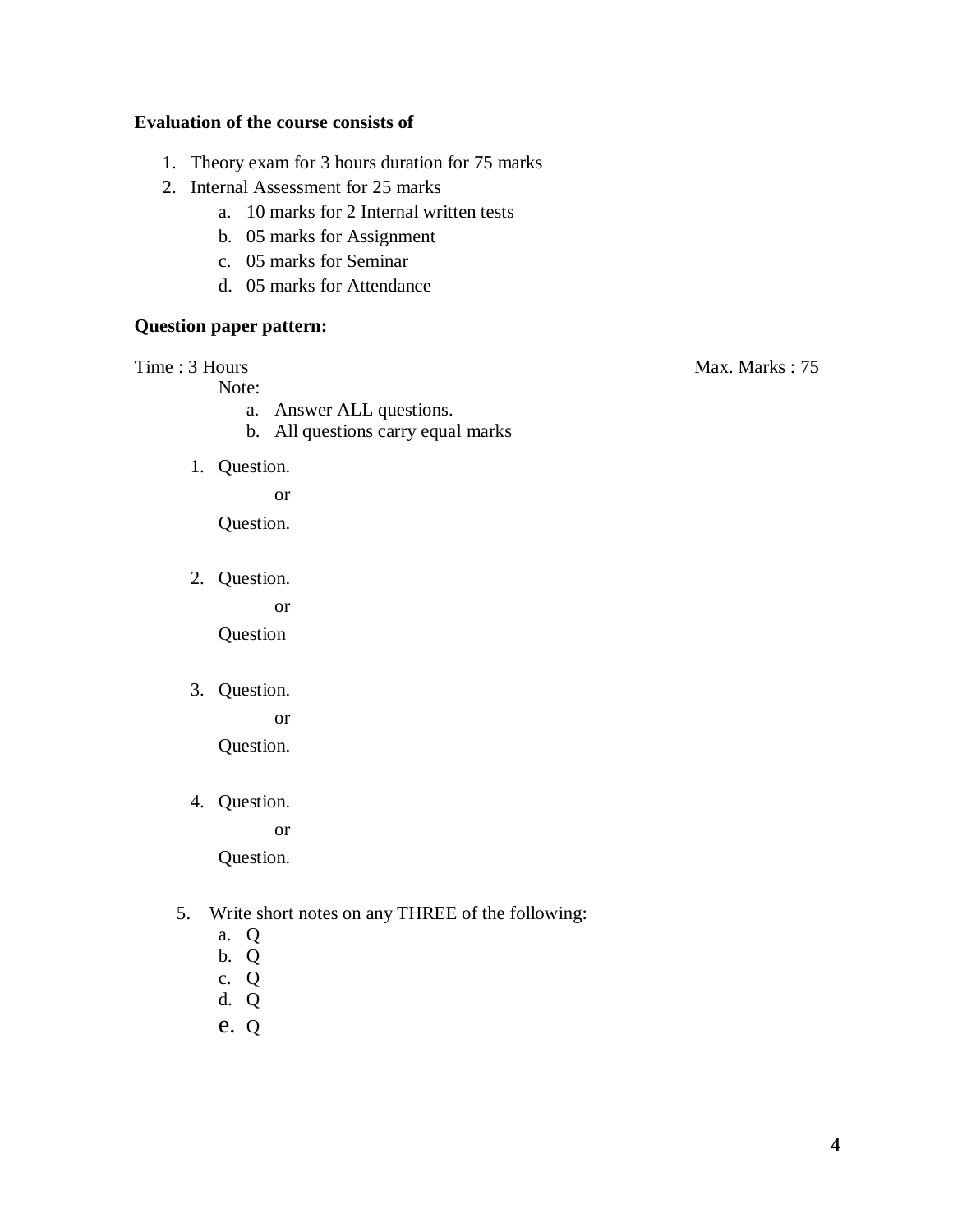### **HC 1.1: Foundations of Sociological Traditions**

#### **Objectives:**

After studying this course, the learners will be able to:

- Understand the linkage between the social changes in the economic and social systems and the emergence of discipline of Sociology.
- Know the theoretical foundations of Sociology on which edifice of modern Sociological theories are built; and develop insights for understanding the later developments in sociological theory.
- Develop critical thinking, analytical ability to interpret the social scenario around.
- $\bullet$  Learn the historical, socio-economic and intellectual forces in the rise of Sociological Theory.
- Understand the selected Sociological Theories.

#### **UNIT - I: Emergence of Sociological Tradition**

- a. Historical background of Social thought social context and intellectual traditions. (Hume, Kant, Berkley, Locke, Rousseau, Biccari)
- b. The Transition from Social Philosophy to Sociology
- c. Continental Sociological Tradition (French, German and British)

#### **UNIT - II: Auguste Comte and Herbert Spencer**

- a. Positivism and law of three stages
- b. Theory of evolution and Social Darwinism
- c. Organismic Analogy and Classification of Society

#### **UNIT- III: Emile Durkheim:**

- a. Division of labour; Social solidarity Mechanical and Organic
- b. Social facts; suicide and its types
- c. Elementary forms of Religion

#### **UNIT -IV: Karl Marx**

- a. Dialectical materialism
- b. Class struggle and Alienation
- c. Stages of growth of society

#### **UNIT - V: Max Weber**

- a. Social action, Authority and Rationality
- b. Methodology Ideal types, Verstehen
- c. Protestant Ethics and Spirit of Capitalism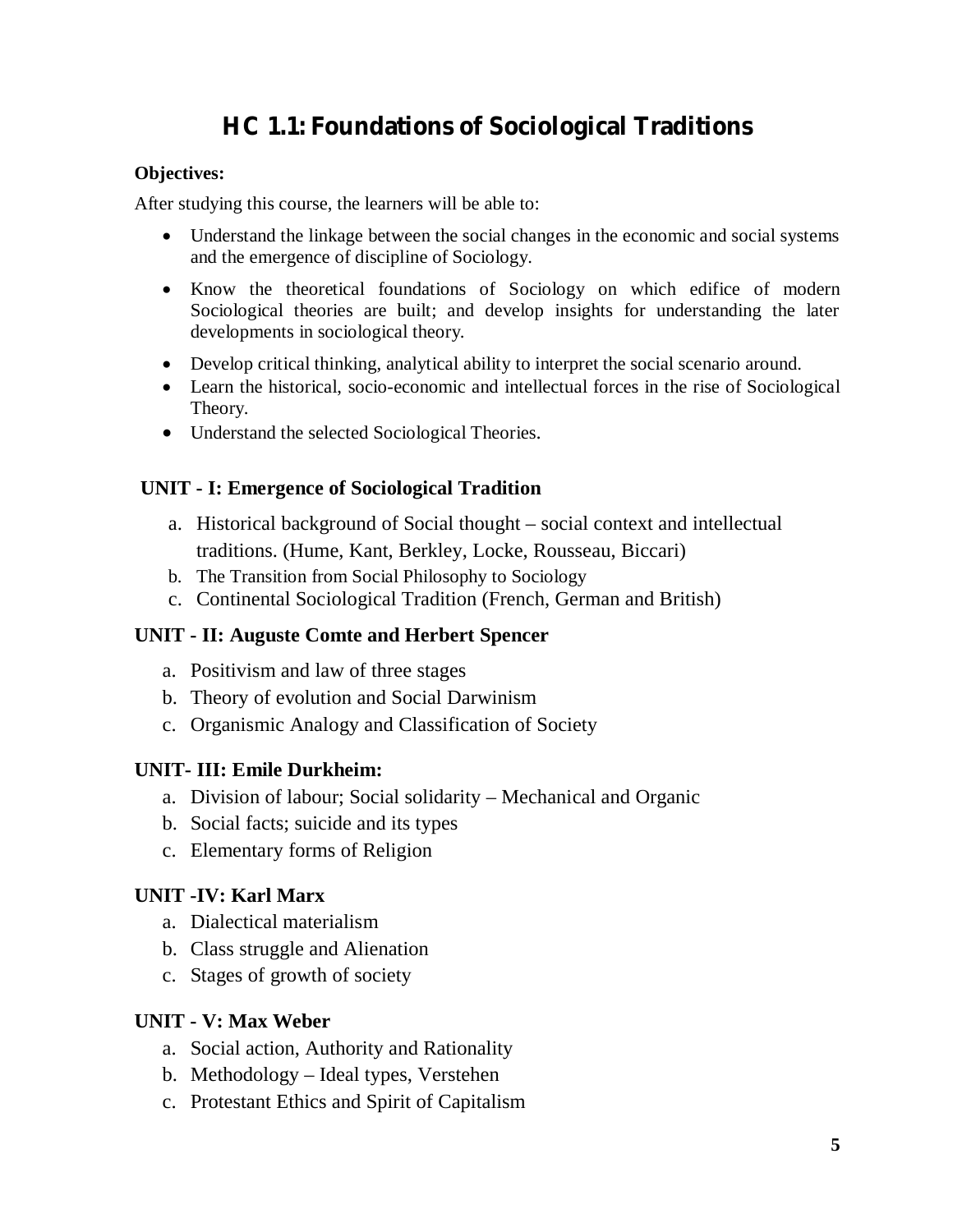- x Abraham, J.H., 1974. *Origin and Growth of Sociology*, London: Pelican books.
- Aron, Reymond. 1965 1967: *Main Currents in Sociological Thought*, Vol. I and II, Penguin, Chapters on Marx, Durkheim and Weber.
- x Barnes, H.E. 1980. *An Introduction to the History of Sociology*, University of Chicago Press, Chicago.
- x Bendix, Rinehard. 1960. *Max Weber, An Intellectual Portrait* (For Weber). Double Day.
- x Bogaradus, E. 1969. *The Development of Social Thought*, Vakils, Feffer and Simon's, Bombay.
- x Coser, Lewis. 1977. *Masters of Sociological Thought*, Harcourt & Brace, Chicago.
- x Dahrendorf, Ralp. 1959. *Class and Class Conflict in an Industrial Society*. Stanford University Press.
- x Giddens, Anthony. 1997. *Capitalism and Modern Social Theory A analysis of writings of Marx, Durkheim and Weber*, Cambridge University Press, Whole Book.
- x Hughes, John A., Martin, Peter, J. and Sharrock, W.W.1965 : *Understanding Classical Sociology – Marx, Weber and Durkheim*, London : Sage Publications, Whole Book.
- x Nisbet. 1966. *The Sociological Tradition*. Heinemann Educational Books Ltd., London.
- x Parsons Talcott. 1937- 1949. *The structure of social Action*, McGraw Hill, New York.
- x Popper, Karl. 1945. *Open Society and its Enemies*. Routledge, London.
- x Ritzer, George. 2000. *Classical Sociological Theory*, McGraw Hill, New York.
- x Swingwood, A. 1984. *A Short History of Sociological Thought*, Macmillan, Hong Kong.
- x Turner, Jonathan H, 2007. *The Structure of Sociological Theory* (IV Edition) Rawat Publication, Jaipur.
- x Zeitlin, Irvin. 1981. *Ideology and the Development Sociological Theory*. Prentice Hall.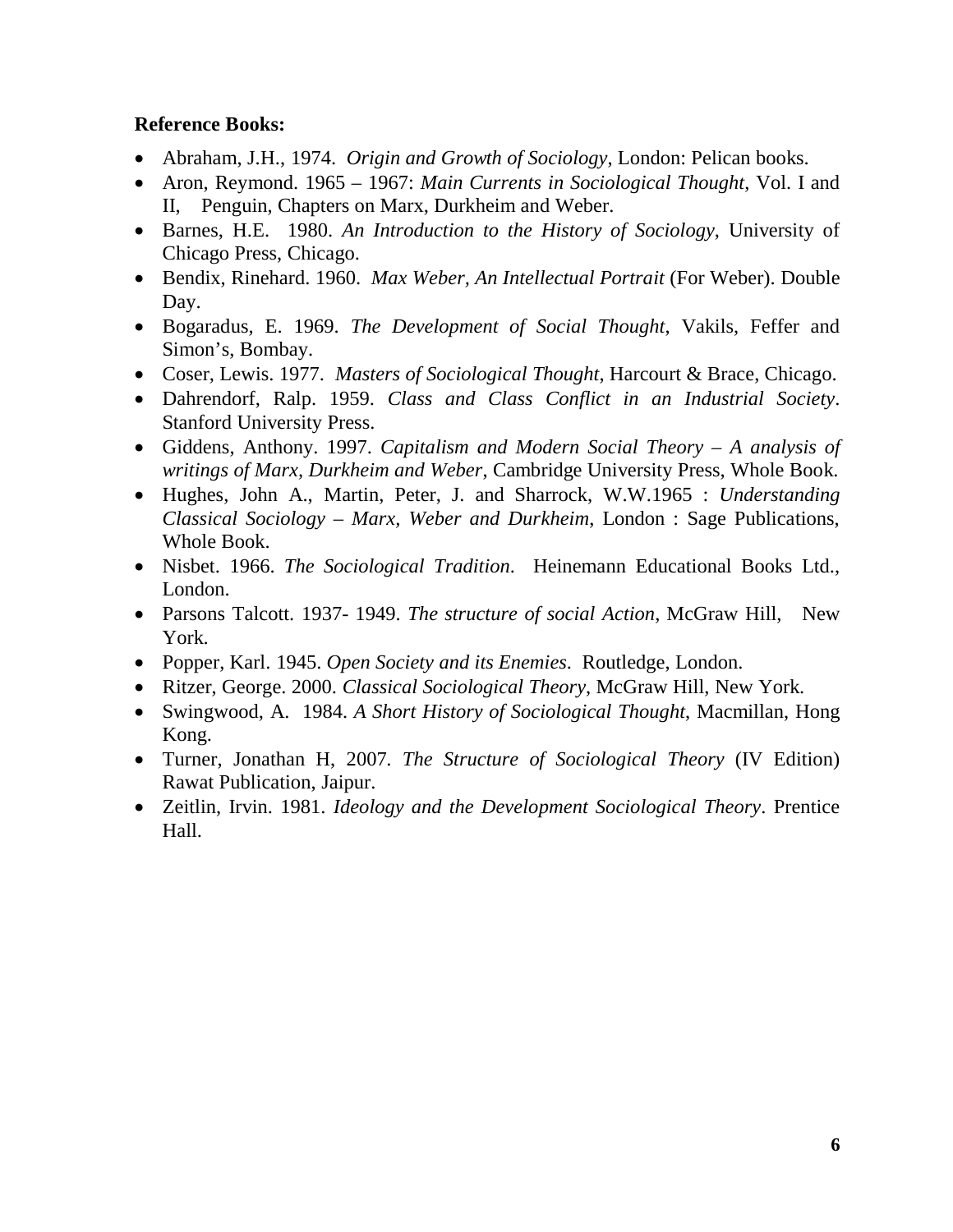### **HC 1.2: Methods in Social Research**

#### **Objectives:**

This course aims to provide;

- An understanding of the nature of social phenomena, the issues involved in social research and the ways and means of studying social reality.
- Study of research methods as a means of understanding social reality.
- Exposure to the fundamentals of various research techniques and methods.
- Introduction to the philosophical foundations of Social Research.
- Acquaintance with the quantitative and qualitative strategies of research.

#### **UNIT - I: Social Research**

- a. Philosophical Roots of Social Research Issues of Epistemology
- b. Hermeneutics Inductive analysis, Positivism, Interpretative understanding.
- c. Problems in Social Research; Objectivity and subjectivity in Social Sciences
- d. Types of Social Research

#### **UNIT - II: Research Procedures**

- a. Role of theory in social research
- b. Concepts; Problems of Conceptualization and Operationalisation
- **c.** Steps in Social Research; Hypothesis
- d. Research Design: Meaning and Types

#### **UNIT - III: Methods of Social Research**

- a. Types of data; qualitative and quantitative
- b. Inductive and Deductive method
- c. Social Survey; Sampling and its types
- d. Case Study Method

#### **UNIT - IV: Methods of Data Collection**

- a. Primary Data: 1. Observation, 2. Questionnaire 3. Interview
- b. Secondary Data and sources
- c. Participatory Research
- d. Measurement and Scaling method Likert, Bogardus Social Distance

#### **UNIT – V: Analysis of Data and Report Writing**

- a. Analysis and Interpretation of Data
- b. Content analysis; Oral history
- c. Types of Report
- d. Qualities of Research Report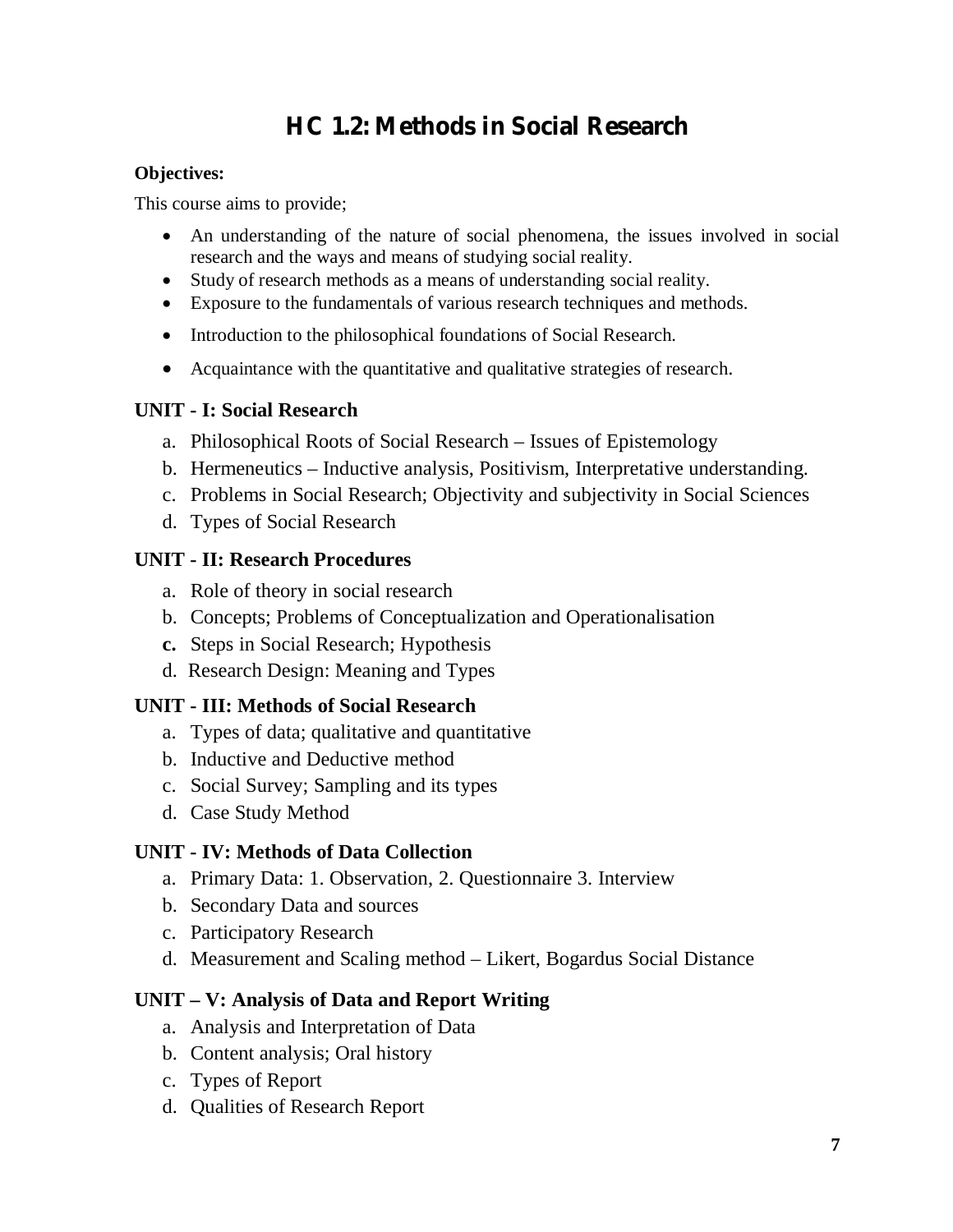- x Bailey, Kenneth. 1988. *Methods of Social Research*, John Willey & Sons, New York.
- x Black, James A. and Champion, Dean J. 1976. *Methods and Issues in Social Research*, John Willey & Sons, New York.
- x David, Dooley. 1997. *Social Research Methods*, Prentice Hall, New Delhi.
- x Davis, G.B. 1981. *Introduction to Computers*, Mc Graw Hill, New Delhi.
- x Goode, William J. & Hatt, Paul K. 1952. *Methods in Social Research*, McGraw Hill New Delhi.
- x Kerlinger, Fred N. 1964. *Foundations of Behavioural Research*, Surgeet, Delhi.
- x Krishnaswami, O.R. 1983. *Methodology of Research in Social Sciences*, Himalaya, Bombay.
- x Marie Jahoda, et al., 1958. *Research Methods in Social Research*, The Dryden Press, New York.
- x Moser,C.A. & Kalton G. 1971. *Survey Methods in Social Investigations* E.L.B.S.& Heinemann, London.
- x Narayan, Deepa 1997. *Toward Participatory Research*, The World Bank, Washington.
- x Tim May. 2001. *Social Research: Issues methods and process*, Rawat, Jaipur
- x Young, Pauline V. 1982. *Scientific Social Surveys & Research*, Prentice Hall, New Delhi.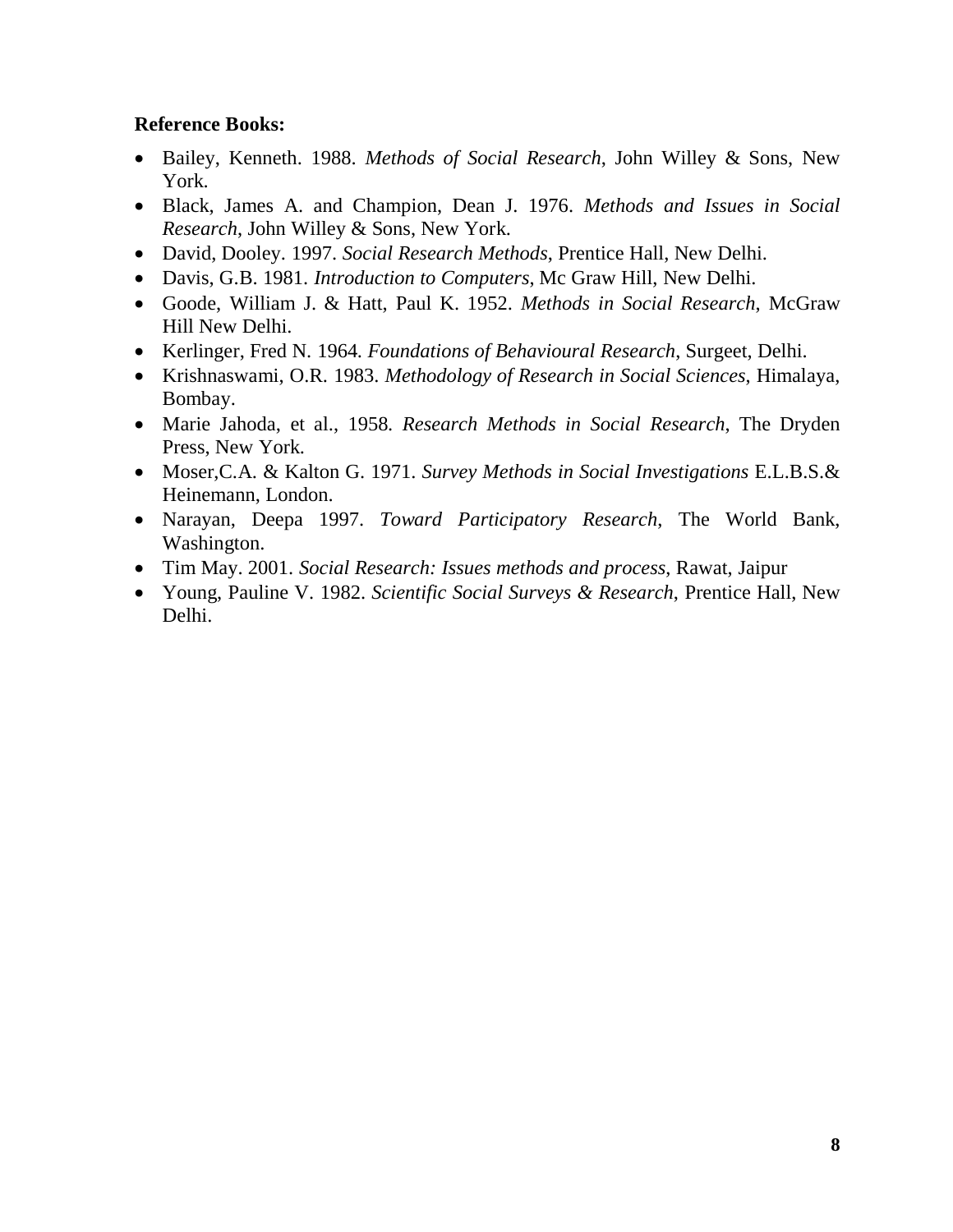### **HC 1.3: Perspectives on Indian Society**

#### **Objectives:**

After studying this course, the learners will be able to:

- Understand the diversities and unity in Indian Society
- Know the major segments in society, the traditions, continuities and changes taking place in Indian society;
- Understand various theoretical perspectives to comprehend Indian Society.
- The sociological perspective on Indian society presented in this course will also enable students to gain a better understanding of their own situation and region.

#### **UNIT – I: Introduction**

- a. Geographical and Historical Background
- b. Linguistic and Religious distribution
- c. Unity and Diversity in India

#### **UNIT – II: Indological Perspective**

- a. Radhakamal Mukherjee
- b. G.S. Ghurye
- c. Louis Dumont

#### **UNIT- III: Marxian Perspective**

- a. D.P. Mukhaerjee
- b. R.K. Mukherjee
- c. A.R. Desai

#### **UNIT – IV: Subaltern Perspective**

- a. B.R. Ambedkar
- b. David Hardiman
- c. Ranjit Guha

#### **UNIT –V: Social Change in Contemporary India**

- a. Theories of Social Change
- b. Processes of Social Change Sanskritization and Westernization
- c. Modernization and Secularization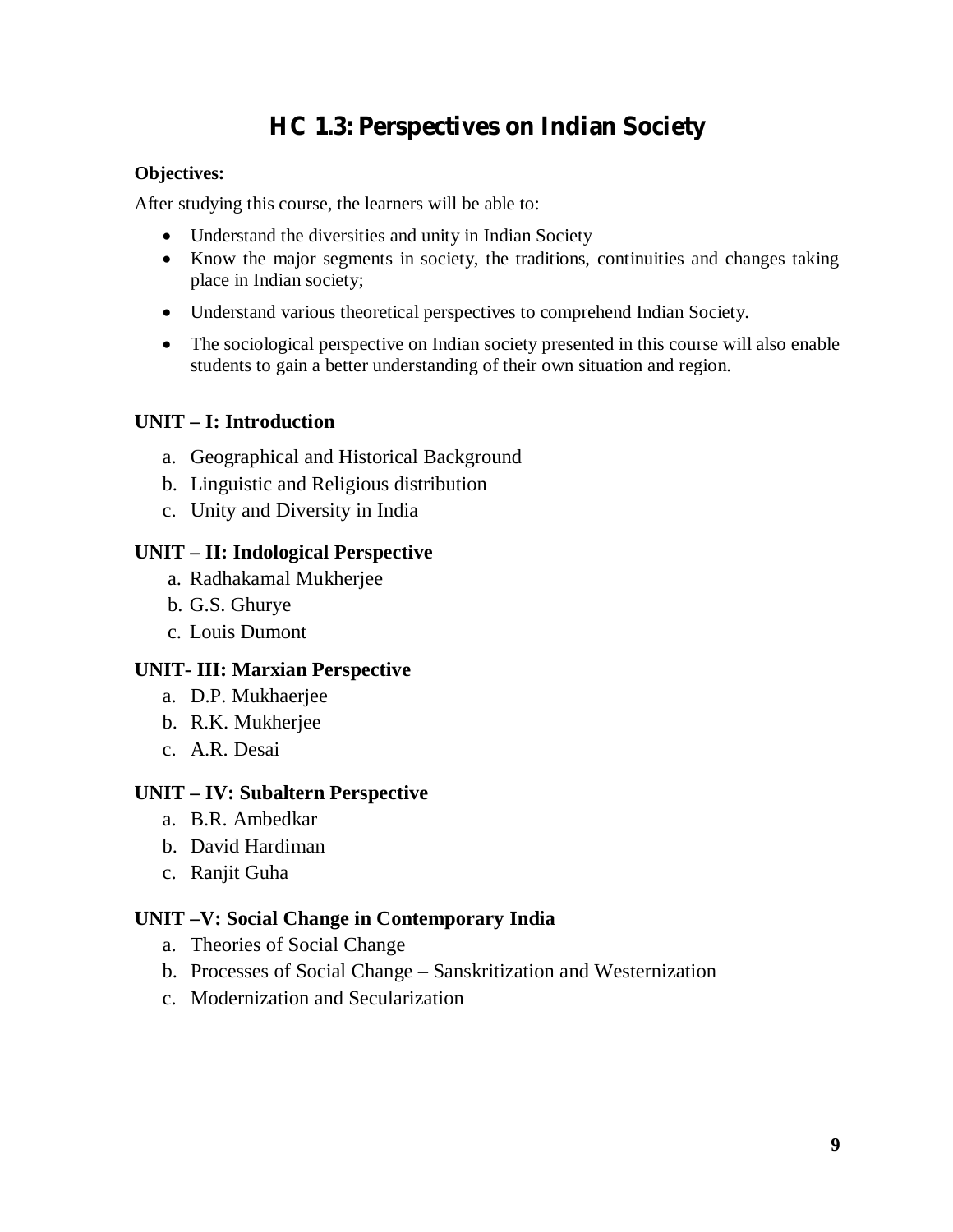- x Beteille, Andre.1971. *Caste, Class and Power*, Berkeley, University of California.
- x Dhanagare, D.N. 1993: *Themes and Perspectives in Indian Sociology*. Rawat: Jaipur.
- x Dube, Leela.1997: *Women and Kinship*, Comparative Perspectives on Gender Southern South Asia.
- x Dumont, Louis.1988: *Homo Hierarchicus*, Oxford University Press.
- x Hardiman, David 1987: *The Coming of the Devi: Adivasi Assertion in Western India*, Oxford University Press.
- x Kapadia, K.M.1981: *Marriage and Family in India*, Oxford University Press.
- Karve Iravathi, *Kinship Organization in India*.
- x Lannoy, Richard. 1971: *The Speaking Tree, A Study of Indian Culture and Society*. London: Oxford University Press.
- x Marriott, McKim 1990: *India through Hindu Categories*. Sage: Delhi.
- Michael.S.M.1999: *Dalits and Modern India* ; visions and values.
- Mondelboum, D.C.1972: *Society in India*; popular Prakashan, Bombay.
- x Oommen, T.K. and P.N. Mukherjee, eds. 1986: *Indian Sociology: Reflections and Introspections*. Popular Prakashan: Bombay.
- Rao, M.S.A.(ed) 1974: *Urban Sociology in India*, Orient Longman, New Delhi.
- x Singer, Milton &Cohen, Bernards, 1996: *Structure and change in Indian Society*, Rawat, Jaipur.
- x Singh,A.K. 1998: *Forest and Tribal in India*.
- x Srinivas, M.N. 1987: *The Dominant Caste and other Essays*, Oxford University, New Delhi.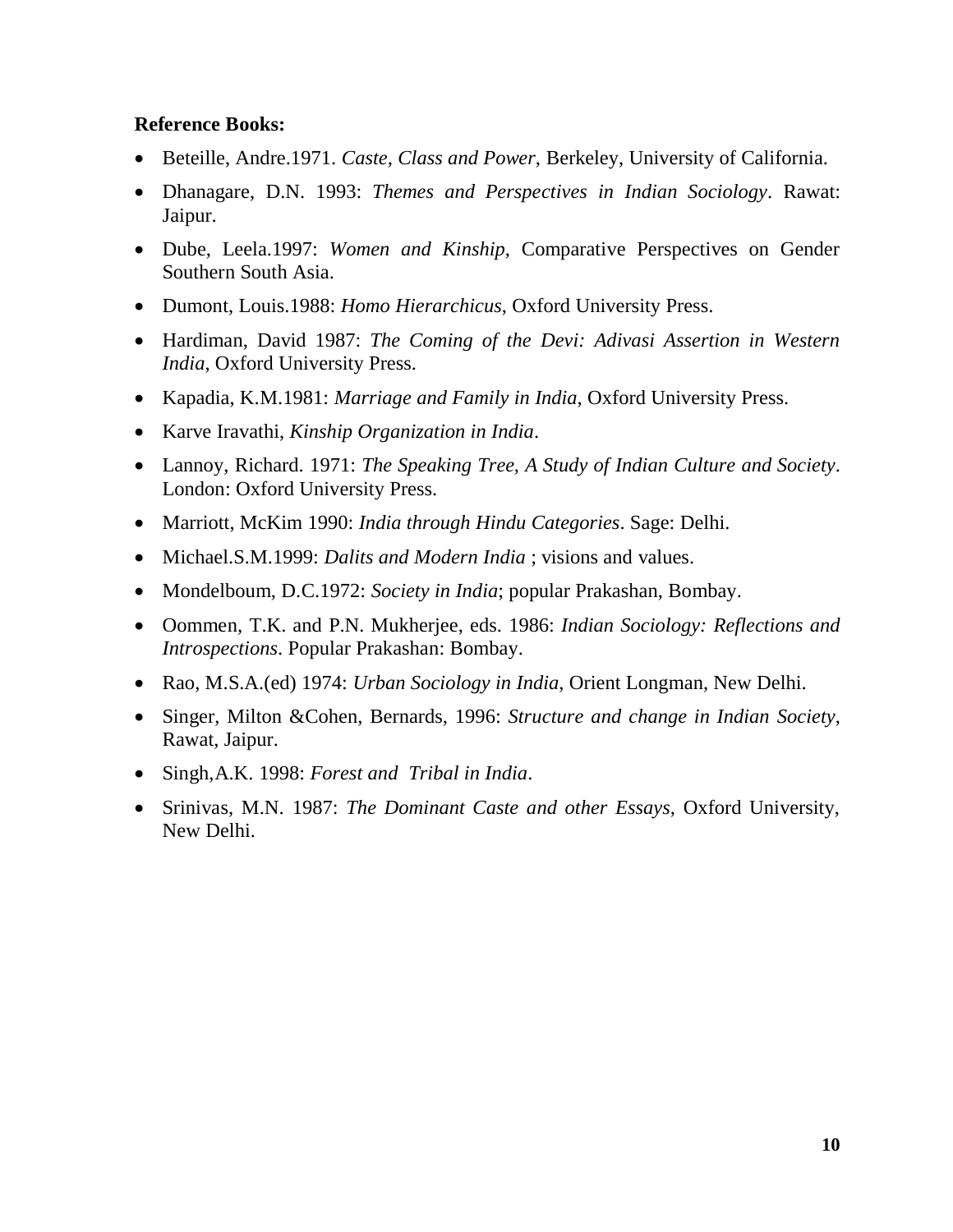### **SC 1.4: Society and Education**

#### **Objectives:**

After completion of this course, learners will be able to:

- Understand the interface between education and society.
- Understand the major concepts, theoretical approaches and development of sociology of education.
- Get acquainted with the approaches and contributions in sociology of education
- Get acquainted with the alternative educational programmes in India

#### **UNIT- I: Introduction**

- a. The Nature, Scope and Importance of Sociology of Education
- b. Relationship between Education and Society; Importance of education
- c. Concepts broader and narrower; bi-polar and tri-polar

#### **UNIT- II: Education in India**

- a. Socio-Historical Context Education in pre-independent and Post- Independent India
- b. Recent Trends in Education in India
- c. Problems of Education in India

#### **UNIT- III: Agencies of Education**

- a. Family and Peer group
- b. School and Teachers
- c. Mass Media

#### **UNIT-IV: Education and Mobility**

- a. Factors affecting Academic Opportunity and Achievement: Caste, Class and Region
- b. Problems of Girl education in India
- c. Education as a channel of Social Mobility

#### **UNIT-V: Higher Education in India**

- a. Growth of Higher Education in India
- b. Non-formal education and distant learning
- c. Challenges and Problems of Higher Education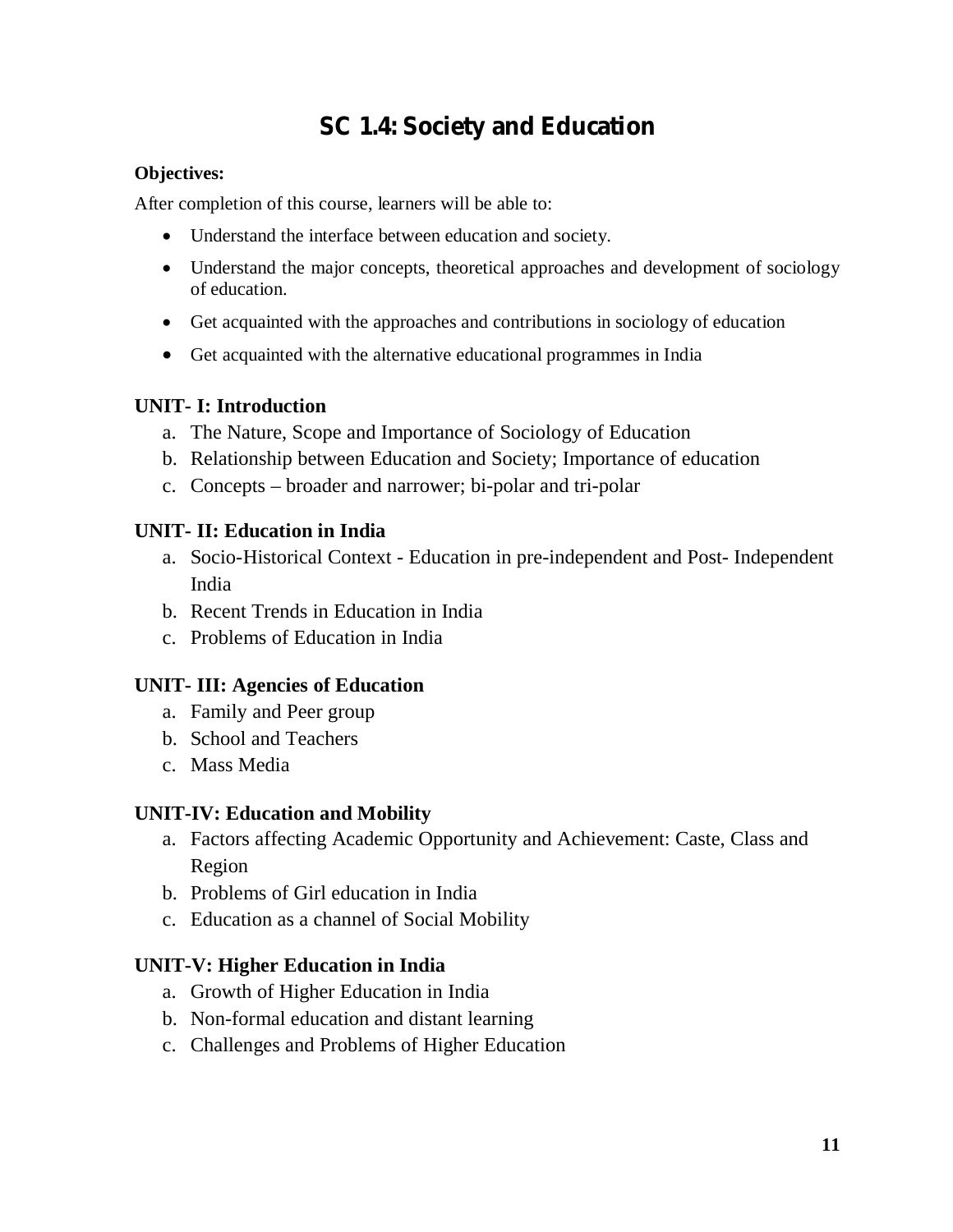- x Banks, Olive. 1971. *Sociology of Education*, (2nd ed.). London: Batsfard.
- x Blackledge, D. and Hunt.B.1985. *Sociological interpretation of Education*. Crom Helm: London.
- x Brokover, and D.A. Gottlieb. *A Sociology Education*.
- x Chitinis, Suma and P.G. Altbach. 1993. *Higher Education Reform in India*, Experience and perspectives. Sage: New Delhi.
- x Craft, Maurice (ed). 1970. *Family and Education: A Reader*. London: Longman.
- x Dreze, Jean and Amartya Sen. 1995. *India Economic Development and Social Opportunity*. Oxford University Press: Oxford.
- x Gore, M.S.(ed). 1975. *Papers on the Sociology of Education in India*. NCERT: New Delhi.
- x Jayaram, N. 1990. *Sociology of Education in India*. Rawat Publication: Jaipur.
- Naik, J.P.1975. *Quality, quantity and equality in education*. Allied Publication.
- x Ottaway. *Education and Society: an Introduction to the Sociology of Education*, Routledge & Kegan Paul, London.
- Singh, Amirk and Philip.G. Altabach (ed.) *The Higher Learning in India*.
- x Syed, Nurullah and Naik. J.P, *History of Education in India during the British Period*.
- x Tayler, William. 1977. *The Sociology of Educational Inequalities*. Methuen: London.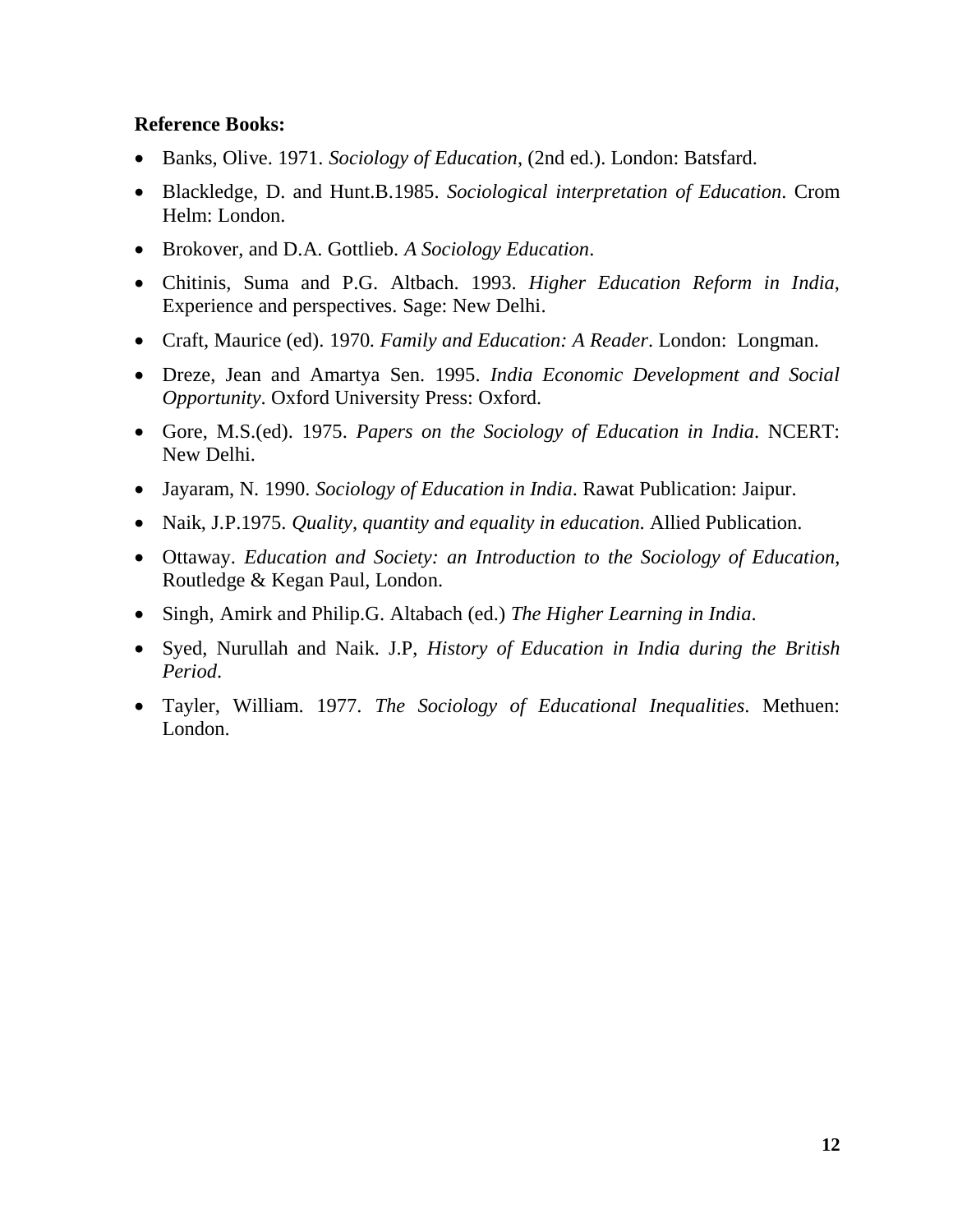### **SC 1.5: Society in Karnataka**

#### **Objectives:**

After completion of the course one will be able to:

- Enhance Sociological knowledge about the Local and Regional context of Karnataka.
- Acquaint students with the changing trends in Karnataka with special reference to Development processes and caste politics
- Learn about the unique cultures in Karnataka

#### **UNIT I: Introduction**

- a. Historical and Political developments in the formation of Statehood
- b. Special features of Karnataka Malnad Region, Sociological issues in the Writings of Kuvempu
- c. Border areas of Karnataka and its influence

#### **UNIT – II: Social Organisation**

- a. Castes in Karnataka
- b. Religions in Karnataka
- c. Tribes in Karnataka

#### **UNIT – III: Development Scenario of Karnataka**

- a. Development prior to Independence and after Independence
- b. Human Development indicators of Karnataka
- c. Regional imbalance in development

#### **UNIT – IV: Movements in Karnataka**

- a. Backward Classes and Dalit Movement
- b. Religious Movements, Sharana Movement and Dasa Movement
- c. Progressive Movements Western Ghats Movements Socialist Movement (Shantaveri, Kagodu Movements)

#### **UNIT – V: Sociologists of Karnataka and their Contributions**

- a. M.N. Srinivas
- b. C. Parvathamma
- c. K. Ishwaran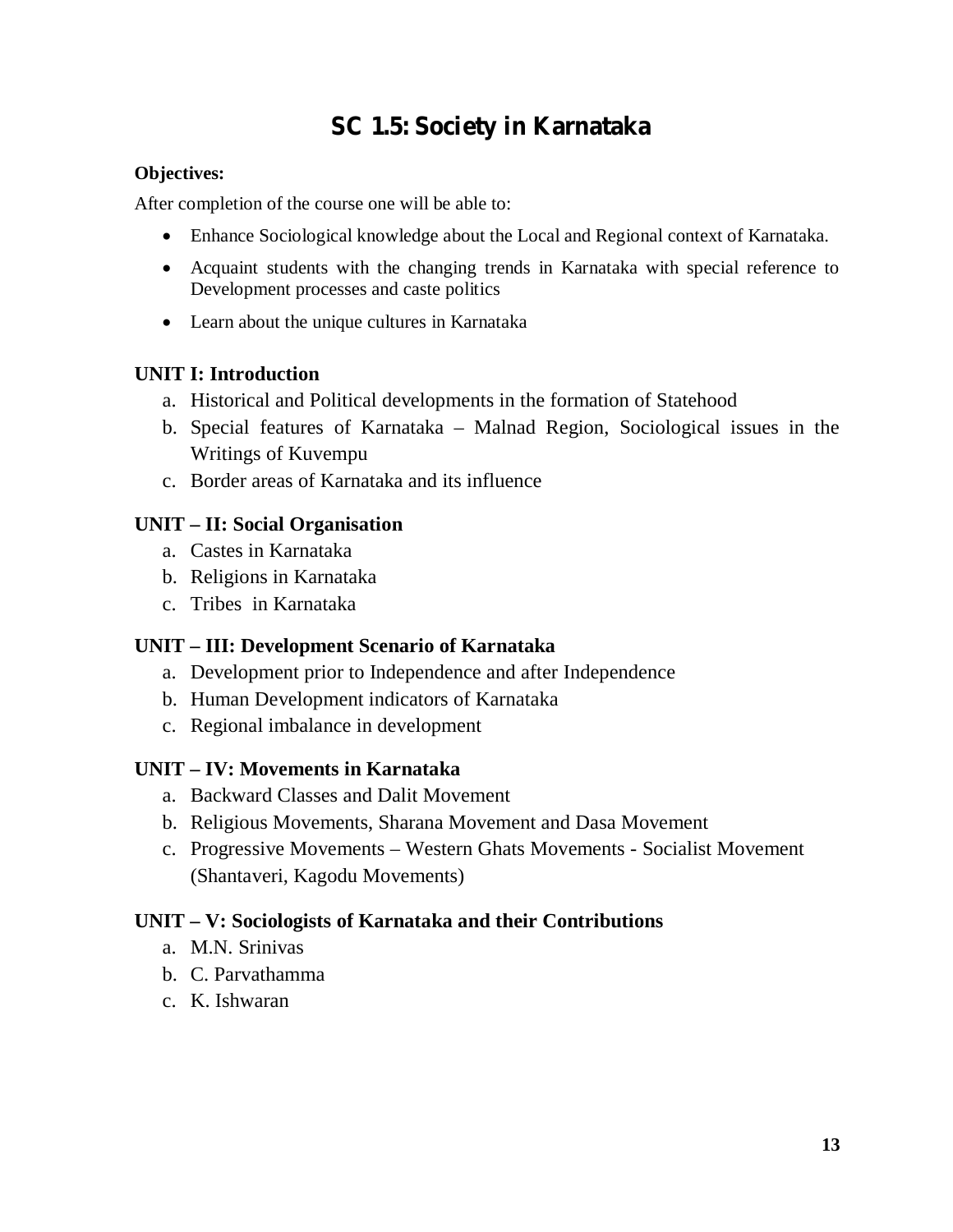- x Government of Karnataka. 2006. *Karnataka Human Development Report* 2005, Planning and Statistics Department, Bangalore.
- x Jai Prabhakar S C, *Socio-Cultural Dimensions of Development in North Karnataka*, CMDR Monograph Series No. – 63.
- Karnataka Human Development Reports.
- x Malini Adiga. 2006. *The Making of Southern Karnataka*: Society, Polity and Culture in the early medieval period, AD 400–1030, Orient Longman, Chennai.
- x Narasimhacharya, R. 1988. *History of Kannada Literature*, 1988, Asian Educational Services, New Delhi.
- x Nilakanta Sastri, K.A. 1955. *A History of South India, From Prehistoric times to fall of Vijayanagar*, OUP, New Delhi.
- x Panchamukhi P R. 2001. *North-South Divide: Karnataka's Development Scenario*, CMDR Monograph, Series No.21, pp.1-10, Centre for Multi-Disciplinary Development (CMDR), Dharwad, Karnataka.
- x Rajyashree, K.S. "Kodava Speech Community: An Ethnolinguistic Study". *Online webpage of languageindia.com*. M. S. Thirumalai.
- x [Srikanta Sastri,](http://en.wikipedia.org/wiki/S._Srikanta_Sastri) S. 1940. *Sources of Karnataka History*, Vol I (1940) University of Mysore Historical Series, University of Mysore, Mysore.
- x Suryanath U. Kamat. 2001. *Concise history of Karnataka*. MCC, Bangalore.
- Nanjundappa High Commission Report,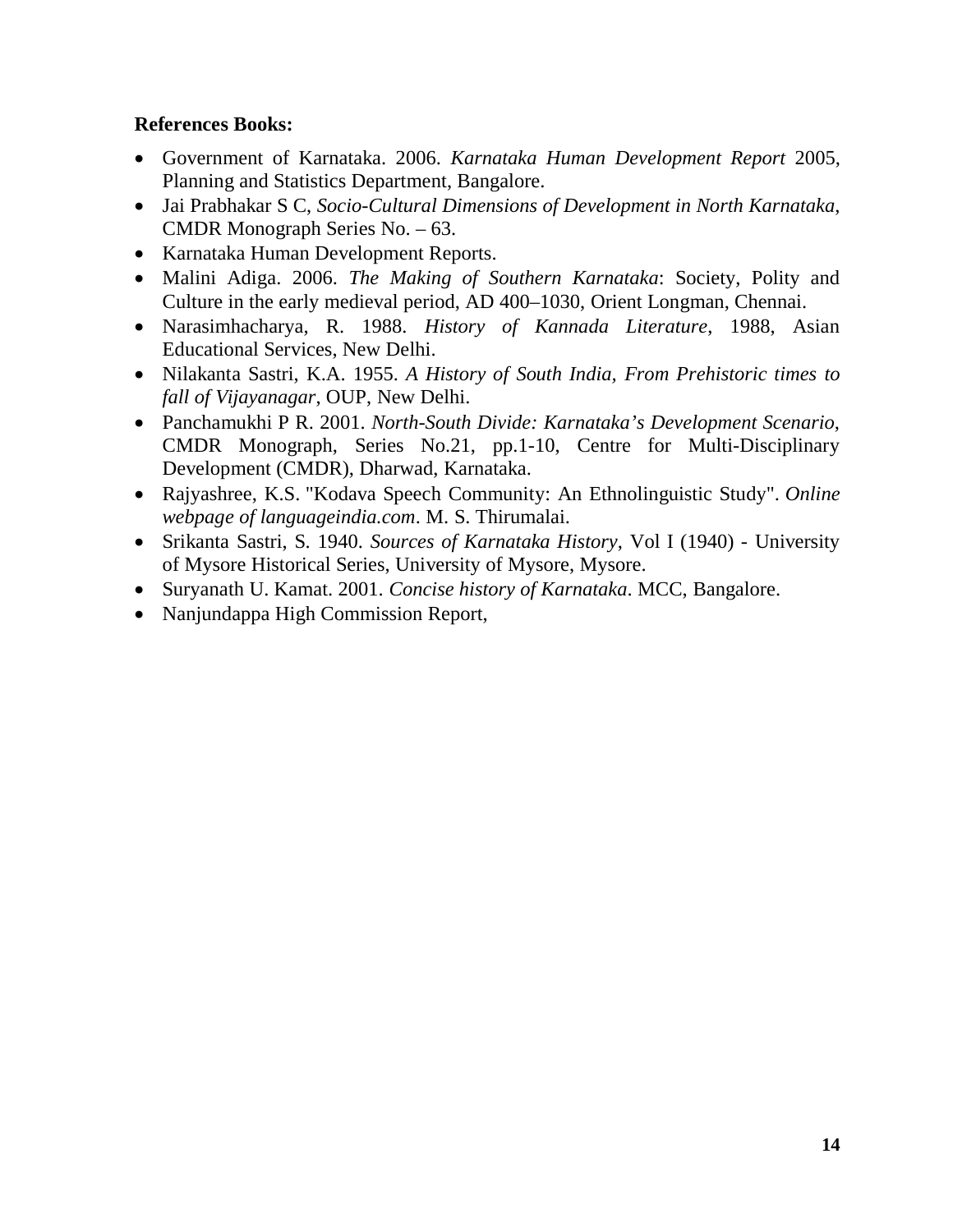### **SC 1.5: Sociology of Social Movements**

#### **Objectives:**

After completion of this course, the learners will be able to:

- Look at the Social Movements from Sociological Perspective.
- Understand the dynamics of social movements and their role in the social change and transformation in India.
- x To introduce the students to the role of social movements in social transformation
- To help them understand the various approaches to the study of Social Movements.

#### **UNIT – I: Introduction**

- a. Scope and Significance of Sociology of Social Movements
- b. Characteristics and types of Social Movements
- c. Social Movements and Social Change

#### **UNIT – II: Reform Movements**

- a. Brahmo Samaj, Arya Samaj and Prarthana Samaj
- b. Bhakthi Movement
- c. Sri Narayanaguru Dharma Paripalanasabha (SNDP)

#### **UNIT – III: Dalit and Backward Classes Movements**

- a. Emergence of Dalit Movements in India
- b. Role of Phule and Ambedkar
- c. Growth of Backward Class Movement in India

#### **UNIT – IV: Peasant Movements**

- a. Characteristics and Trends
- b. Peasant Movements in India
- c. Growth of Naxalism

#### **UNIT – V: Tribal and Environmental Movements**

- a. Santal Movements
- b. Jharkhand Movements
- c. Environmental Movements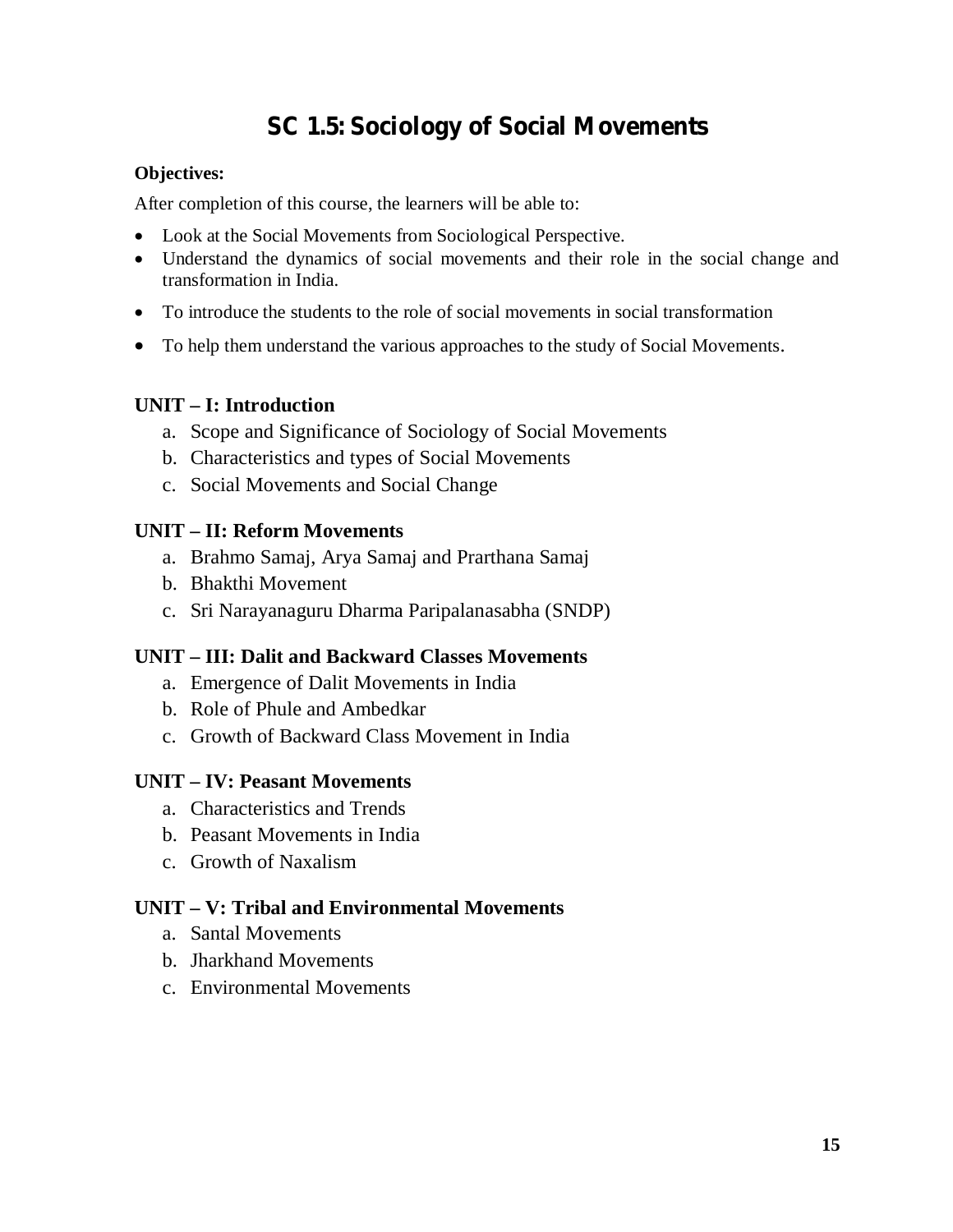- x Banks, J.A. 1972. *The Sociology of Social Movements*, London, Mac Millan.
- x Cameran, W.R. 1966. *Modern Social Movements*, New York Random House.
- x Chawdhary, S. *Peasants and workers Movements in India*.
- x David S. Meyer, Nancy Whittilev, and Belinda Robnett. 2002. *Social Movements*, Oxford, New York.
- x Hardgraue .R.C. 1965. *The Dravidian Movement*, Popular Publication, Bombay.
- x James, Petras and Henry Vettmeyer. 2005. *Social Movements and State Power*, Pluto Press, London.
- x Malik, S.C. (ed.). 1977. *Dissent, Protest and Reform in Indian civilization*, Indian Institute of advanced study, Simla.
- x Oommen, T.K. 2004. *Nation, Civil Society and Social Movements*, Sage, Delhi.
- x Rao, M.S.A (ed). 1979. *Social Movements and Social Transformation*, Delhi : Mac Millian.
- Shah, Ganshyam, 2002. *Social Movements and the State*, New Delhi, Sage.
- x Sunanda, Patwardhan. 1973. *Social change among India's Harijans*: Maharashtra A Case Study, Orient Longman, Hyderabad.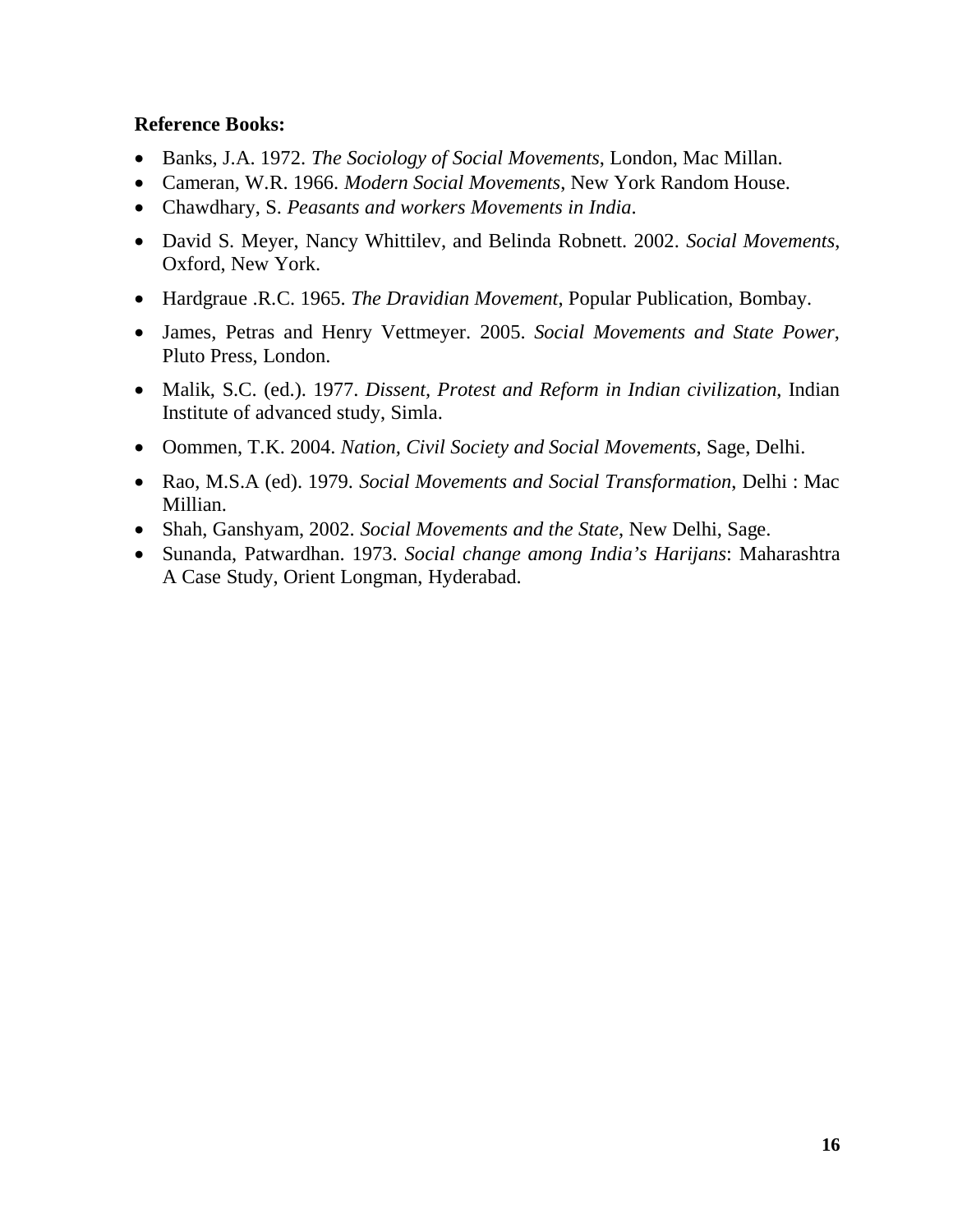### **SC 1.5: Social Demography**

#### **Objectives:**

After completion of this course, the learners will be able to:

- x To acquaint the students with basic demographic concepts and theories of population growth.
- To understand the influence of Population on Social Phenomena.
- To acquaint students the demographic features and trends of Indian Society vis-a-vis world population.
- To understand population control in terms of social needs.
- To appreciate population control measures and their implementation.

### **UNIT – I: Introduction**

- a. Scope and Importance of Social Demography
- b. Sources of Population Data
- c. World Population: Growth and Distribution

### **UNIT – II: Theories of Population Growth**

- a. Malthusian Theory
- b. Post-Malthusian Theories
- c. Optimum and Theories of Demographic Transition

#### **UNIT – III: Components of Population Change**

- a. Fertility : Factors of Fertilities, Differential Fertility
- b. Mortality: Infant Mortality and Maternal Mortality
- c. Migration: Types and Models of Migration and Recent trends in components of Population Changes

#### **UNIT – IV: Population of India**

- a. Size and Growth of population in India
- b. Composition and Characteristics of Population of India
- c. Distribution of Population in India

#### **UNIT – V: Population Policies and Programmes**

- a. Implementation and Evaluation of Population Policy in India
- b. Population Policy 2000
- c. Recent Trends in Population Policy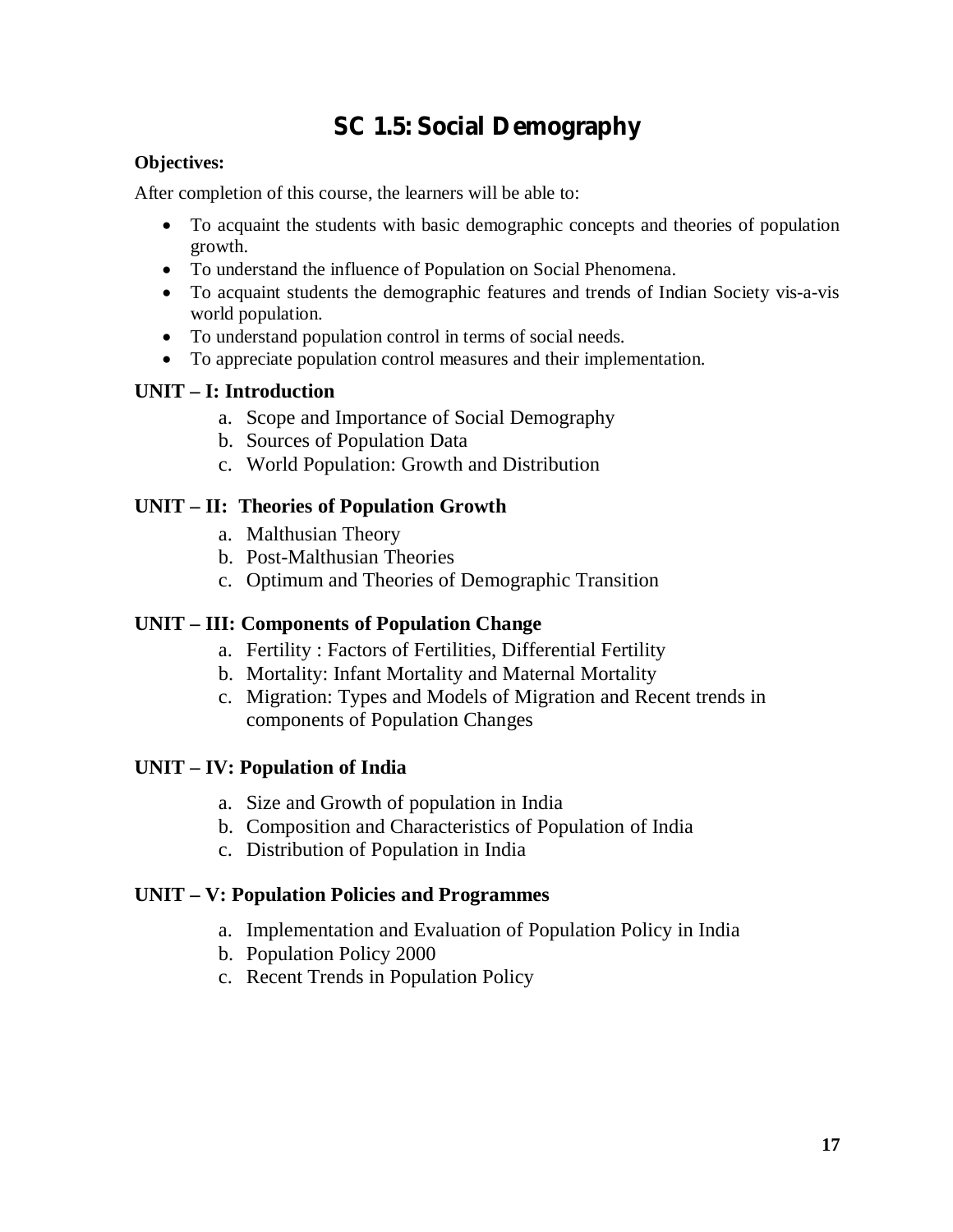- Aijazuddin, Ahmad, Drivel Noin, H.N.Sharma (eds); Demographic Transition; The Third World Scenario", Rawat Publications, Japur.
- Asha Bhende & Tara Kanitkar: Principles of Population Studies. Mumbai, Himalaya ublishing House , 1999.
- Bose.Ashish: Demographic Diversity of India Delhi; B.R.Publishing Corporation 1991.
- Donald, J. Bogue Principles of Demography, London, John Wiley and Sons, Inc. 1969.
- x Kingsley, Davis Population of India and Pakistan, Princeton University Press, Princeton, 1951
- Mascarenhas, Population Education, II Edition, Oxford and IBH, New Delhi. 1982.
- National Family Health Survey 1998-99 and 2005-06. International Institute of Population studies, Bombay
- $\bullet$  New Delhi, 1996
- O.S.Srivatsava ; Demography and Population Studies, Vikas Publishing House
- P.M.Houser and Duncan; Study of Population, Chicago: University of Chicago Press. 1973.
- Peterson William Population; London:Macmillan.1969. Population Reference Bureau – Latest world population data sheet.
- S.Chandrashekar (ed): Infant Mortality, Population growth and family planning in India; London; George Allen & Unwin Ltd. 1974
- x W.S.Thompson and D.T.Lewis Population Problems, New Delhi, TMH, 1976.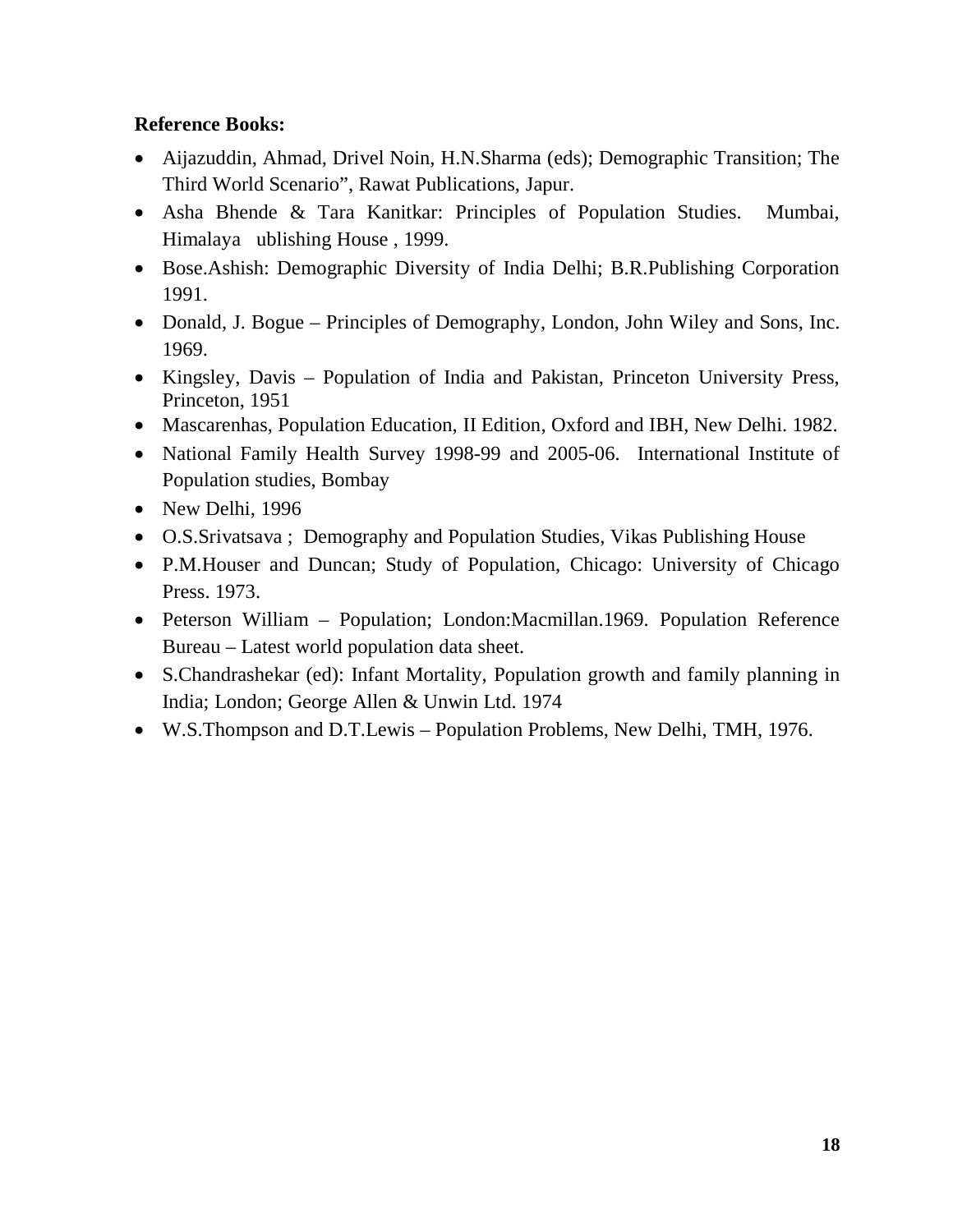### **HC 2.1: Development of Sociological Theories**

#### **Objectives:**

The course intends;

- To familiarise the students with the social, political, economic and intellectual contexts in which sociology emerged as a distinctive discipline.
- To help students gain an understanding of some of the classical contributions in sociology, and their relevance to its contemporary concerns.
- Know the theoretical foundations of Sociology on which edifice of modern Sociological theories are built; and develop insights for understanding the later developments in sociological Theory.
- Develop critical thinking, analytical ability to interpret the social scenario around.
- $\bullet$  Learn the historical, socio-economic and intellectual forces in the rise of sociological theory.

#### **UNIT-I: Nature of Sociological Theorizing**

- a. Elements of Theory
- b. Levels of Theorization
- c. Structural approach of A.R. Brown, S.F. Nadel and Levi-Strauss.

#### **UNIT-II: Structural Functional School**

- a. History of Development of Functionalism
- b. **Talcott Parsons:** Structure of Social Action, Theory of Social System, Pattern Variables, Functional Pre-requisites.
- c. **Robert K. Merton:** Theories of Middle Range, Postulates and Prepositions, Paradigm for Functional analysis, Social Structure and Anomie, Reference Group Theory.

#### **UNIT-III: Conflict School**

- a. Contributions of Karl Marx
- b. Contributions of Ralf Dahrendrof and L.A. Coser
- c. Contributions of C.W. Mills and Randall Collins

#### **UNIT-IV: Symbolic Interactionism**

- a. Emergence of Symbolic Interactionism
- b. Contributions of G. H. Mead and C.H. Cooley
- c. Contributions of Herbert Blumer and Peter J. Burke

#### **UNIT-V: Differing Perspective**

- a. Vilfredo Pareto: Logical and Non Logical Actions, Residues and Derivations, Theory of Circulation of Elites.
- b. Pitrim Sorokin: Intigratist approach theory of Social Change and Mobility.
- c. Grounded Theory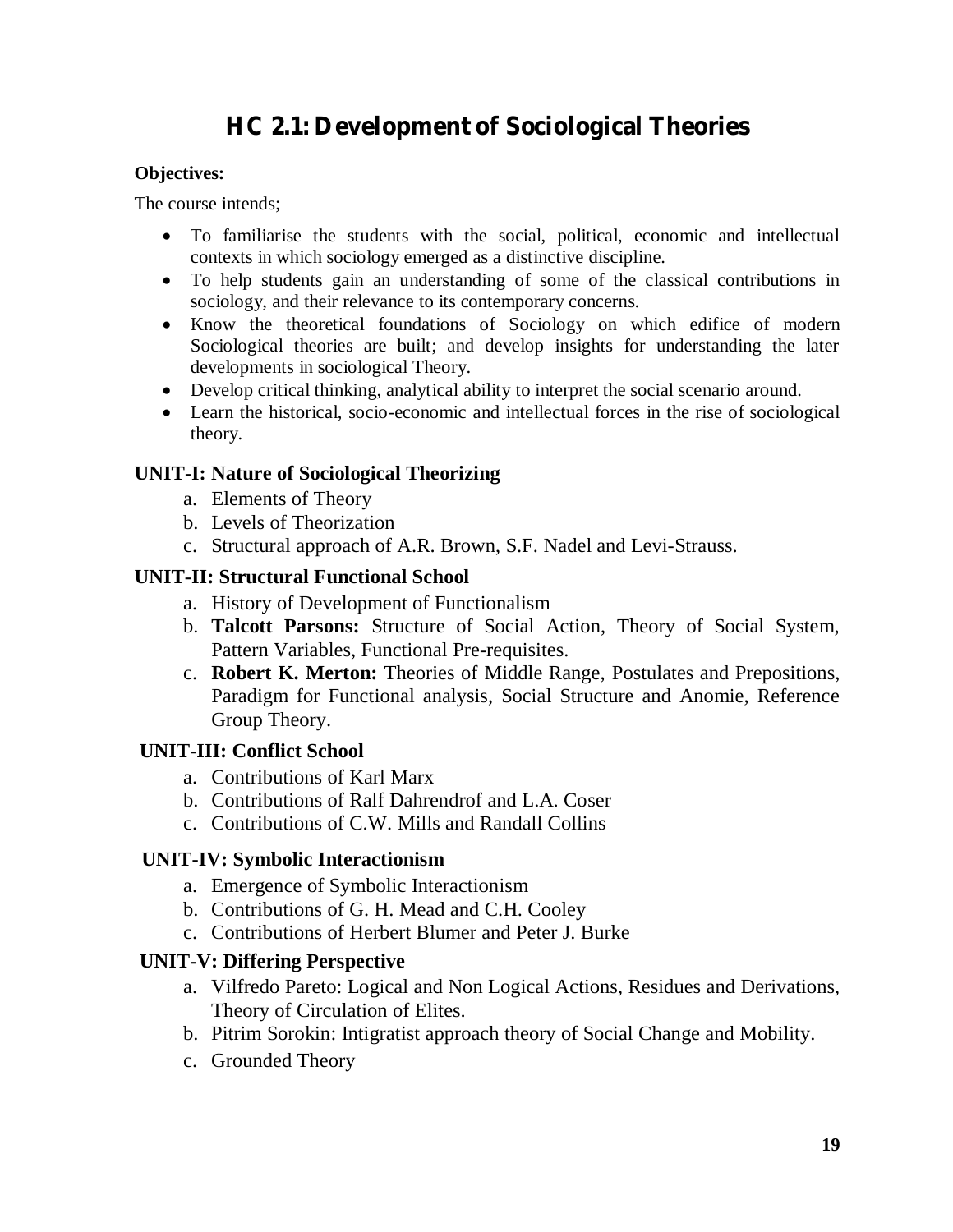- Abraham, Francis & J.H. Morgan: Sociological Thought, Macmillan India Ltd, Delhi 1985.
- Anthony Giddens (1971) Capitalism and Modern Social Theory: An Analysis of the Writings of Marx, Durkheim and Max Weber.
- Aron, Raymond, Main Currents in Sociological Thought (Two Volumes), Doubleday, Garden City, 1970.
- Coser, Lewis: Masters of Sociological Thought, Harcourt & Brace, Chicago 1971.
- Gerth H. & C. Wright Mills: From Max Weber: Essays in Sociology, Oxford Univ. Press, New York. 1968.
- Merton. R.K. Social Theory and Social Structure, Am rind Publishing, 1968.
- Ritzer George, Classical Sociological Theory, Migro Hill New York. 2000.
- Talcott Parsons the Social System, Am rind Publishing, New Delhi, 1972.
- Timasheff. N. & G.Theodorson: Sociological Theory, Random House, New York, 1976.
- Turner, Jonathan H, 2007. The Structure of Sociological Theory (IV Edition) Rawat Publication, Jaipur.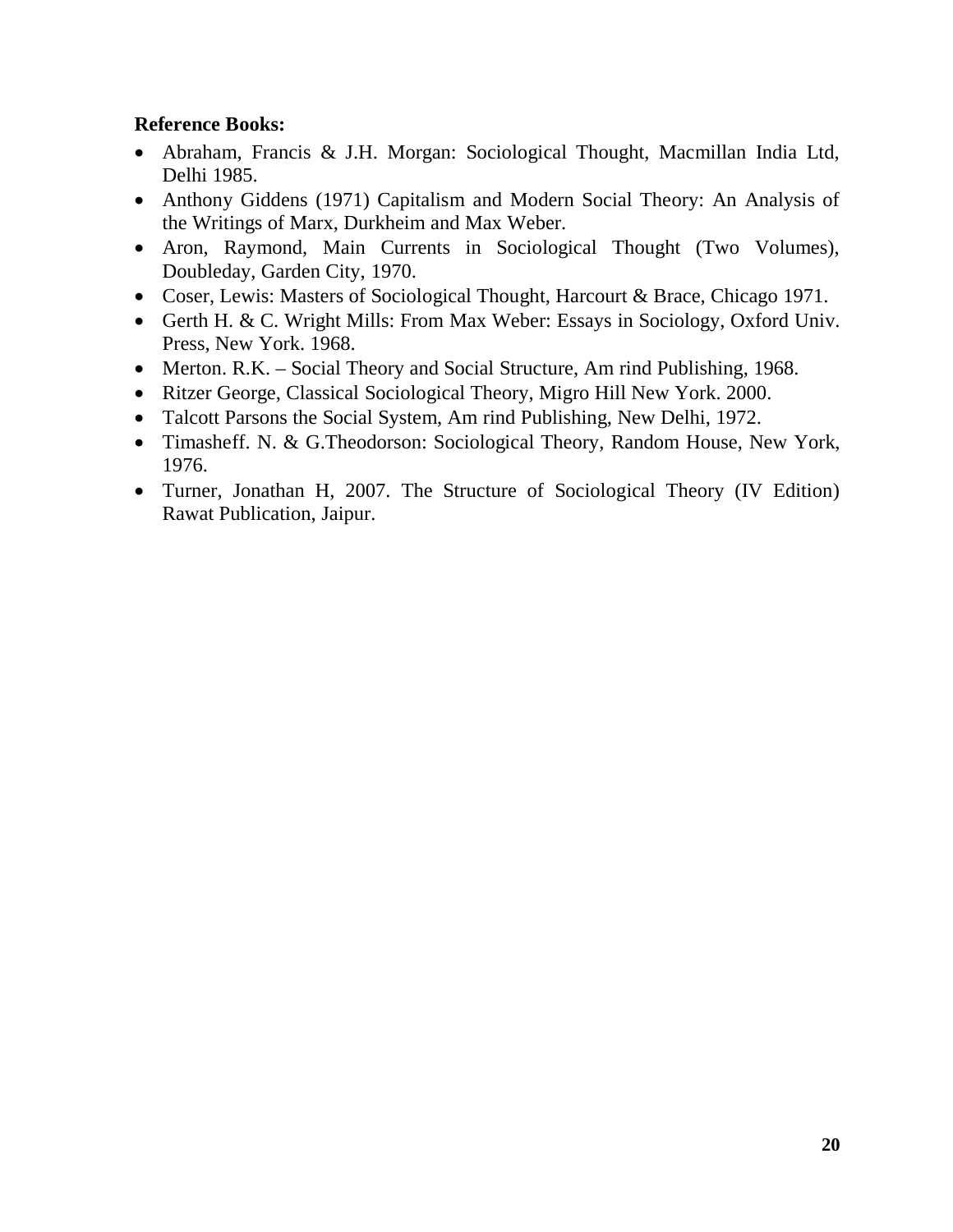### **HC 2.2: Social Statistics**

#### **Objectives:**

After the completion of the course the student will be familiar with;

- The statistical values of the Numerical Data
- The methods of calculating the Central Tendencies of the data
- The Dispersion values of the data
- The Correlation between the variables
- The use of Computers in Social Research

#### **UNIT – I: Introduction**

- a. Importance of Statistics in Social Research
- b. Classification of Data
- c. Graphical Presentation of Data Graphs, Diagrams, Stem & Leaf, Tables.

#### **UNIT – II: Measures of Central Tendency**

- a. Mean
- b. Median
- c. Mode

#### **UNIT – III: Measures of Dispersion**

- a. Range, Quartiles.
- b. Standard Deviation and Mean Deviation.
- c. Relative measures of Dispersion and Co-efficient

#### **UNIT – IV: Correlation analysis**

- a. Chi-square test
- b. Pearson's Product moment
- c. Spearman's Rank correlation

#### **UNIT – V: Computers and Social Research**

- a. Use of Computers in Social Research
- b. Software Package for Social Research Excel and SPSS
- c. Limitations of computer use in Research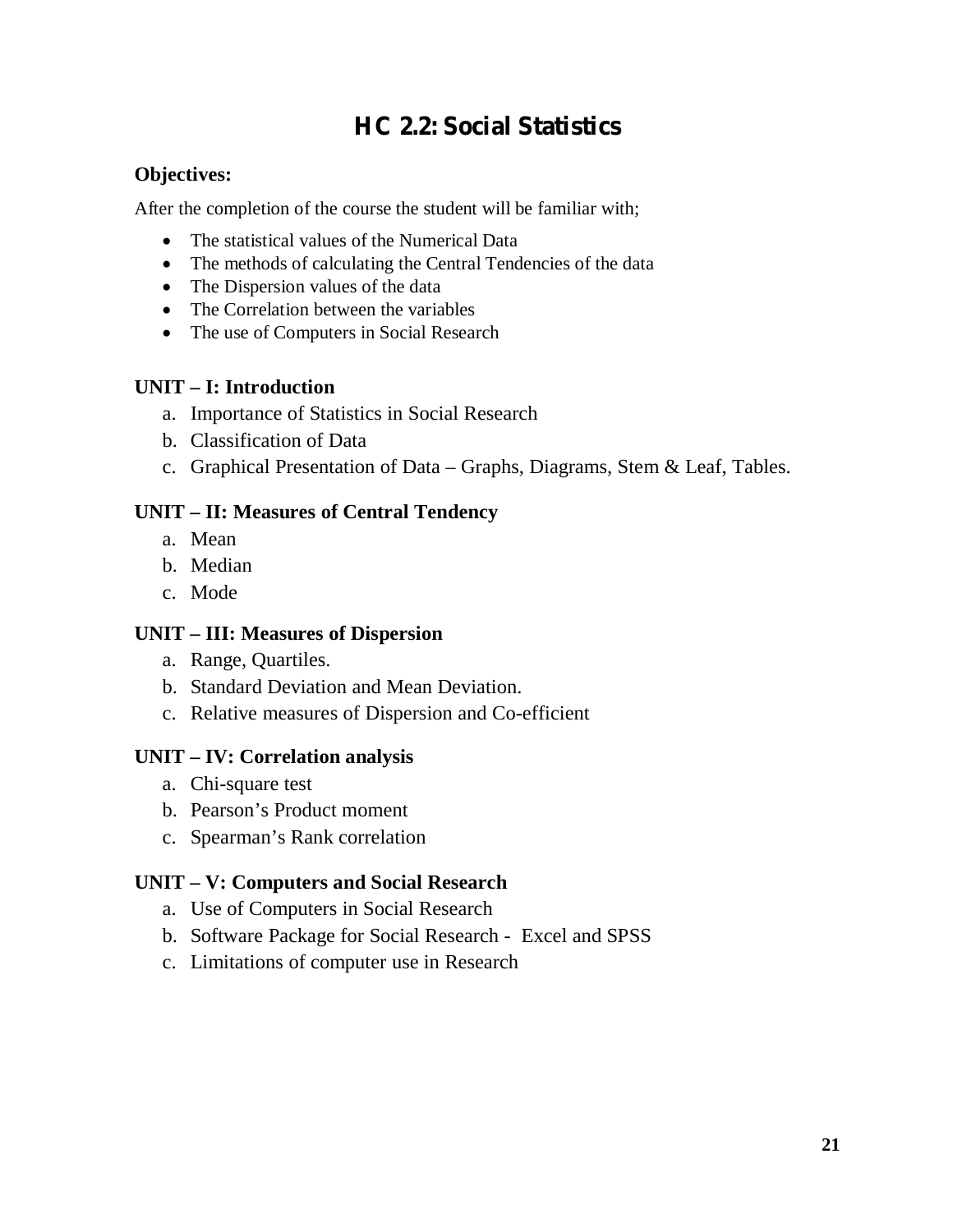- x Agarwal B.K. *Statistical Mechanics*. New Delhi.
- x Bhattacharya, Gouri K. *Statistical Concepts and Methods*, John Weley Publication: New York.
- x Blalock, Habertern. *Social Statistics*, Tokyo: MacGraw Hill Publication.
- x Ghosh M.K. *Statistics*, Indian Press.
- x Gupta B.N. *Statistics: Theory and Practice*. Sahitya Bhavan Publication.
- x Gupta R.C. 2nd ed.: *Statistical Quality Control*. New Delhi.
- x Gupta S.P. *Statistical Methods*. Sulthan Chand Publications: New Delhi.
- x Gupta V.P. *Statistical Mechanism*. Meerut Publication: Gujarat.
- x Irvine, J., I. Miles and J. Evans (eds.) 1979. *Demystifying Social Statistics*. London: Plauto Press.
- x John H. Mueller and Karl F. Schuessler. 1969. *Statistical Reasoning in sociology*. New Delhi: Oxford.
- x Ratna V., Jatar. *Statistical Calculation*, Ram Prasad Publication: Agro.
- x Weinstein, Jay Alan. 2010. *Applying Social Statistics*. UK: Rowman and Littlefield publishers.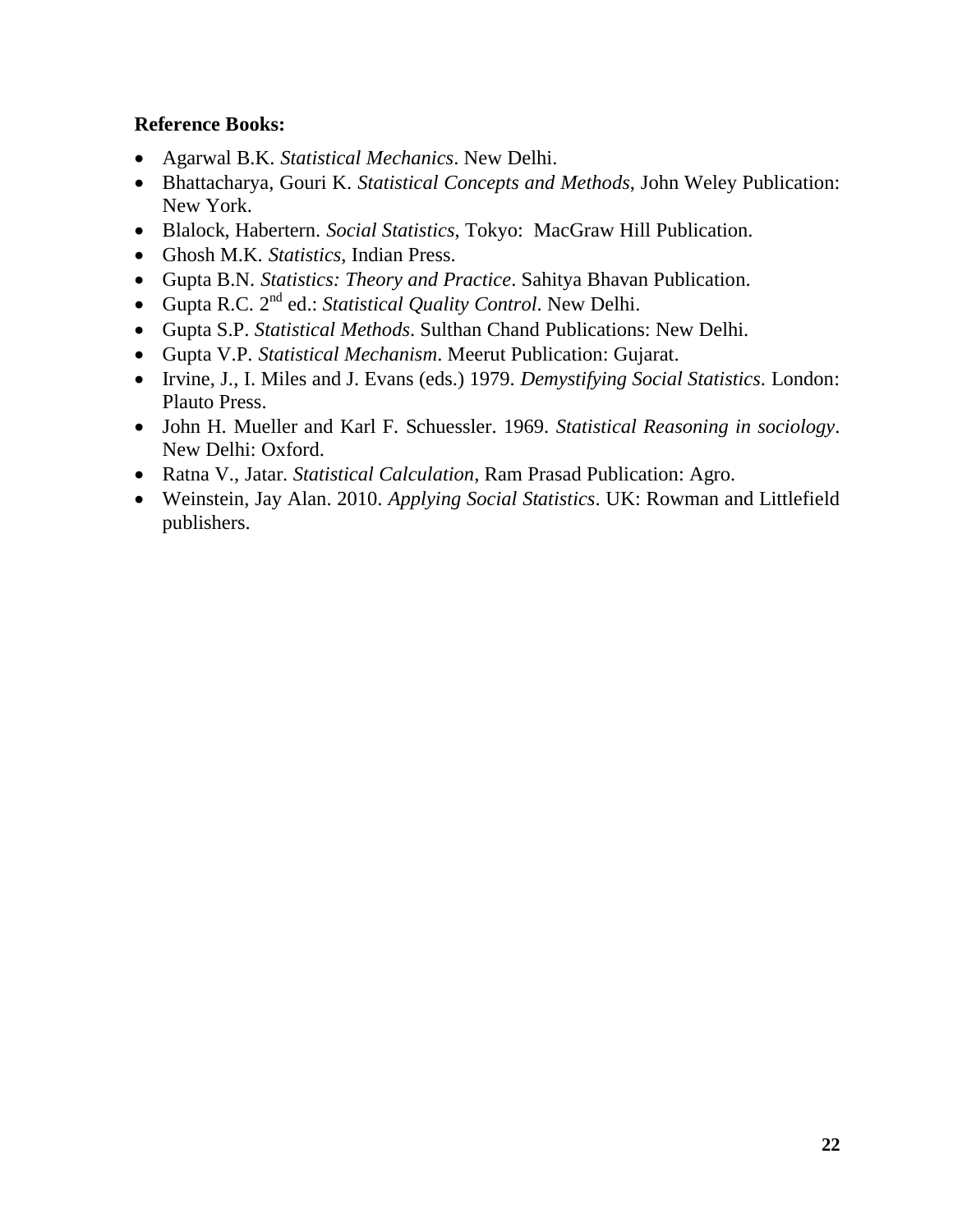### **HC 2.3: Social Stratification and Social Mobility**

#### **Objectives:**

After the completion of this course the student will understand:

- The Nature of Inequalities in the Society
- The dynamics of Social Groupings and Discrimination
- The modes of social improvement people use in their life time
- The theories behind the Social Stratification and Mobility

#### **UNIT - I: Introduction**

- a. Meaning and Characteristics of Social Stratification
- b. Processes of Social Stratification
- c. Forms of Social Stratification Caste, Class and Race

#### **UNIT - II: Approaches to Social Stratification**

- a. Functionalist approach
- b. Conflict approach
- c. Weber's approach to stratification

#### **UNIT - III: Social Mobility**

- a. Meaning and types of Social Mobility
- b. Channels of Mobility
- c. Criteria of Measurement, Objective and Subjective criteria

#### **UNIT – IV: Occupational Mobility**

- a. Meaning of occupational mobility
- b. Inter-generational and Intra-generational
- c. Prestige Grading of Occupations

#### **UNIT - V: Theories of Social Mobility**

- a. Intelligence Theory
- b. Neo- Marxist Theory
- c. Rational Action Theory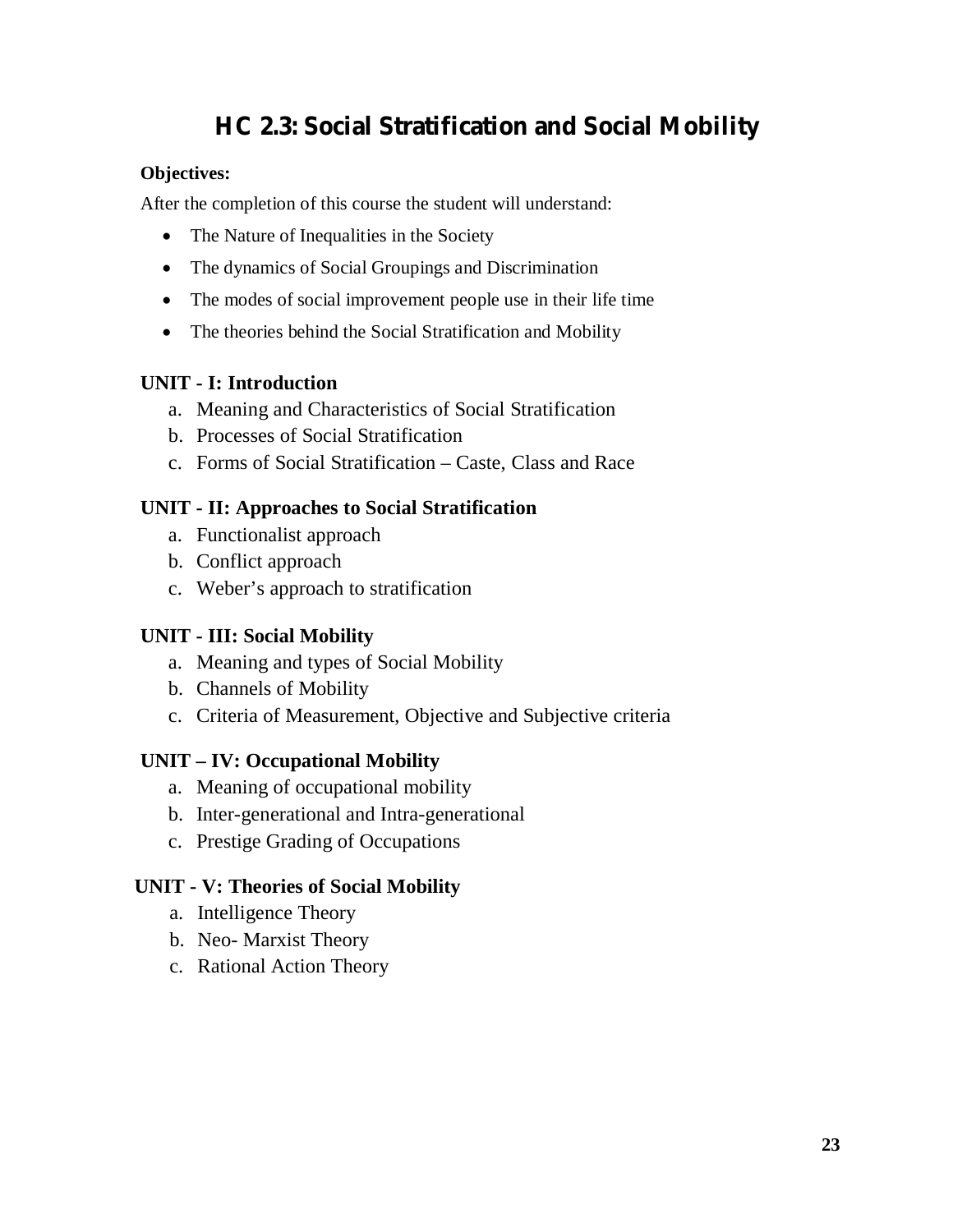- x Baily. F.G.1957. *Caste and Economic Frontier: A Village in Highland Orissa*, Oxford Manchester University Press.
- x Barber B. 1957. *Social Stratification: A Comparative Analysis of Stricture and Process*, Harcourt Brace and World Incorporated, New York.
- x Beteille. A. 1971. *Caste, Class and Power*, University of California.
- x Cox, A.P.M & J. Jones D (ed): *Social Mobility*.
- x Dubey, S.M. 1975. *Social Mobility among Professions*, Popular Prakashan, Bombay.
- x Dumont. L1988. *Homo-hierarchicus Caste System and its Implications*, Bombay.
- x Gore M.S.1990. *Urbanization and Family change*, Popular Prakashan, Bombay.
- x Gupta, Dipankar. 1992. *Social Stratification*, Oxford, Delhi.
- x Kolenda. P. 1984. *Caste in contemporary India Beyond Organic Solidarity*, Rawat Publication, Jaipur.
- x Lipset SM.and Bendix.R. 1967. *Class, Status and Power: Social Stratification in Comparative Perspective*, Routledge and Kegan Paul, London.
- Saberwal. S1990. *Mobile Men: Limits to Social Change in Urban Punjab*, South Asian Books.
- x Sarokin, P.A. 1959. *Social and Cultural Mobility*, The Free Press, New York.
- x Sharma.K.L. 1986. *Social Stratification in India*, Manohar Publication, New Delhi.
- x Sharma.K.L. 2010. *Social Stratification and Mobility*, Rawat Publication, Jaipur.
- Singh.Y. 1980. *Social Stratification and Change in India*, Manohar Publication, New Delhi.
- x Tumin, M.M. 1981. *Social Stratification: The Forms and Functions of Inequality*, Prentice-Hall, New Delhi.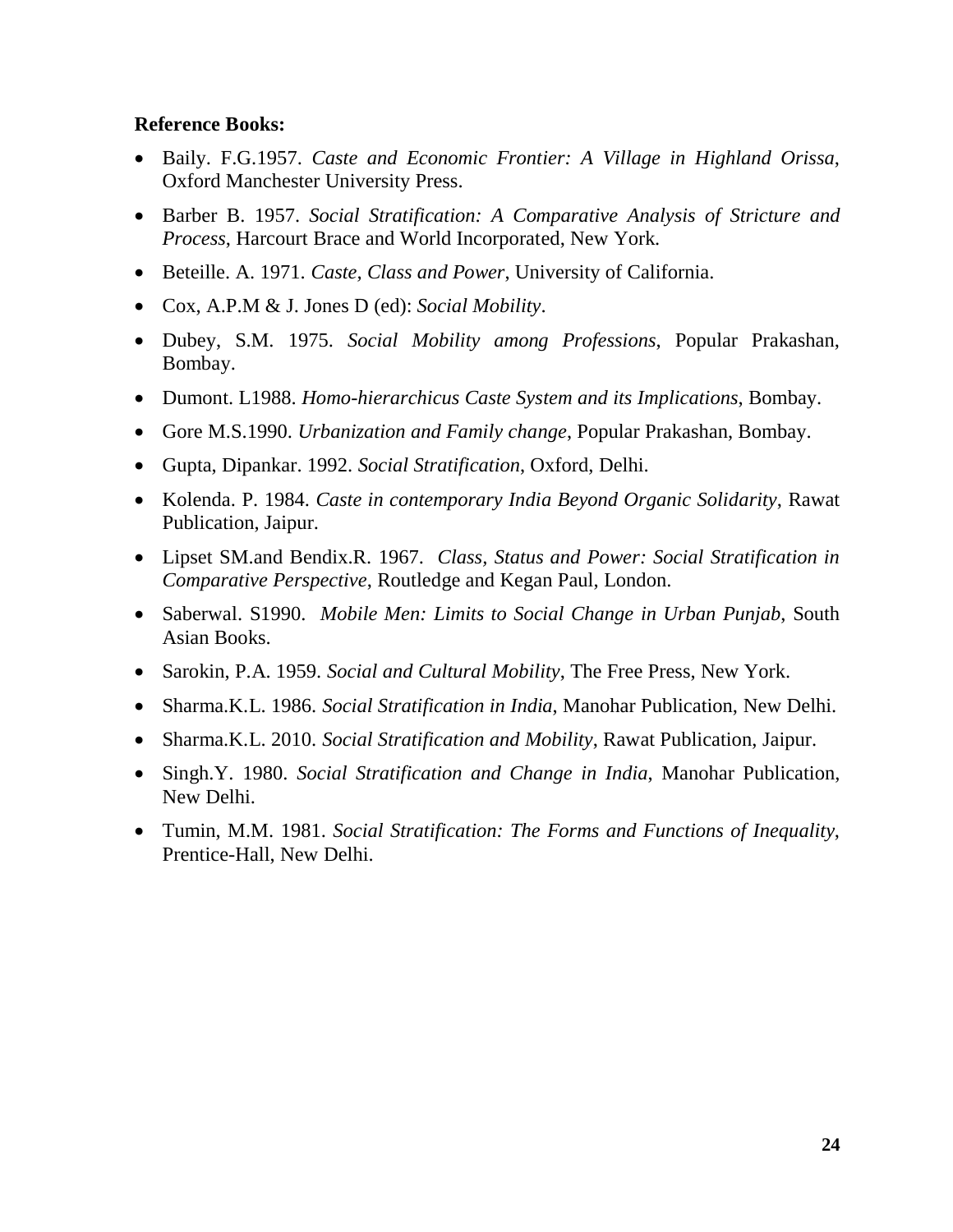### **SC 2.4: Gender and Society**

#### **Objectives:**

After completion of this course, the learners will be able:

- To introduce the students to the debate on the determination of Gender Roles.
- To orient the students regarding theories of Gender relation in Indian society.
- To trace the evolution of Gender as a category of social analysis.
- To introduce the basic concepts of Gender and Gender Inequality
- To analyze the Gendered nature of major social institutions
- To understand the challenges to Gender Inequality

#### **UNIT – I: Introduction**

- a. Emergence of Sociology of Gender
- b. Relevance of Sociology of Gender
- c. Women studies in India

#### **UNIT – II: Gender and Stratification**

- a. Patriarchy and Gender Socialization
- b. Caste and Gender
- c. Gender Inequality, Gender Justice, Gender Development Index (GDI)

#### **UNIT – III: Theoretical Perspectives**

- a. Liberal feminism
- b. Radical feminism
- c. Socialist feminism

#### **UNIT – IV: Women in Indian Society**

- a. Economic Participation of women
- b. Political participation of women
- c. Media presentation of women

#### **UNIT – V: Empowerment of Women in India**

- a. Concept of Empowerment and its Importance
- b. Role of Government Policies and Strategies for Empowerment
- c. Role of NGOs in Women's Development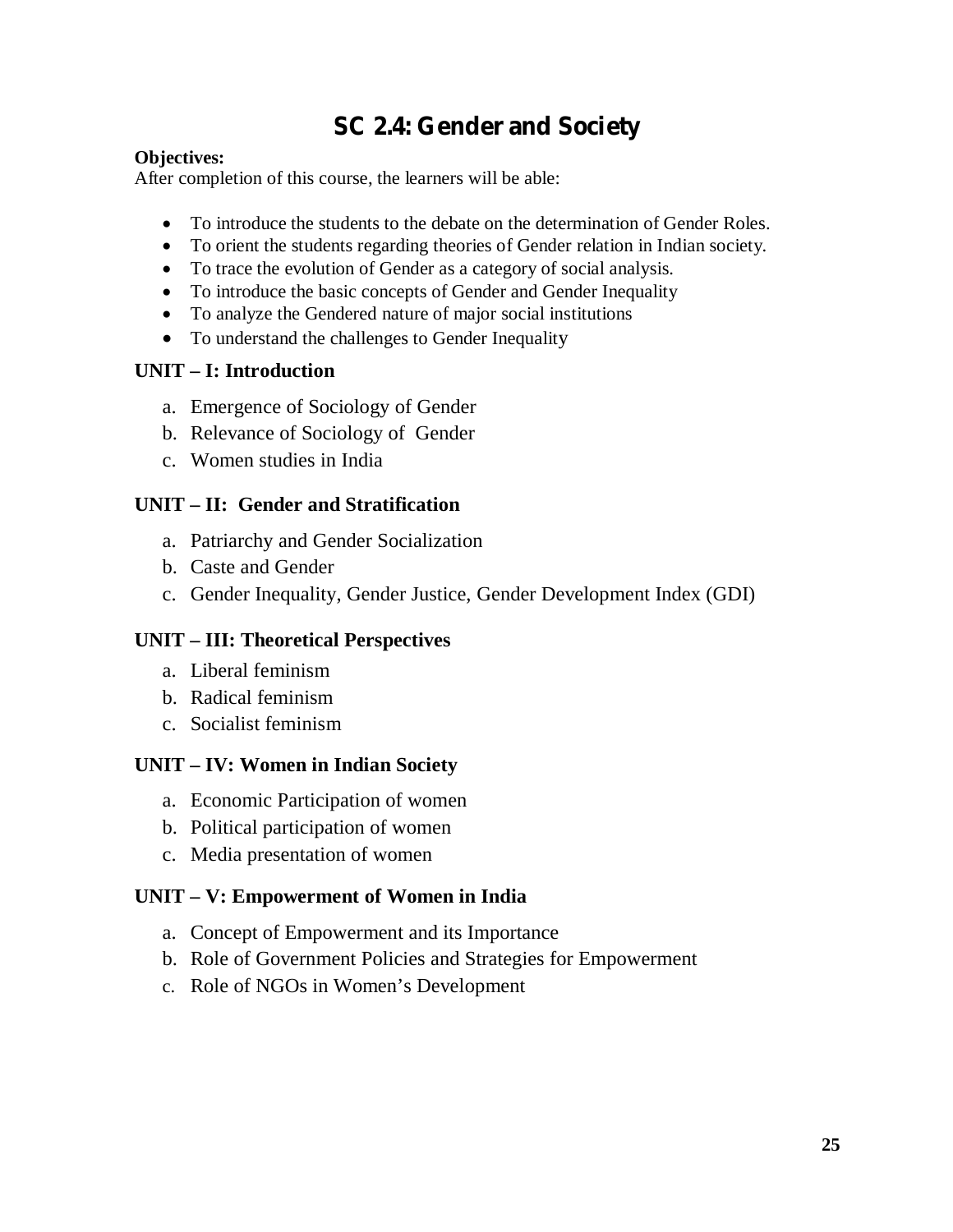- Ahlawat, Neerja. 2002. "Empowering Women –Challenges before Women's Organizations" *Guru Nanak Journal of Sociology*, Amritsar. Vol 23 (2)
- Ahlawat, Neerja. 2005. "Domestic Violence against Women: Emerging concerns in Rural Haryana" *SocialAction* Vol 55(4)
- x Ann, Oakley. 1972. *Sex Gender and Society*, Haper and Raw , New York.
- x Boserup E. 1979. *Women's Role in Economic Development* New York. St. Martins Press.
- x Bowles, Gloria and Renate, D, Klein (Eds). 1983. *Theories of Women's Studies*. Rout ledge and Kegan Paul : London & New York..
- x Chanana, Karuna. 1988. *Socialization, Women and Education: Exploration in Gender Identity,* New Delhi: Orient Longman.
- x Desai, Neera and M. Krishnaraj. 1987. *Women and Society in India*, Delhi: Ajanta Publication.
- x DeSouza, Alfred. 1980. *Women in Contemporary India and South Asia*, Manohar Publications, New Delhi.
- x Dube, Leela and Rajni Parliwal. 1990. *Structures and Strategies: Women, Work and Family*, New Delhi: Sage Publication.
- x John, Mary E. 2008. *Women's Studies in India-A R*eader, New Delhi: Penguin Group India.
- x Krishnaraj, M and Karuna Chanana. 1989. *Gender and Household Domain: Social and Cultural Dimension, Women in Household in Asia*-4, New Delhi: Sage Publication.
- Krishnaraj, Maithreyi (ed.). 1986. Women's Studies in India: Some Perspectives Popular Prakashan, Bombay.
- x Mies, Maria. 1980. *Indian Women and Patriarchy*, New Delhi: Vikas Publication.
- Purushotham, Sangeetha. 1998. Empowerment of Women at the Grassroots, Sage, New Delhi.
- x Rege, Shamila (ed). 2003. *Sociology of Gender*, Sage Publications. New Delhi.
- x Vyas, Anju. 1993. *Women's Studies in India: Information Sources, Services and Programmes*. Sage Publications, New Delhi.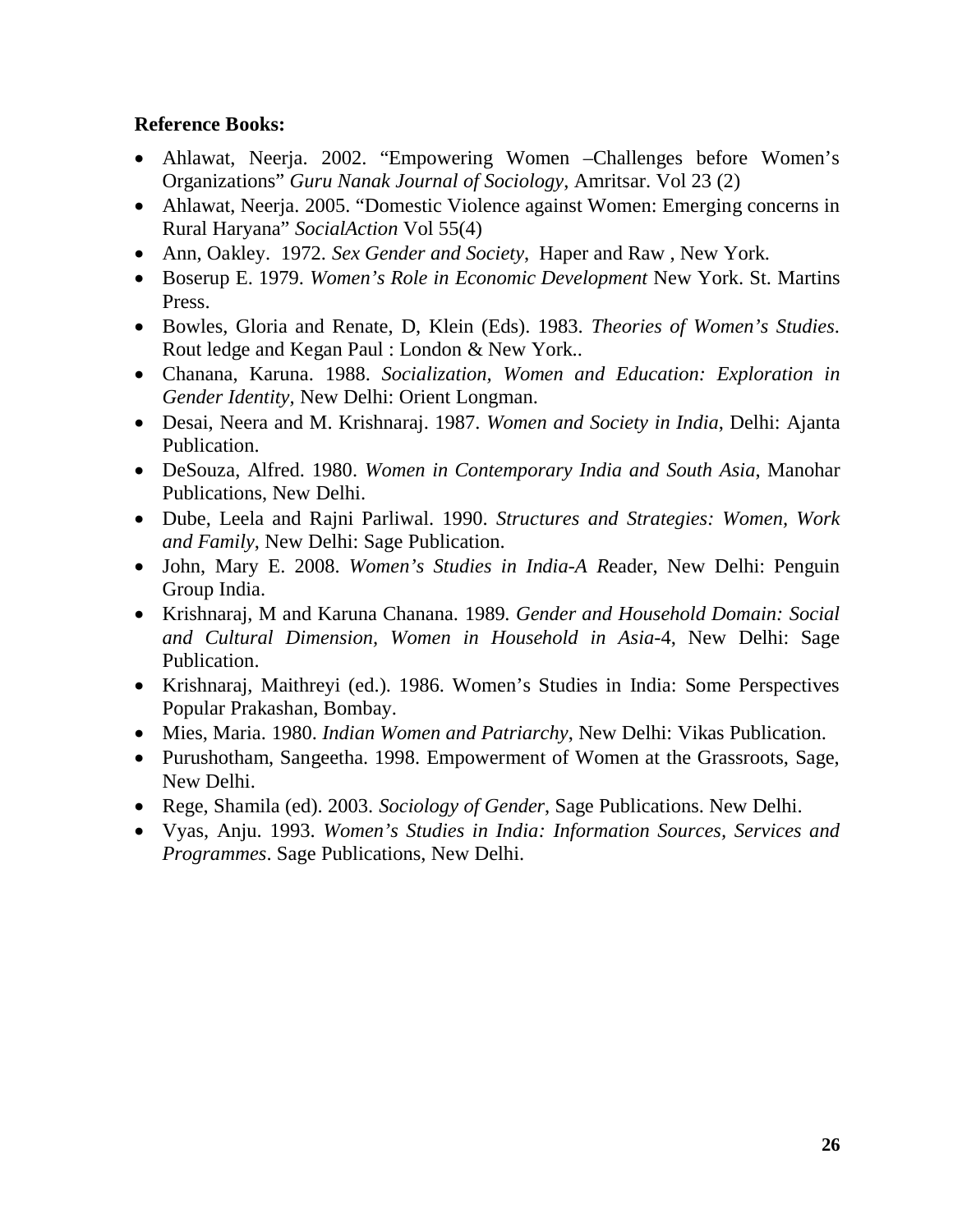### **SC 2.5: Globalization and Society**

#### **Objectives:**

After the completion of this course the student will;

- The students an overview of the emergence of Globalization from socio-historical and political - economic context.
- To understand the different socio-cultural consequences of Globalization.
- Know the agencies that promote the process
- Understand the impacts of Globalisation on different spheres of Social life
- Analyse the Indian experience of Globalisation

#### **UNIT-I: Introduction**

- a. The Historical and Social context of Globalization
- b. Characteristics of Globalization
- c. Benefits and disadvantages of Globalization

#### **UNIT-II: Agencies of Globalization**

- a. Multinational Corporations (MNCs) and Non-Governmental Organizations (NGOs)
- b. Information Technology
- c. International Agencies (IMF, World Bank, etc.)

#### **UNIT-III: Theoretical Approaches to Globalization**

- a. Modernization and Globalization
- b. Neo-Liberalism and Global Capitalism
- c. Globalization and Nation State

#### **UNIT-IV: Social Consequences of Globalization**

- a. Inequality within and among nation states
- b. Socio-economic impact of Globalization Market, Agriculture and Employment
- c. Impact on Individual and Group Identities Gender, Education

#### **UNIT-V: Globalization and the Indian Experience**

- a. Globalization impact on Public Policy
- b. Impact on family and other Social Institutions
- c. Trends and Future prospects of Globalisation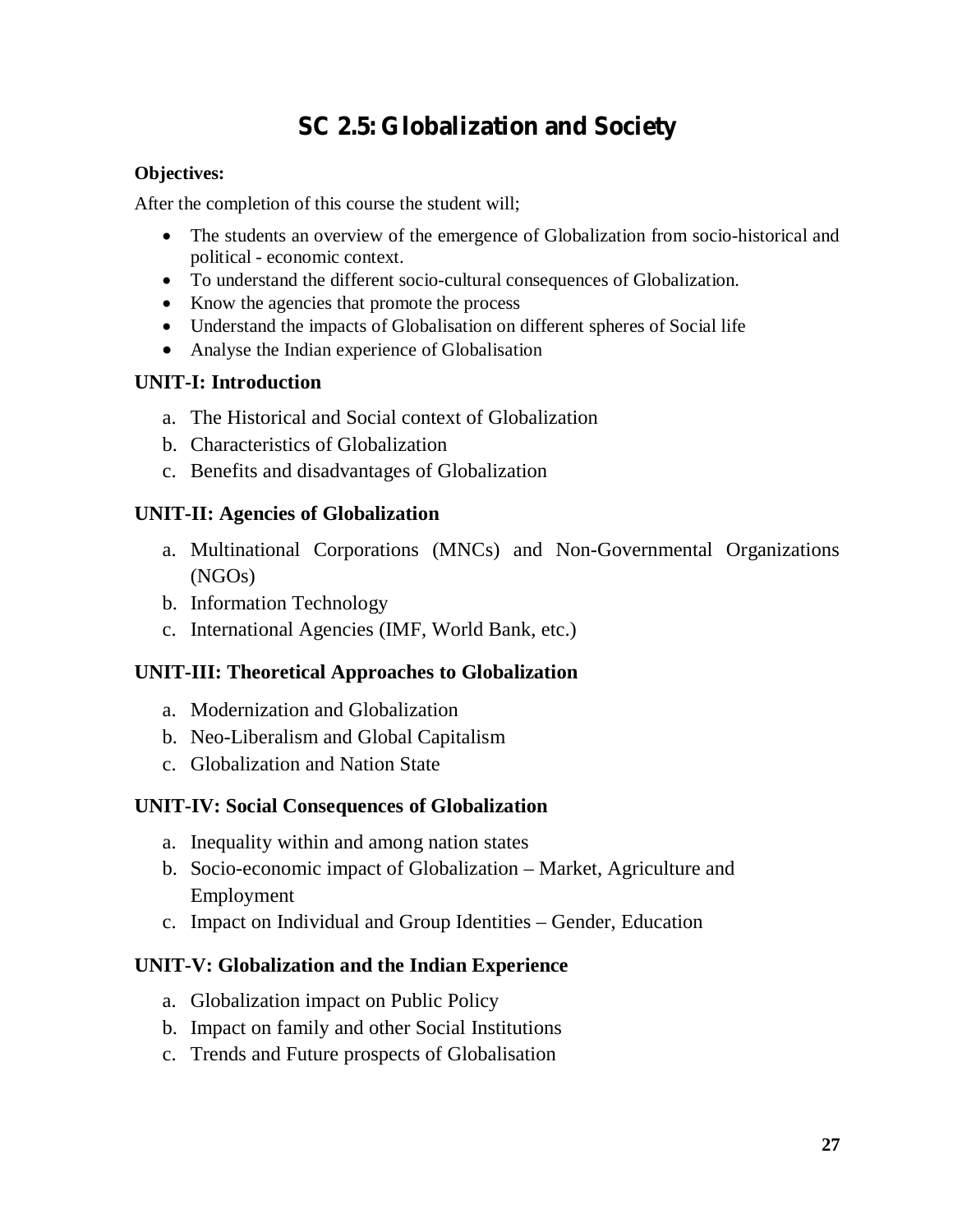- x Appadurai, Arjun. 1997. *Modernity at large: Cultural dimensions of globalization*. New Delhi: Oxford University Press.
- x Drezem Jean and Amartya Sen. 1996. *Indian economic development and social opportunity*. Delhi: Oxford University Press.
- x Escobar, Arturo. 1995. *Encountering development: The making and unmaking of the third world*. Princeton: Princeton University Press.
- x Hoogvelt, Ankie. 1998. *The Sociology of development*. London: Macmillan.
- x Kiely, Ray and Phil Marfleet (eds).1998. *Globalization and the third world*. London: Routledge.
- x Preston, P.W. 1996. *Development theory An introduction*. Oxford: Blackwell.
- x Watters, Malcolm.1996. *Globalization*. London: Routledge.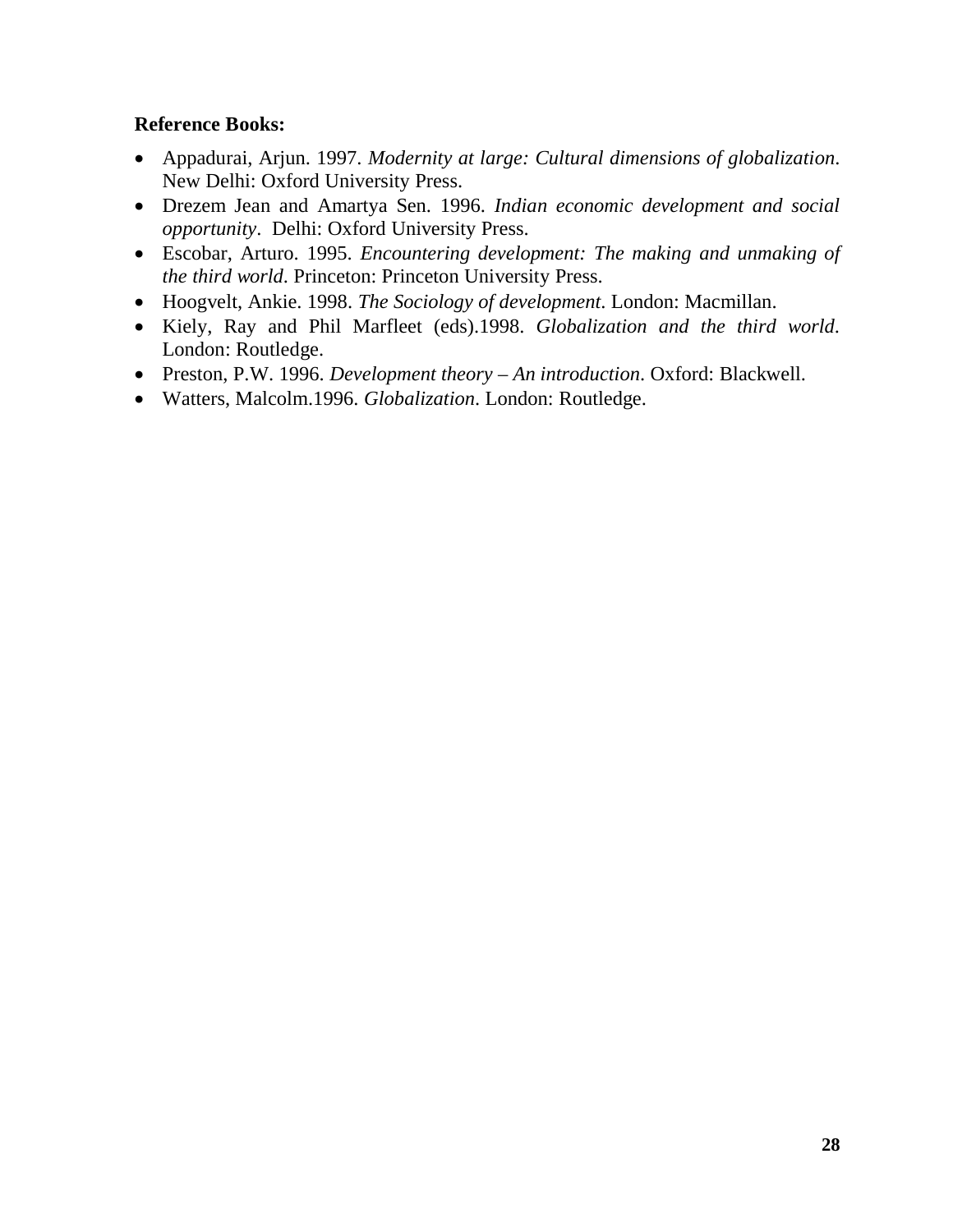### **SC 2.5: Sociology of Tribes**

#### **Objectives:**

After the completion of this course the student will;

- To provides a comprehensive history on categorization of the 'Tribal' society.
- To understand the demographic features, social structure and cultural patterns.
- To understand the problems of tribal people and the welfare policies.

#### **UNIT I**: **Introduction**

- a. The Rationale of studying Tribal Society
- b. Meaning, Nature, scope and significance of Sociology of Tribes
- c. Sociology of Tribes in India: A Perspective

#### **UNIT II: Tribes in India: their classification**

- a. Geographical Distribution
- b. Linguistic Composition
- c. Racial Diversities

#### **UNIT III: Ethnographic Profiles of Selected Indian Tribes**

- a. The Bedas (Hunter-ruling)
- b. The Siddis of Karnataka (Forest)
- c. The Gowdalu and Hasala's of Karnataka

#### **UNIT IV: Tribal Social System**

- a. Tribal Family and Marriage
- b. Tribal Economy
- c. Tribal Unrest

#### **UNIT V: Tribal Welfare**

- a. Tribal Integration
- b. Constitutional provisions. Policies and Programs
- c. Tribal Education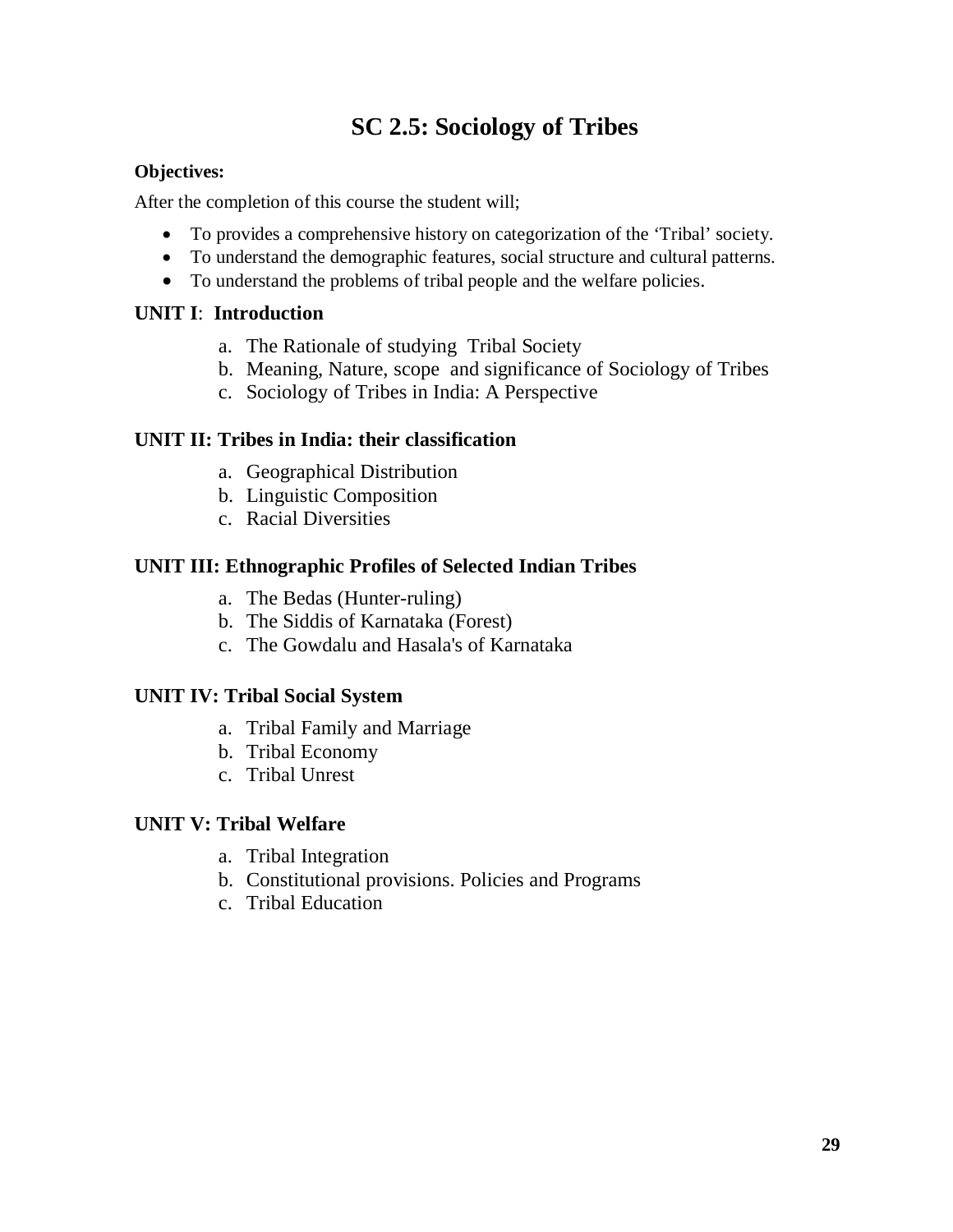- Nadeem Hasnain, 2011, Tribal India, Palaka Prakashana, New Delhi.
- Ghurye G.S., 1963. The Scheduled Tribes, Popular Prakashan, Bombay.
- Kuppuswamy (2010) Social Change in India, Konark publishers Pvt. Ltd, New Delhi.
- Smelser N.J (Ed.) 1970, Sociology, Wiley Eastern, New Delhi.
- Majumdar R.C, The History and Culture of the Indian people, Bharatiya, Vidya Bhavan, Vol. III 1962.
- Ahuja R (2001) Society in India, Rawath Publication, New Delhi.
- x Vidyathri. L.P and B.K. Rai (1985), The Tribal Culture of India, concept publishing company, New Delhi.
- Bose, N.K. (1941), Hindu mode of Tribal absorption, Science and Culture vol. VII
- Forde, G.D. (1979) (original 1934) Habitant, Economy, and Society, London, Methnen & co. Ltd.
- Toynbee A. J. (1947), A study of History (Abridgement of vol. I-VI) New York, Oxford University, Press.
- Enthoven, Tribes and Castes of Mysore.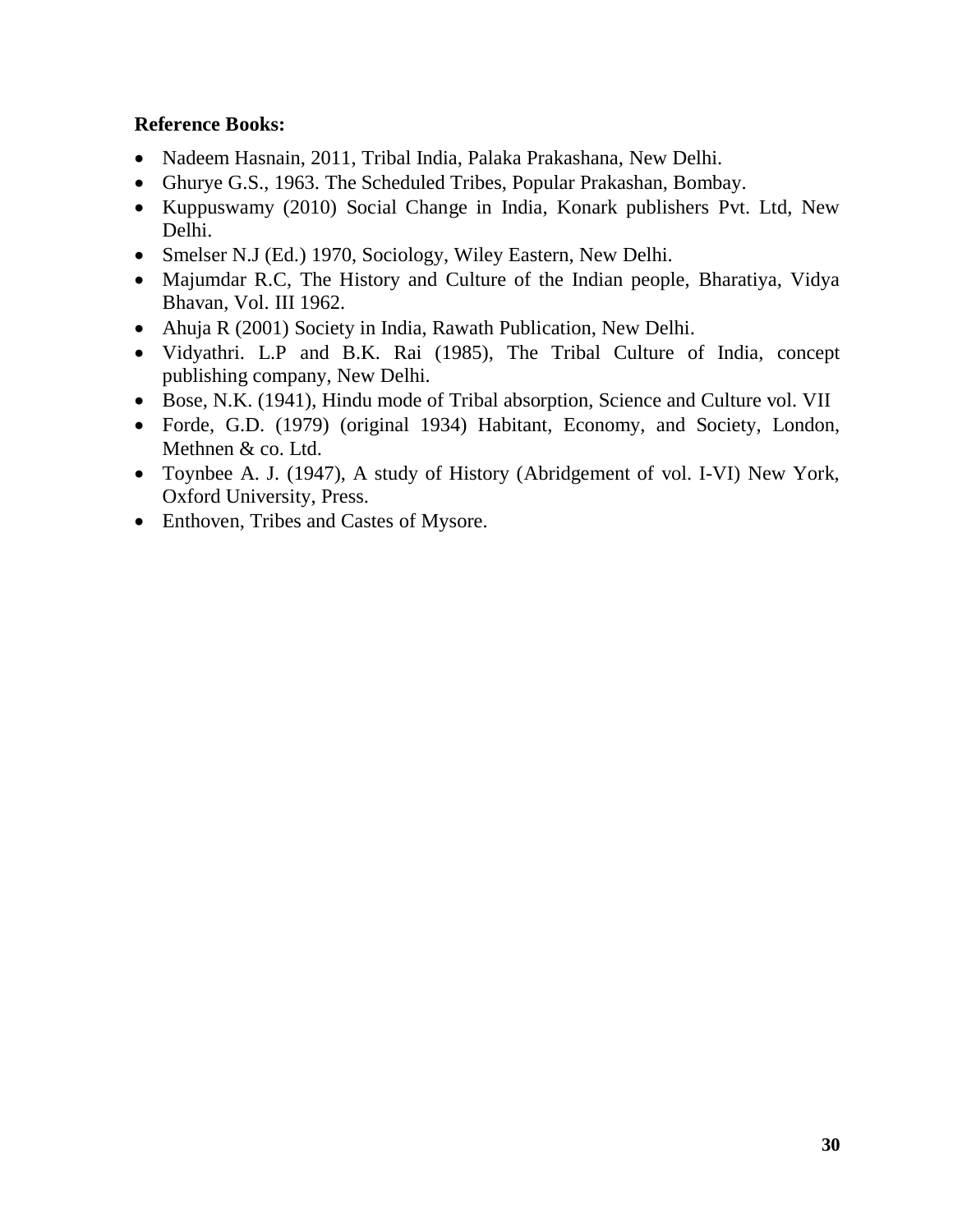### **SC 2.5: Political Sociology**

#### **Objectives:**

The major objectives of teaching this course are:

- To acquaint the students with the nature and functioning of political system(s), and the political processes.
- To generate in the minds of students an awareness of their status and role as citizens of the state.
- To make the students aware of the prerequisites of sound democratic political system and its vulnerability.
- To study the relationship between society and polity
- To study the various approaches to study the State and understand the contemporary Socio-Political challenges in India

#### **UNIT – I: Introduction**

- a. Nature and Scope of Political Sociology
- b. Relationship between Society and Polity
- c. Ideology and types of Political System

#### **UNIT – II: Basic Concepts**

- a. Bureaucracy, Authority and its bases
- b. Power Elites, Political Parties and Pressure Groups
- c. Political Socialisation and Political Participation

#### **UNIT – III: Theoretical Approaches**

- a. Pluralist
- b. Power Elite
- c. Marxian

#### **UNIT –IV: Political Party System**

- a. National level parties and their ideology
- b. State and regional parties
- c. Rise of Backward Classes in politics in India

#### **UNIT – V: Society and Polity in India**

- a. Language, Ethnicity and Region
- b. Caste Politics in India
- c. Religious Nationalism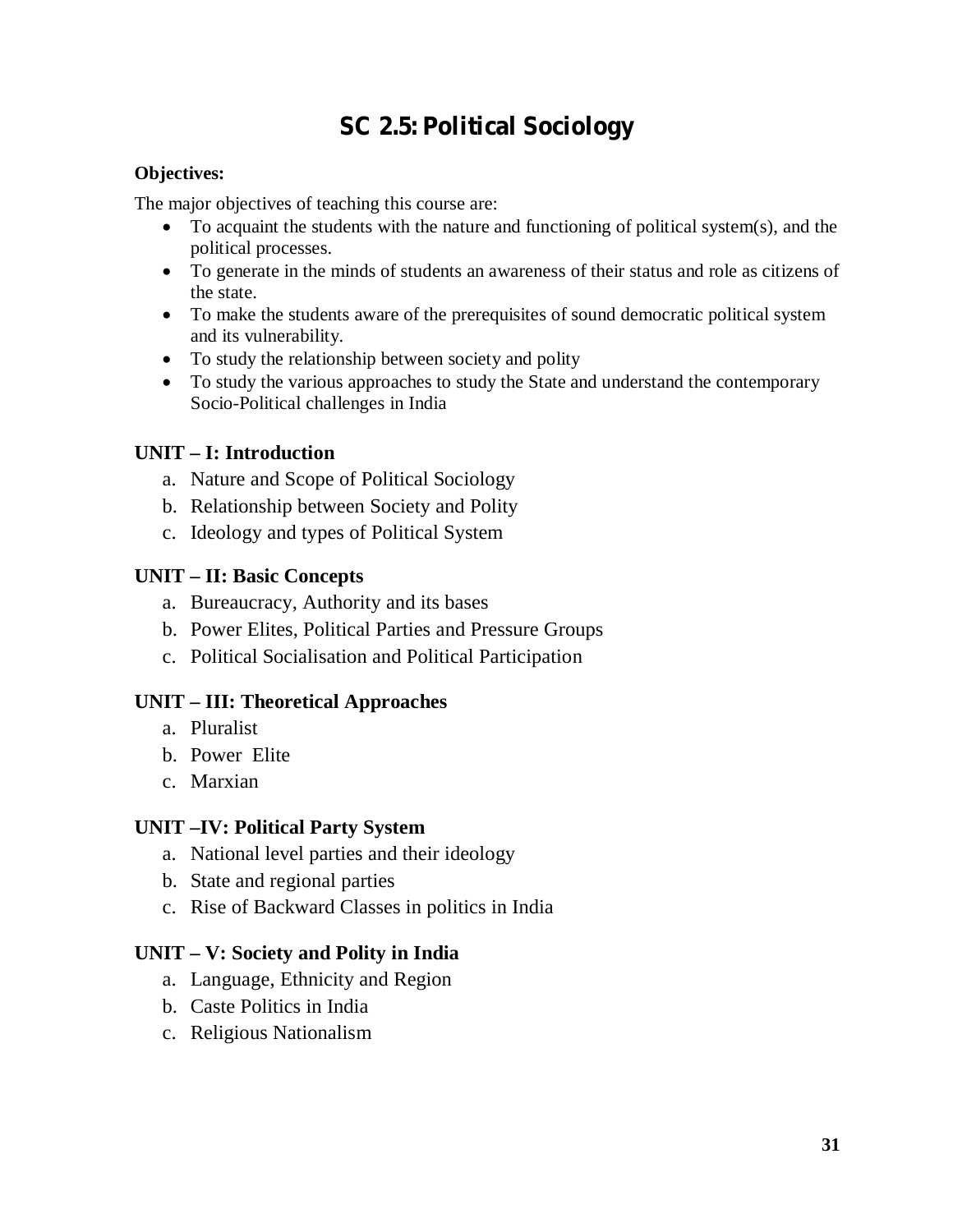- x Bhargava, Rajeev. 1999. *Secularism and its Critics*, OUP, New Delhi.
- x Chandhoke, Neera (edt). 1994. *Understanding the Post Colonial World*, Sage, New Delhi.
- x Desai A.R. 2000. *State and Society India Essays in Dissent*, popular Pub, Bombay.
- x Ernst, Gellner. 1983. *Nations and Nationalism*, Cornell University Press
- x Gershon, Shafir (ed). 1998. *The Citizenship Debates*, University of Minnesota Press
- x Kohli, Atul. 1987. *The State and Poverty in India* –The Politics of Reform. Cambridge University Press, Cambridge.
- Miller, David. 1995. On Nationality, Clarendon Press, Oxford.
- x Nash, Kate. 2000. *Contemporary Political Sociology*, Blackwell Publishers, Massachussets.
- x Rajni, Kothari. 1973. *Caste in Indian Politics*, Delhi.
- x Shakir, Moin. 1986. *State and Politics in Contemporary India*. Ajanta Publication, Delhi.
- x Sharma, Rajendra. 1999. *Power Elite in Indian Society*. Rawat Publications, Jaipur and New Delhi.
- x Vora, Rajendra and Palshikar Suhas (Ed). 2004. *Indian Democracy*, Sage New Delhi.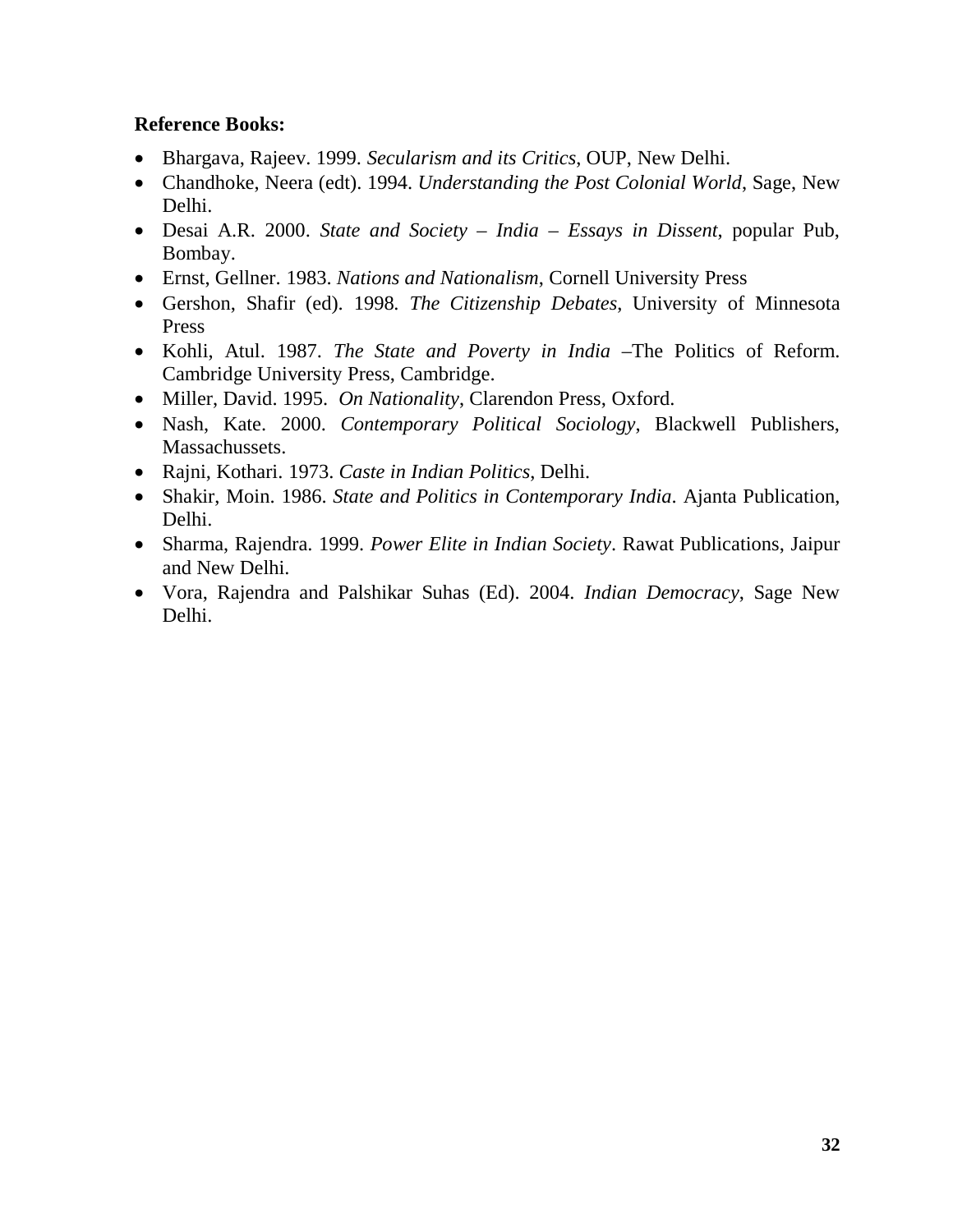### **EL 2.6: Invitation to Sociology**

#### **Objectives:**

The main objectives of this course are:

- To understand the basic principles in Sociology
- $\bullet$  To acquaint with the basic concepts in Sociology
- To know the origin and development of Sociology
- To understand the social processes in social relations

#### **UNIT – I: Introduction**

- a. Factors for Emergence of Sociology
- b. Sociological Imagination (C.W. Mills)
- c. The Development of Sociological Thinking Early thinkers

#### **UNIT – II: Basic Concepts in Sociology**

- a. Society and Community; Association and Institutions
- b. Culture and Socialization
- c. Social System, Structure and Function

#### **UNIT - III: Social Processes**

- a. Social Processes Meaning, Characteristics
- b. Major Social Processes Cooperation, Competition, Conflict, Accommodation and Assimilation
- c. Social Interaction

- x Berger, Peter L. 1978. *An Invitation to Sociology*, Allen and Unwin, London.
- x Davis, Kingsley. *Human Society*, Macmilan, New Delhi.
- x Dumont, Louis, 1988, *Homo Hierarchicus*. Oxford University Press.
- x Giddens, Anthony. 2009. *Sociology*. Politi Press, Malden.
- Inkles, Alex. 2002. *What is Sociology*, Prentice Hall India, New Delhi.
- x Jayaram, N, 1990, *Introductory Sociology*, Macmilan, New Delhi.
- x Johnson Harry M., 2011: *Sociology: A Systematic Introduction*: Allied Publishers, New Delhi.
- x MacIver, R.M and C.H. Page. *Society Introduction to Sociology*, Macmilan, New Delhi
- x Samuel, Koenig. 1957. *Sociology: An Introduction to Science of Society*, Barnes & Nobel Books, London.
- x Singh, Yogendra. 1993: *Social Change in India: Crisis and Resilience*, Har-Anand, New Delhi.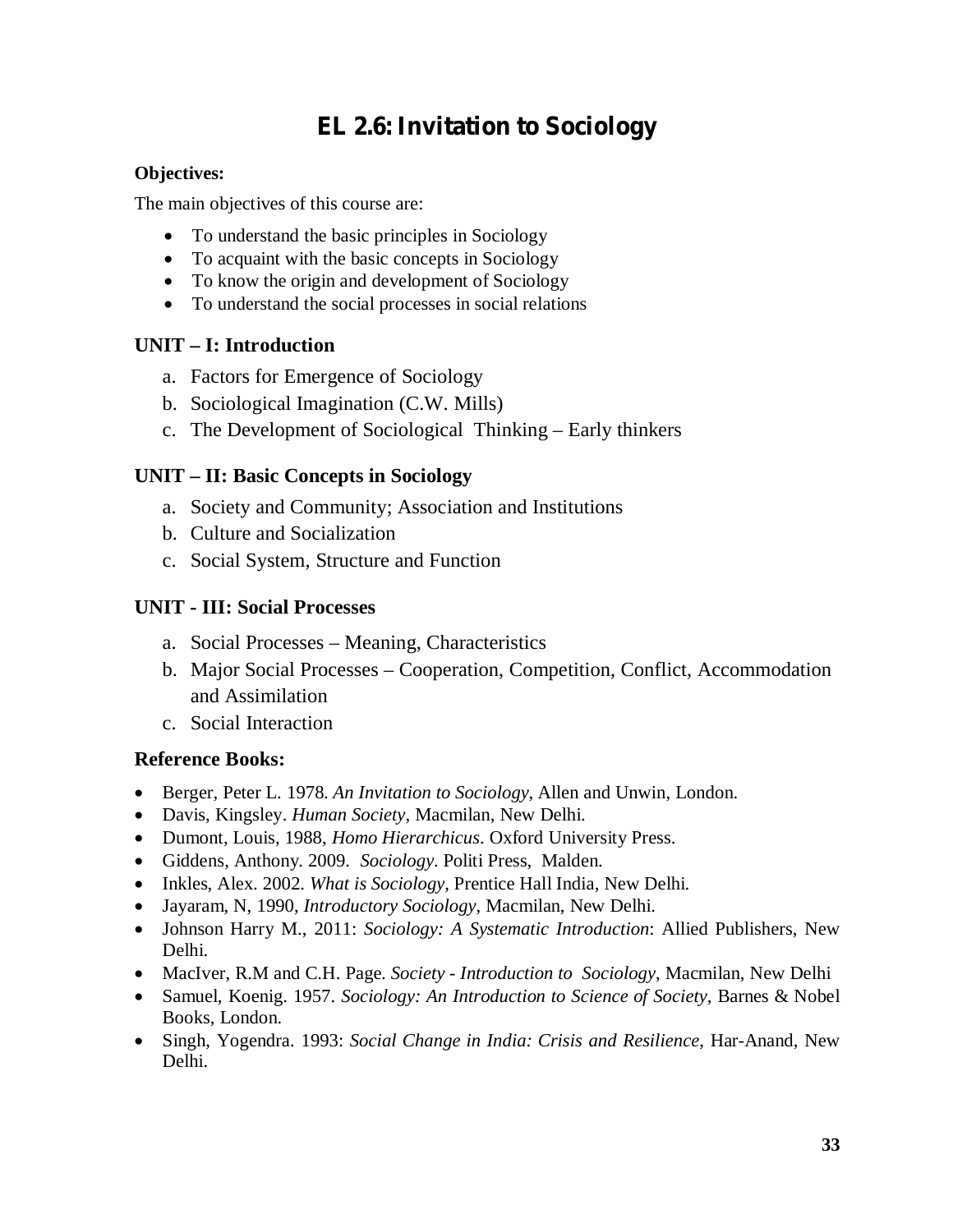### **EL 2.6: Sociology of Social Disorganization**

#### **Objectives**

The course is designed to achieve the following objectives:

- To equip the student the concept of deviant behavior leading to social disorganization, forms, theoretical foundations and criminal activities which he encounters in real life situations.
- To orient knowledge about theoretical perspectives on crime.
- To sensitize the students about causes, social dimensions, consequences and measures to control crime.

#### **UNIT – I: Introduction**

- a. Meaning and Characteristics of Social Disorganization
- b. Causes for Social Disorganization
- c. Approaches to Sociology of Social Disorganization

#### **UNIT – II: Family Disorganization**

- a. Divorce and Disorganization
- b. Family Court
- c. Problem of the Aged

#### **UNIT – III: Social Deviance**

- a. Crime and Causes
- b. Juvenile Delinquency and Causes
- c. alcoholism and Drug Addiction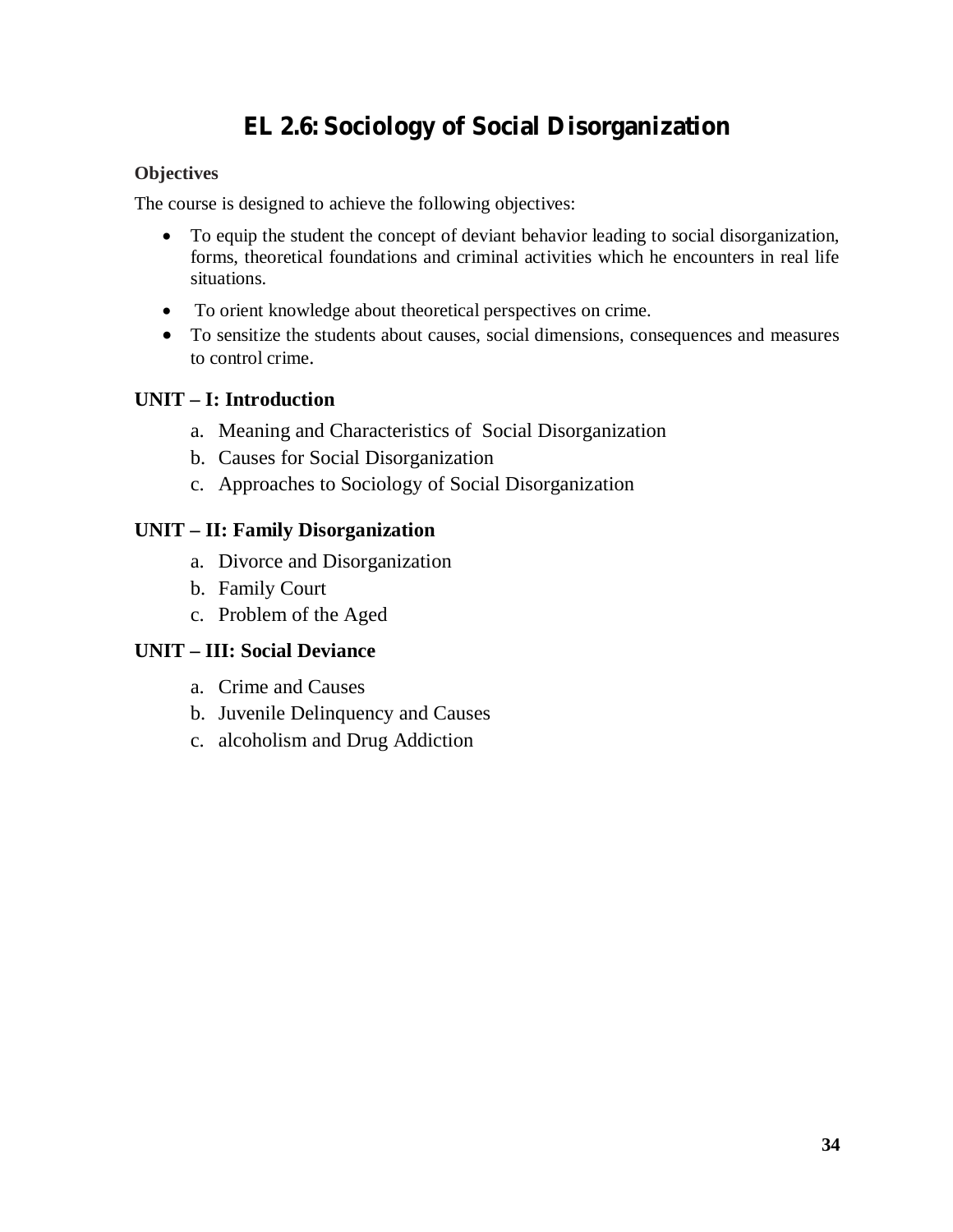- x Ahuja, Ram. 2000. *Social Problems in India*, Jaipur: Rawat Publications.
- x Clinard, Marshall, B. 1957. *Sociology of Deviant Behaviour*, New York: Holt, Rinehart and Winston, Inc.
- x Cohen, Albert K. 1970. *Deviance and Control*, New Delhi, Prentice-Hall of India.
- x Frazier, Charles E. 1976*. Theoretical Approaches to Deviance*, Ohio:Charles E.Morrill Publishing Company
- x Lemert, Edwin. 1972. *Human Deviance, Social Problems and Social Control,* Englewood Cliffs. N.J.Prentice-hall.
- x Merton, R.K. 1972. *Social Theory and Social Structure*. New Delhi: Emerind Publishing Co.
- Ministry of Home Affairs. 1998. *Crime in India*. New Delhi: Government of India
- x Ministry of Home Affairs. *Report of the All India Committee on Jail Reforms*. 1980- 83. New Delhi: Government of India.
- Nagla, B.K. 1991. *Women, Crime and Law*, Jaipur: Rawat Publications.
- x Reid, Suetitus. 1976. *Crime and Criminology*. Illinois: Deyden Press.
- x Shankardas, Rani Dhavan, 2000. *Punishment and the Prison: India and International Perspective*. New Delhi: Sage Publications.
- Sutherland, Edwin H. and Donald R. Cressey. 1968. Principles of Criminology. Bombay: The Times of India Press.
- x Thio, Alex, 1978. *Deviant Behaviour*, Boston: Houghton Mifflin Co.
- x Williams, Frank P. and Marilyn D. Meshere. 1998. *Criminological Theory*. New Jersey: Prentice Hall.
- x Williamson, Herald E. 1990. *The Correction Profession*. New Delhi: Sage Publications.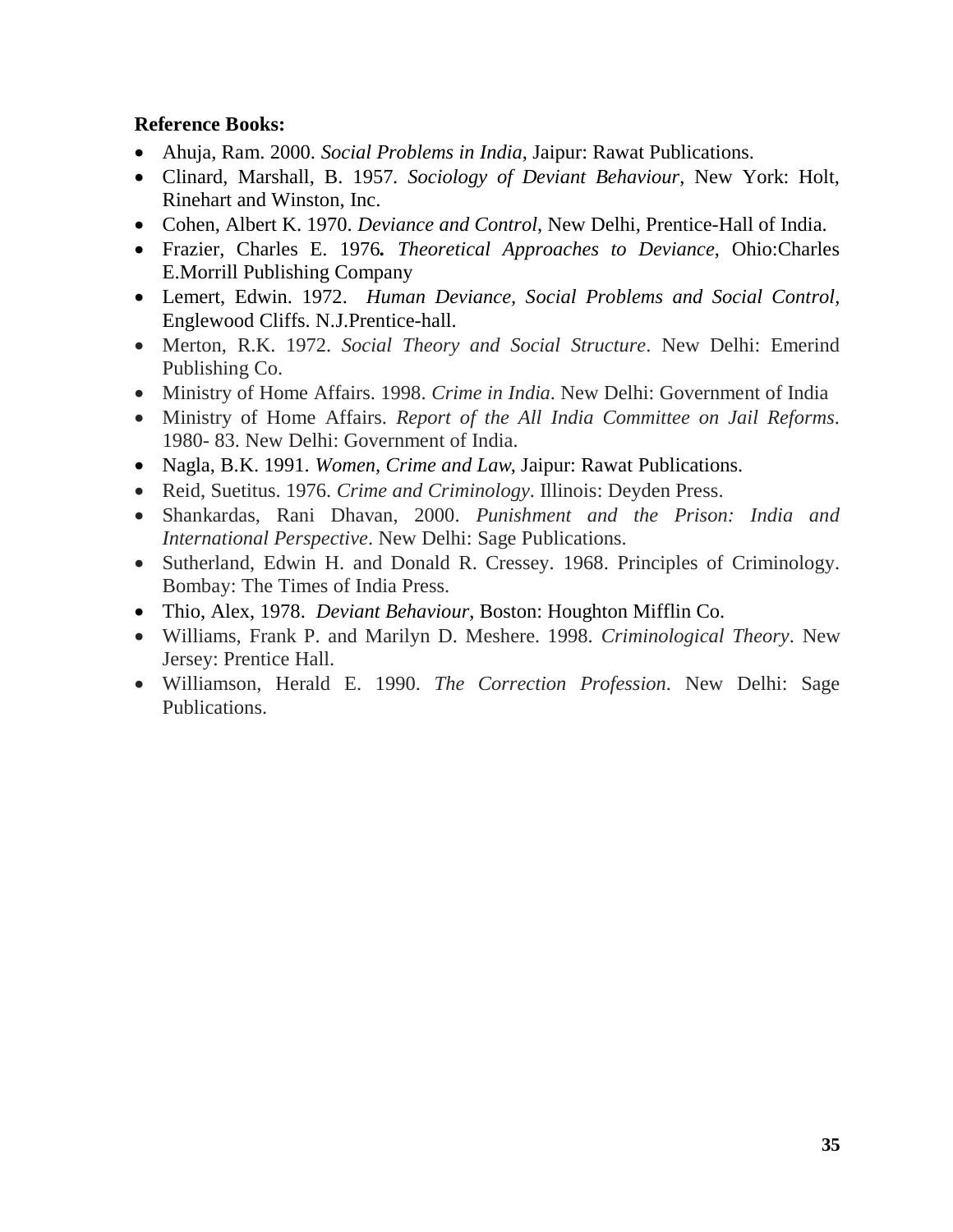### **HC 3.1: Modern Sociological Theories**

#### **Objectives**:

This course is intended

- To introduce the students to the schools and thought that has dominated Sociology in the later half of the 20th century.
- The course will examine the theoretical relevance and analytical utility.
- To develop the analytical abilities of the students.

#### **UNIT – I: ETHNO-METHEDOLOGY**

- a) Emergence of Ethno-methodology
- b) Contribution of Harold Garfinkel
- c) Critique on Ethno-methodology

#### **UNIT – II: PHENOMENOLOGY**

- a) Emergence of Phenomenology
- b) Sociological Phenomenology (Alfred Shutz & Husserl)
- c) Empirical Phenomenology

#### **UNIT – III: NEO-MARXISM &NEO-STRUCTURLISM**

- a) Jeffrey C. Alexander
- b) Anthony Giddens
- c) Louis Althusser

#### **UNIT – IV: SOCIAL EXCHANGE THEORY**

- a) Multicultural Background –Frager & Levi Strauss
- b) Basic Principles of Exchange Theory- Geroge Homans
- c) Dialectical Exchange Theory- Peter Blau

#### **UNIT – V: CRITICAL THEORY**

- a) Emergence of Frankfurt School
- b) Max Horkheimer
- c) Jurgen Habermass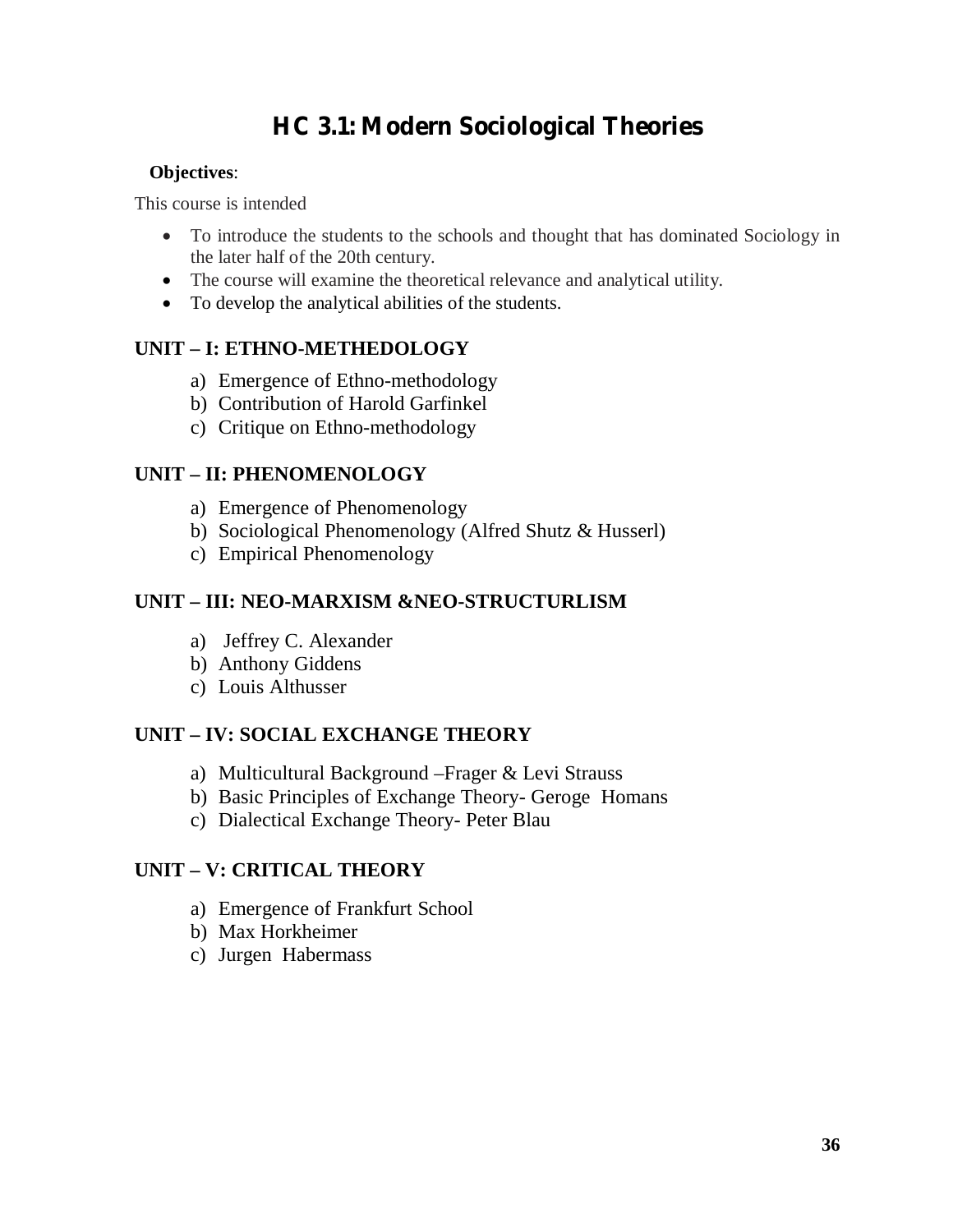- x Abraham, Francis. 1984. *Modern Sociological Theory*, Orient Longmans, New Delhi.
- x Berger, L and Thomas Lukmann. 1966. *The Social Construction of Reality*, Doubleday, Garden City.
- x Bryant, G.A. and D. Jary. 1991. *Gidden's Theory of Structuration* : A Critical Approach Rutledge, London.
- x Collins, R. 1997. *Theoretical Sociology*, Rawat Publication, Jaipur.
- x Giddens, A. (ed.) 1989. *Social Theory To-day*, Disha Publications New Delhi.
- x Doshi, S L. 2003. *Modernity, Post Modernity and New-sociological Theories*. Jaipur: Rawat publishers.
- x Held, D. and J.B. Thompson (eds.). 1989. *Social Theories of Modern Societies*: Anthony Giddens & His Critics, Cambridge Univ. Press, Cambridge.
- x Layden, D. 1994. *Understanding Social Theory*, Sage Publication, New Delhi.
- x Martindale, Don. 1960. *The Nature and Types of Sociological Theory*, Routledge & Kegan Paul, London.
- Merton, R.K. 1968. *Social Theory and Social Structure*, Am rind Publishing.
- Parsons, Talcott. 1972. *The Social System*, Am rind Publishing, New Delhi.
- x Ritzer, George. 1996. *Modern Sociological Theory*, McGraw Hill, Singapore
- x Sorokin. P. 1978. *Contemporary Sociological Theories*. Kalyani Publisher, New Delhi.
- x Swingwood, A.1984. *A Short History of Sociological Thought*, Mac Millan, Hong Kong.
- x Turner, B.S.(ed.) 2000. *Social Theory*, Blackwell Publishers, Oxford.
- x Turner, Jonathan. H.1987. *The Structure of Sociological Theory*. Rawat Publications Fourth ed., Jaipur.
- x Wells, Alan (ed). *Contemporary Sociological Theories*. Goodyear Publishing Co, California.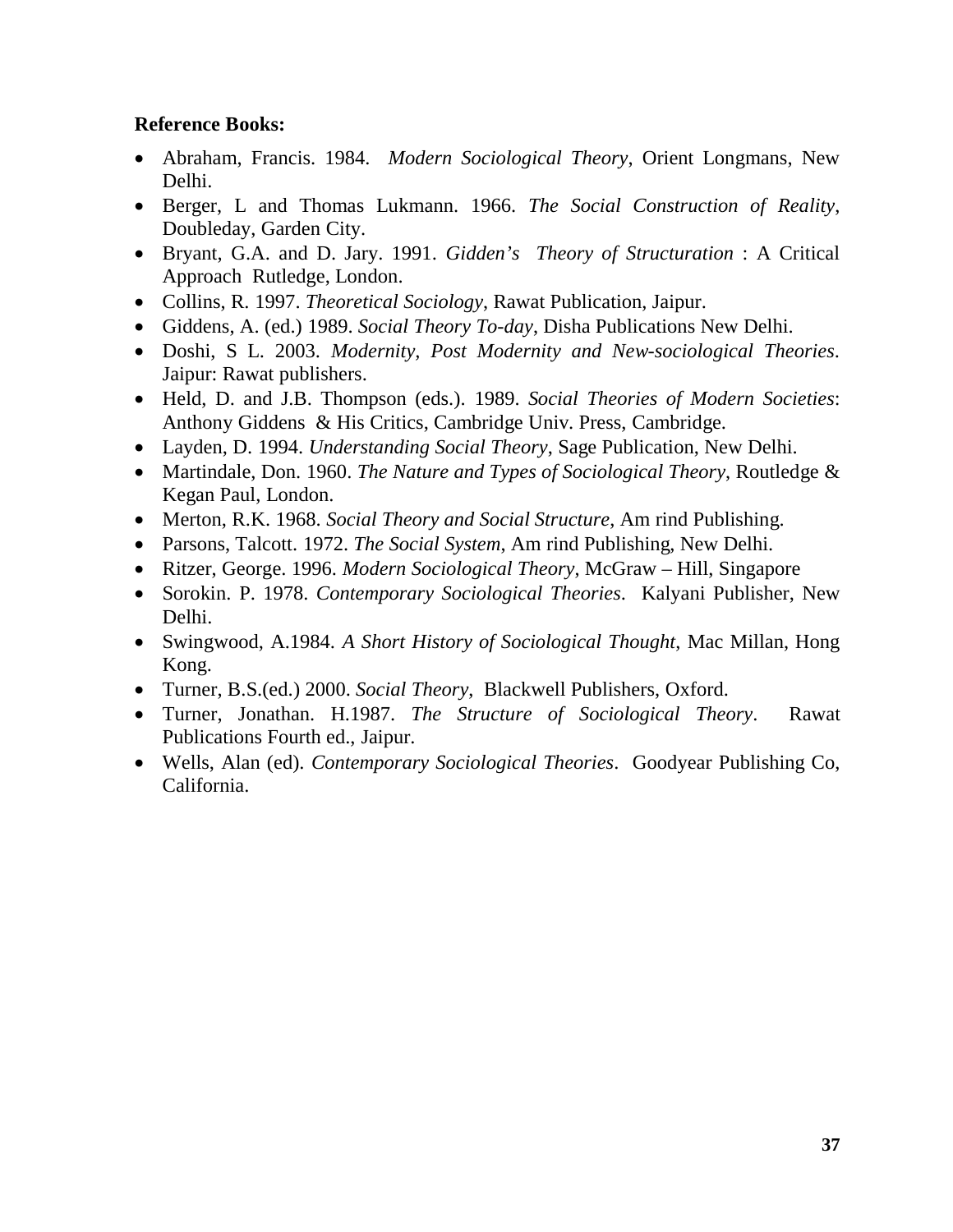### **HC 3.2: Sociology of Development**

#### **Objectives:**

The course is designed to achieve the following objectives:

- To provide conceptual and theoretical understanding of development as it has emerged in Sociological Literature.
- To offer an insight into the ways in which social structure impinges on development and development on social structure
- To address in particular in Indian experience of development with special focus on SE India.
- To prepare the students for professional careers in the field of development planning.
- To provide an understanding of the alternate trends and paths of development
- To understand the contemporary socio-economic framework of development in India

#### **UNIT – I: Introduction**

- a. Scope and Importance of Sociology of Development
- b. Development of Economic Sociology
- c. Sociological Dimensions of Development

#### **UNIT – II: Changing concepts on Development**

- a. Human Development
- b. Social Development
- c. Sustainable Development

#### **UNIT - III: Theories of Development**

- a. Modernisation Theory
- b. Socio-Psychological Theory (D.Macllelland)
- c. Vicious Circle Model

#### **UNIT – IV: Theories of Under Development and Dependency Theory**

- a. Unequal Development (Samir Amin)
- b. The World System and Multinational Corporations (Wallerstein)
- c. Development of Under Development (A.G. Frank)

#### **UNIT – V: Social Structure and Development (Special Reference to India)**

- a. Culture and Development
- b. Gender and Development
- c. Development Disparities in India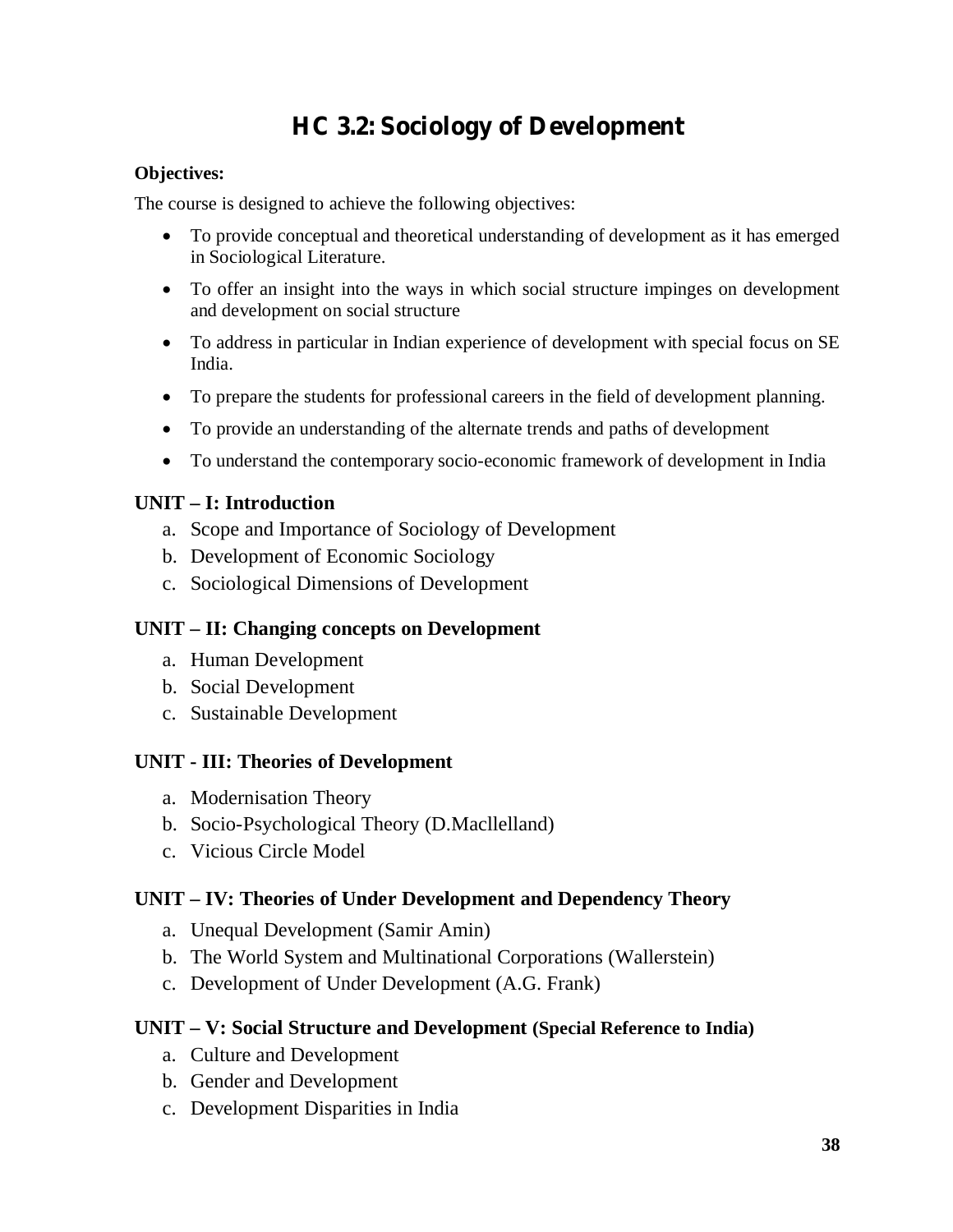- x Alexander K.C. and Kumaran, K.P. 1992. *Culture and Development*, New Delhi, Sage.
- x Haq, Mahabub ul. 1990. *Reflections on Human Development*, Karachi, Oxford.
- x Hoogvelt, Ankie M. 1996. *The Sociology of Developing Societies*, Delhi. MacMillan.
- x Hoselitz, Bert F. 1996. *Sociological Aspects of Economic Growth*, New Delhi, Amerind Publishers.
- x Ian, Roxborough. 1979. *Theories of Underdevelopment*, Macmillan, London
- x Pandey, Rajendra. 1985. *Sociology of Development*, New Delhi, Mittal.
- x Pandey, Rajendra. 1986. *Sociology of Underdevelopment*, New Delhi, Mittal.
- x Sharma, S.L. 1986. *Development: Socio-cultural Dimensions*. Jaipur, Rawat.
- Smelser, Neil. J. 1988. *The Sociology of Economic life*, New Delhi, Prentice Hall.
- x Webster, Andrew. 1988. *Introduction to the Sociology and Development*, New Delhi, Macmillan.
- x Zimmerman, Carle C. and Richard E. Duwords (eds.). 1976. *Sociology of Underdevelopment*, Jaipur, Rawat.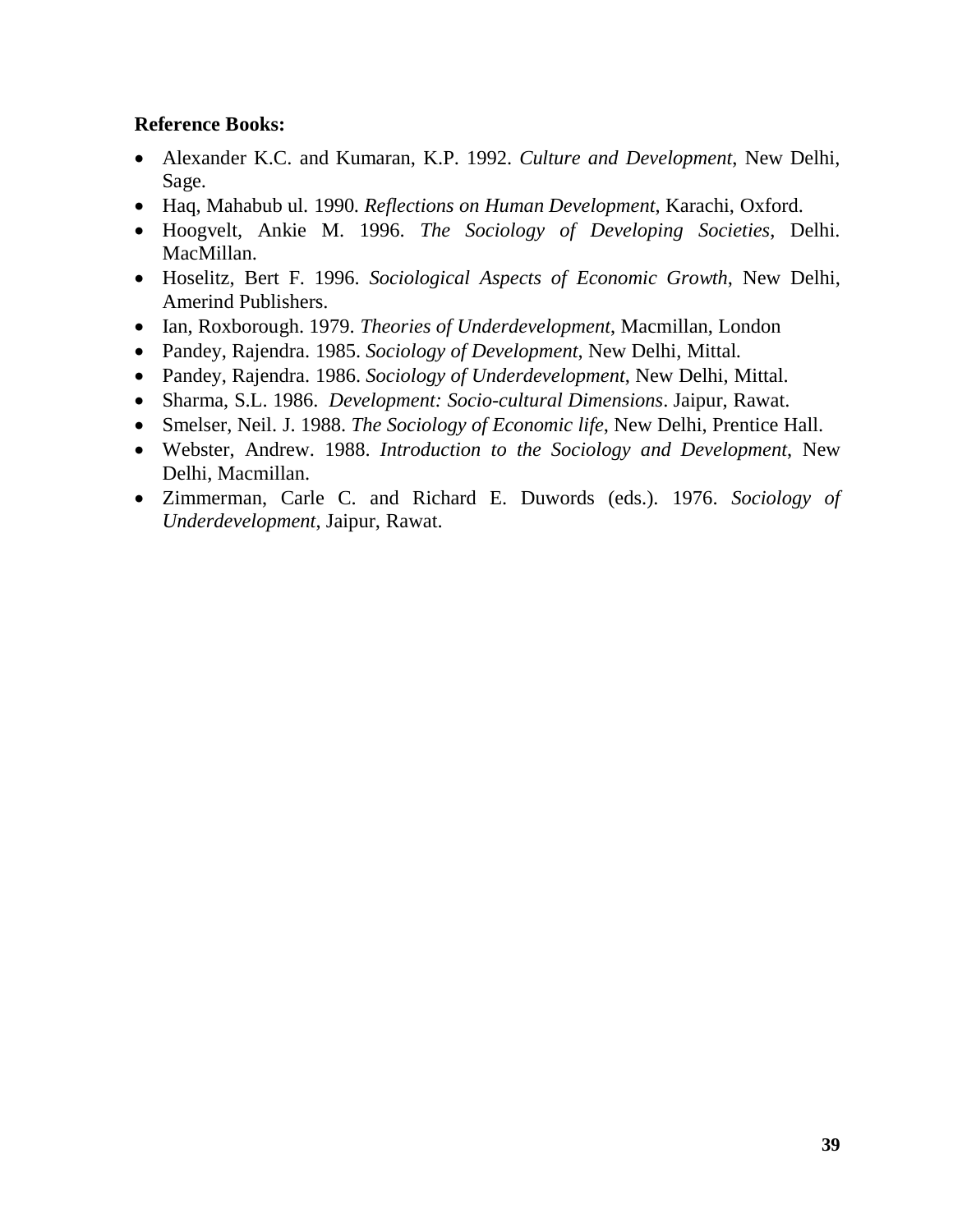### **HC 3.3: Rural and Urban Sociology**

#### **Objectives:**

This course is designed;

- To provide sociological understanding of rural and urban society in India
- To acquaint students with basic concepts in rural and urban studies
- To analyze rural and urban problems in India
- To provide knowledge of rural and urban governance.
- To impart sociological skills to reconstruct rural institution and rural development programmes to plan, monitor and evaluate rural development programmes.
- To develop the understanding of students regarding the linkages between urban and rural reality

#### **UNIT – I: Rural Society:**

- a. Scope and Importance of Study of Rural Sociology in India
- b. Social organization Settlement Patterns, Caste, Class, Family and Religion
- c. Rural problems in India

#### **UNIT – II: Rural Society and Planned Change**

- a. Rural governance and Panchayat Raj System
- b. Rural development programmes
- c. Impact of globalization on rural society

#### **UNIT – III: Urban Society**

- a. Urbanization, urban studies and its importance in India
- b. Trends in urban growth in India
- c. Urban problems transport, housing, water scarcity, pollution

#### **UNIT – IV: Urban Governance**

- a. Urban planning in India
- b. Urban governing bodies
- c. Impact of Urbanization on Family, Caste and Women

#### **UNIT – V: Rural Urban Transition**

- a. Rural-urban fringe suburban transformation
- b. Rural-urban continuum, Migration and trends
- c. Government Policies: PURA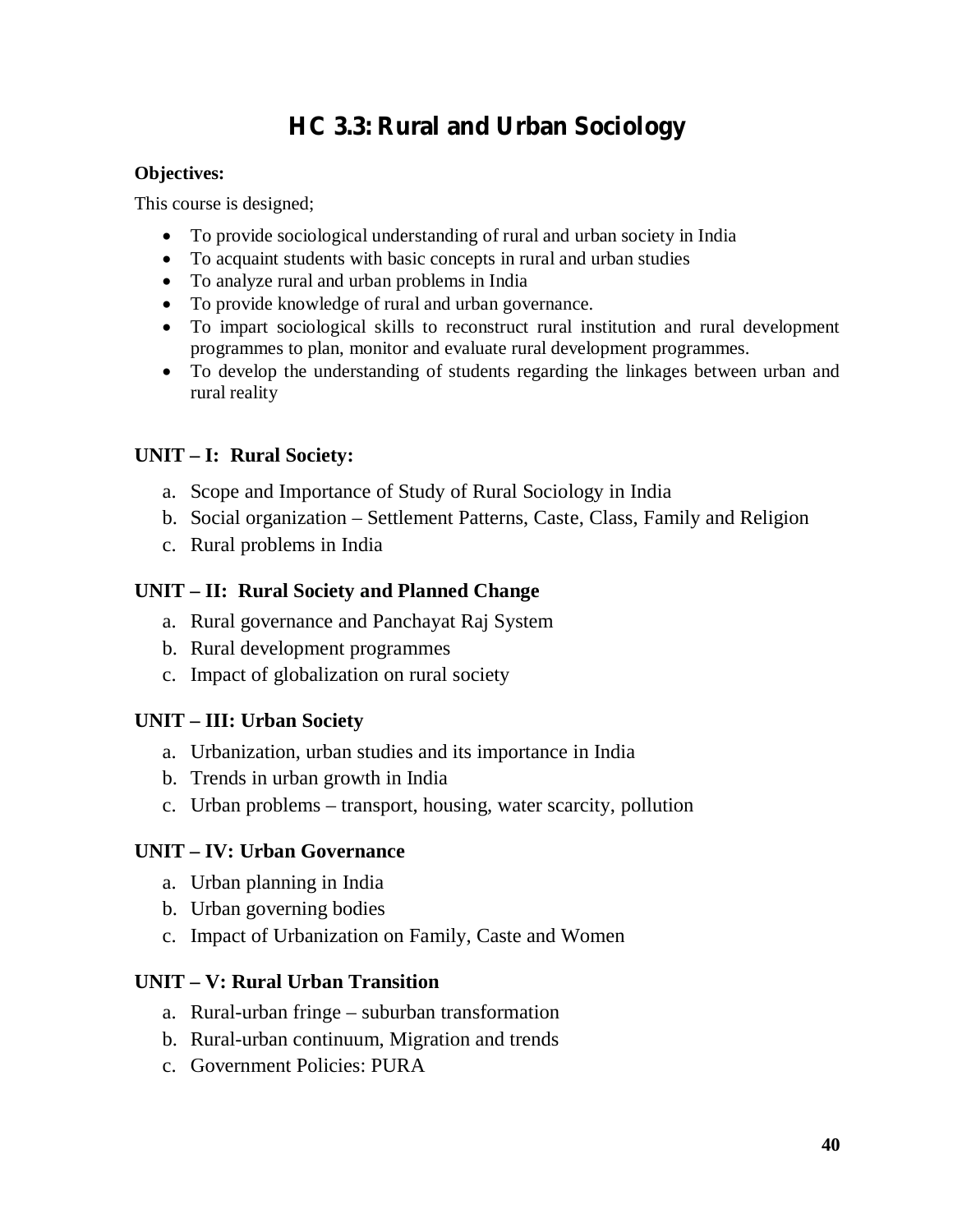- x Das Veena, (ed), 2003, *Oxford India Companion to Sociology and Social Anthropology*; Oxford University Press, New Delhi.
- x Desai, A.R. (Ed). 1978. *Rural Sociology in India*, Bombay, Popular.
- x Doshi S.L. and P.C. Jain. 1999. *Rural Sociology*, Jaipur, Rawat.
- x Fernandes Leela 2007. *The New Urban Middle Class*, OUP, New Delhi.
- x Gilbert Alan and Gugler Josef, (ed), 2000, *Cities, Poverty and Development*-Urbanization in the Third World; Oxford University Press, Oxford.
- x Kosambi Meera, 1994, *Urbanisation and Urban Development in India*, ICSSR, New Delhi
- x Kundu, A and Sarangi N. *Migration, Employment Status and Poverty* An Analysis across Urban Centres (Economic and Political Weekly, January 27, 2007)
- x Maine, H.S. 1985. *Village Communities in the East and West*. New Delhi, B.R. Publishing Corporation.
- x Patel, Sujata & Deb Kushal. 2006. *Urban Studies*. Oxford University Press.
- Politics and Urban Governance in India (Economic and Political Weekly, June 30,2007)
- x Punit, A.E. 1978. *Social Systems in Rural India*, Delhi, Sterling.
- x Rao M. S. A. (ed.), 1974, *Urban Sociology in India*, Orient Longman, Hyderabad.
- x Sharma K.L. 1997. *Social Stratification in India*, Sage, New Delhi.
- Singh, Yogendra. 1977. *Social Stratification and Change in India*, Manohar, New Delhi.
- x Sivaramkrishnan, K., A Kundu and B.N. Singh, 2005. *Handbook of Urbanisation in India*, Delhi.
- x Smith.T.Lynn. 1947. *The Sociology of Rural Life*, Harper and Brothers, New York.
- x Sorokin, P. and Other (Eds.). 1965. *Systematic Source Book in Rural Sociology*, New York: Russell and Russell.
- x Srinivas, M.N. 1962. *Caste in Modern India and Other Essays*, Asia Publishing House, Bombay.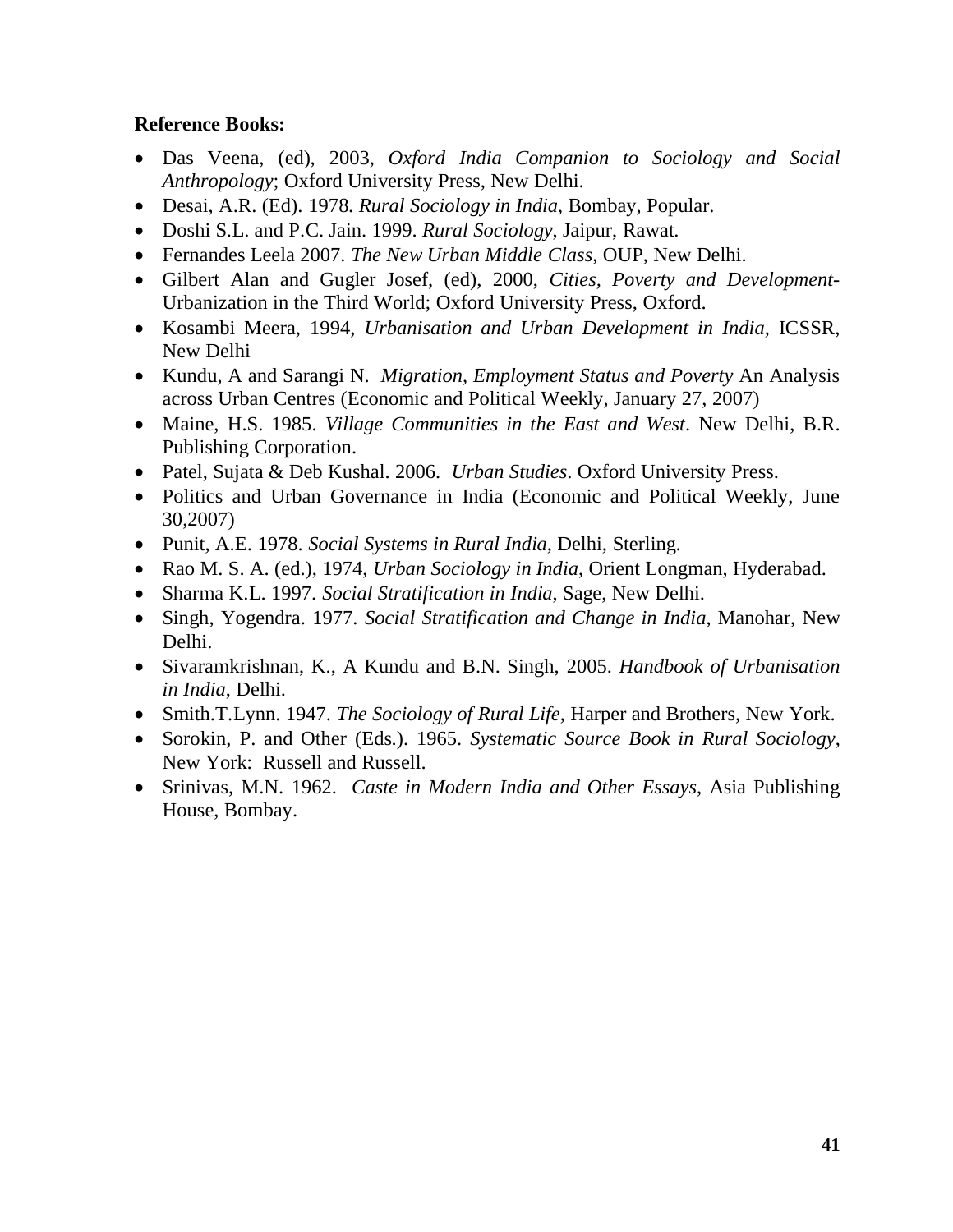### **HC 3.4: Sociology of Marginalised Groups**

#### **Objectives**

This course helps the student

- $\bullet$  To focus on the segments of the population which have lived on the margins of society and which have not received adequate attention.
- To sensitize students to the significance of the sociological study of Dalits, tribal communities and nomadic castes and tribes.
- To focus on groups and communities which have suffered extreme poverty, deprivation and discrimination over a long period of time.

#### **UNIT – I: Introduction**

- a. Meaning and Process of Marginalization
- b. Scope and Importance of the Study of Marginalization
- c. Marginalization and its Socio-Economic Indices: Poverty, Relative deprivation, Exploitation and Discrimination.

#### **UNIT – II: Perspectives on Marginalization**

- a. Role of Ideology in Marginalization
- b. Subaltern perspective Views of Phule, Periyar and Ambedkar
- c. Human rights perspective

#### **UNIT – III: Marginalized Groups in India**

- a. Schedule Castes and Scheduled Tribes
- b. Minorities: Muslims, Christians, Parsees
- c. Women and Aged

#### **UNIT – IV: Marginalization and Affirmative Actions**

- a. Constitutional Provisions
- b. Governmental Policies and Programmes
- c. Role of N.G.Os.

#### **UNIT – V: Emerging Marginalized Groups**

- a. Gay, Lesbians and Transgender
- b. Displaced by development projects
- c. Refugees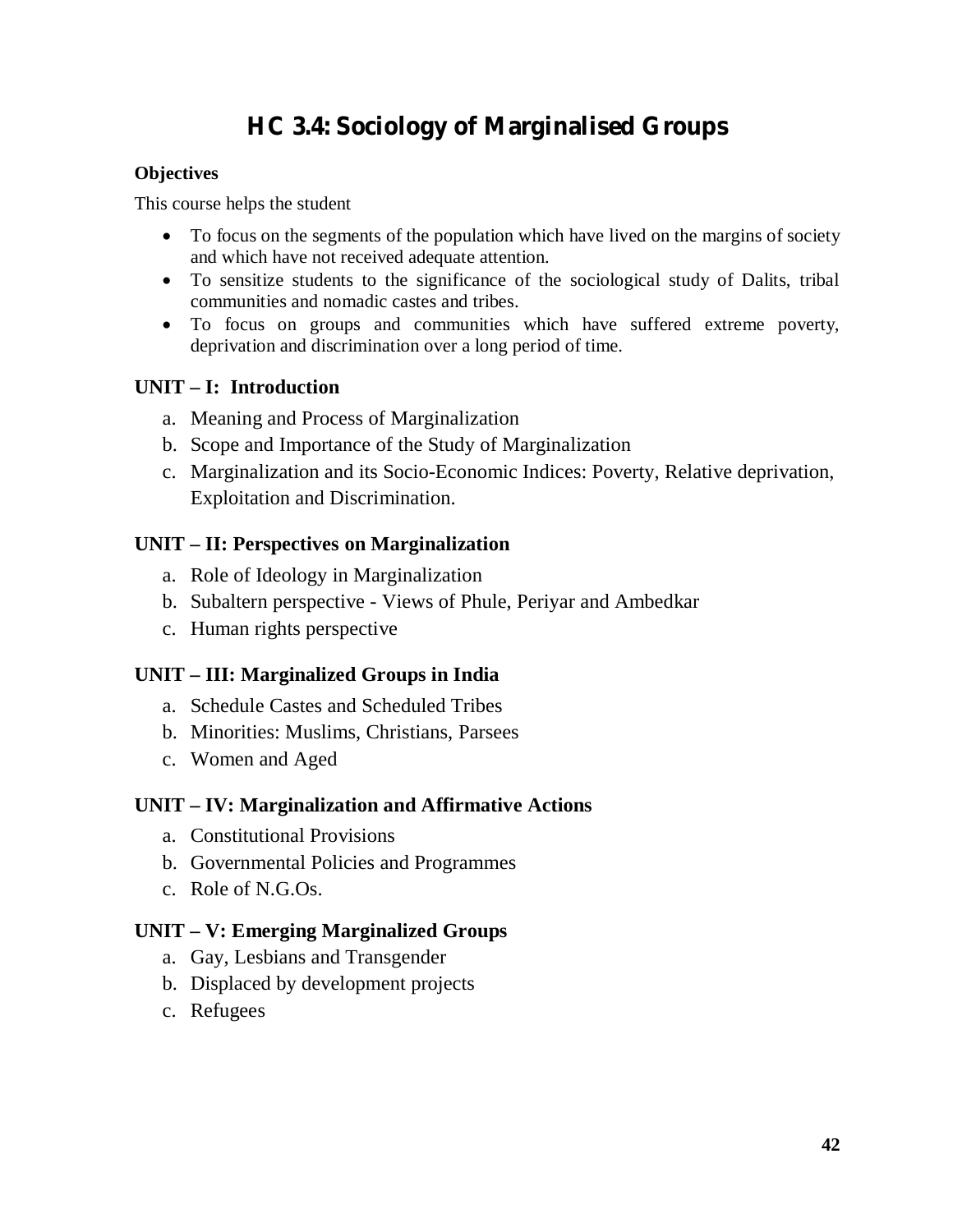- x Ambedkar, B.R. 1946. *Who Were the Shudras*? Thacker and Co.Ltd., Bombay.
- x Ambedkar, B.R. 1948. *The Untouchables : Who are They and Why They Became Untouchables*, Amrit Book, New Delhi.
- x David E. Newton, (II ed.): *Gay and Lesbian Rights*: A Reference hand book, Green wood publishing group.
- x Elwin, Verier. 1963. *A New Deal for Tribal India*.
- x Ghurye, G.S. 1969. *Caste, Race and Occupation in India*, New Delhi.
- Kamble, M.D. *Deprived Caste and Their Struggle for Equality* New Delhi, Ashish Publishing House.
- x Kananakel, Joshi. 1963. *Scheduled Caste and The Struggle Against Inequality*, New Delhi, Indian Social Institute.
- x Khan , Mumtaz Ali 1980. *Scheduled Caste and Their Status in India*, New Delhi, Uppal Publishing House.
- Paisley Currah (ed.): *Transgender Rights*, The University of Minnesota Press.
- x Patnaik, N. 1972. *Tribes and Their Development*, Hyderabad, Hyderabad Institute of CommUnity Development.
- x Praksh, Nirupama. 1989. *Scheduled Castes and Socio-Economic Changes*, Allahabad : Chugh Publications.
- x Ranjeet, Guha. *Subaltern's Studies* 2 Vols, Oxford, OUP.
- x Richard Peddicord, O.P. Sheed and Ward. *Gay and Lesbian Rights*: A Question Sexual Ethics or Social Justice.
- x Vasant, Moon. *Dr. Babasaheb Ambedkar*, *Writings and Speeches* Vol. 1-14, Government of Maharastra Publication.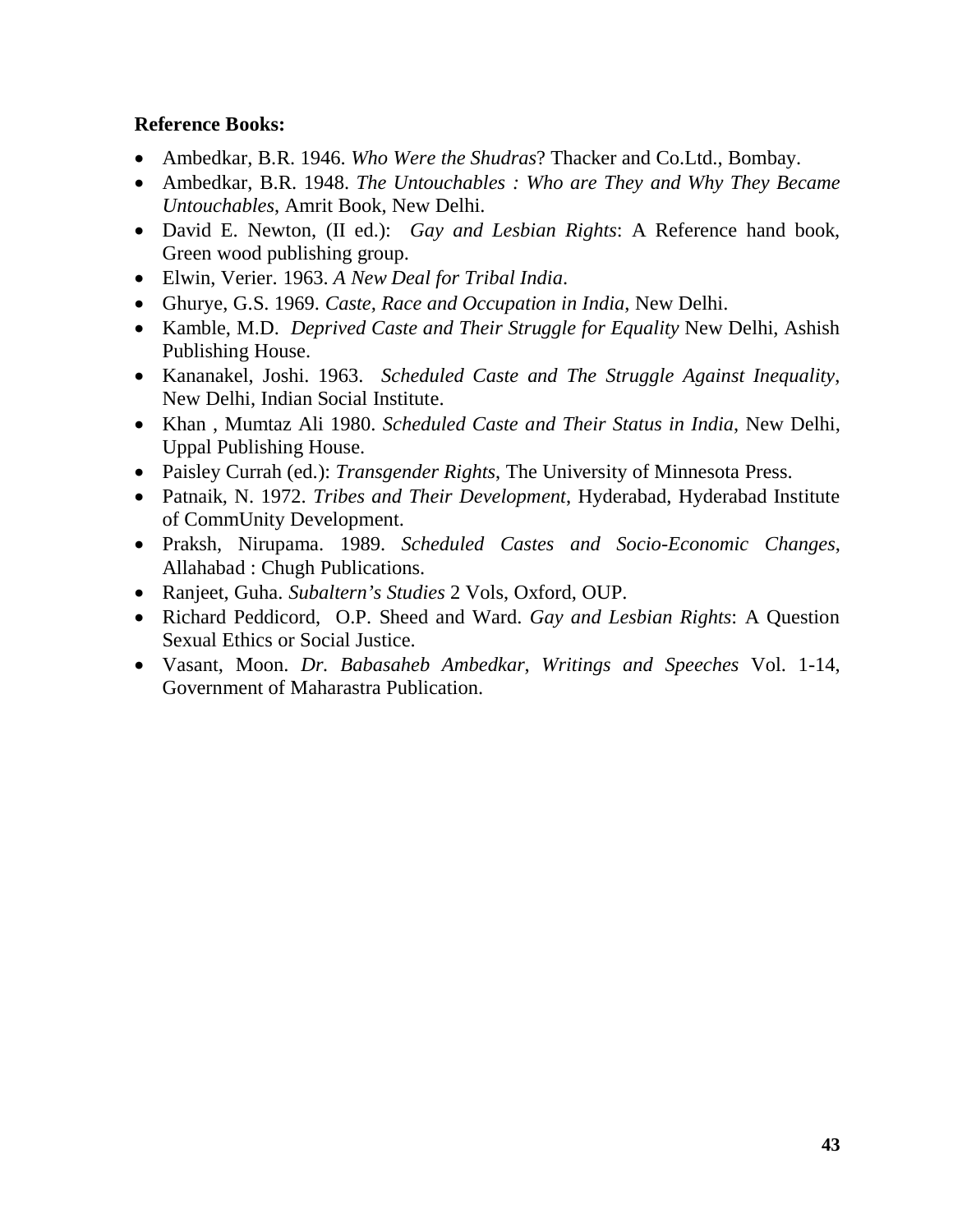### **SC 3.5: Social Psychology**

#### **Objectives:**

After the completion of this course a student will be able to

- Understand the basic concepts in social behavior
- Understand the dynamics of social behavior in relation to the social institutions
- Analyze the processes of motivation, perception and attitude formation
- Comprehend the forces behind the crowd and mob behavior
- $\bullet$  Know the factors behind the social discrimination

### **UNIT - I: Introduction**

- a. Meaning and Importance of Social Psychology
- b. Relationship with Social Sciences Sociology and Anthropology
- c. Relevance of Social Psychology in India

### **UNIT - II: Basic Concepts**

- a. Motivation: Maslow's theory and needs
- b. Perception and learning
- c. Personality and development

#### **UNIT - III: Major Theories in Social Psychology**

- a. Role Theory Merton
- b. Symbolic Interaction Blumer
- c. Theory of Prejudice Allport

#### **UNIT – IV: Social Attitudes**

- a. Formation and Change of Attitudes
- b. Stereotypes and Prejudices
- c. Discrimination and Deprivation of Social Groups

#### **UNIT - V: Collective Behaviour**

- a. Leader and Followers
- b. Rumour and Crowd Behaviour
- c. Propaganda and Public Opinion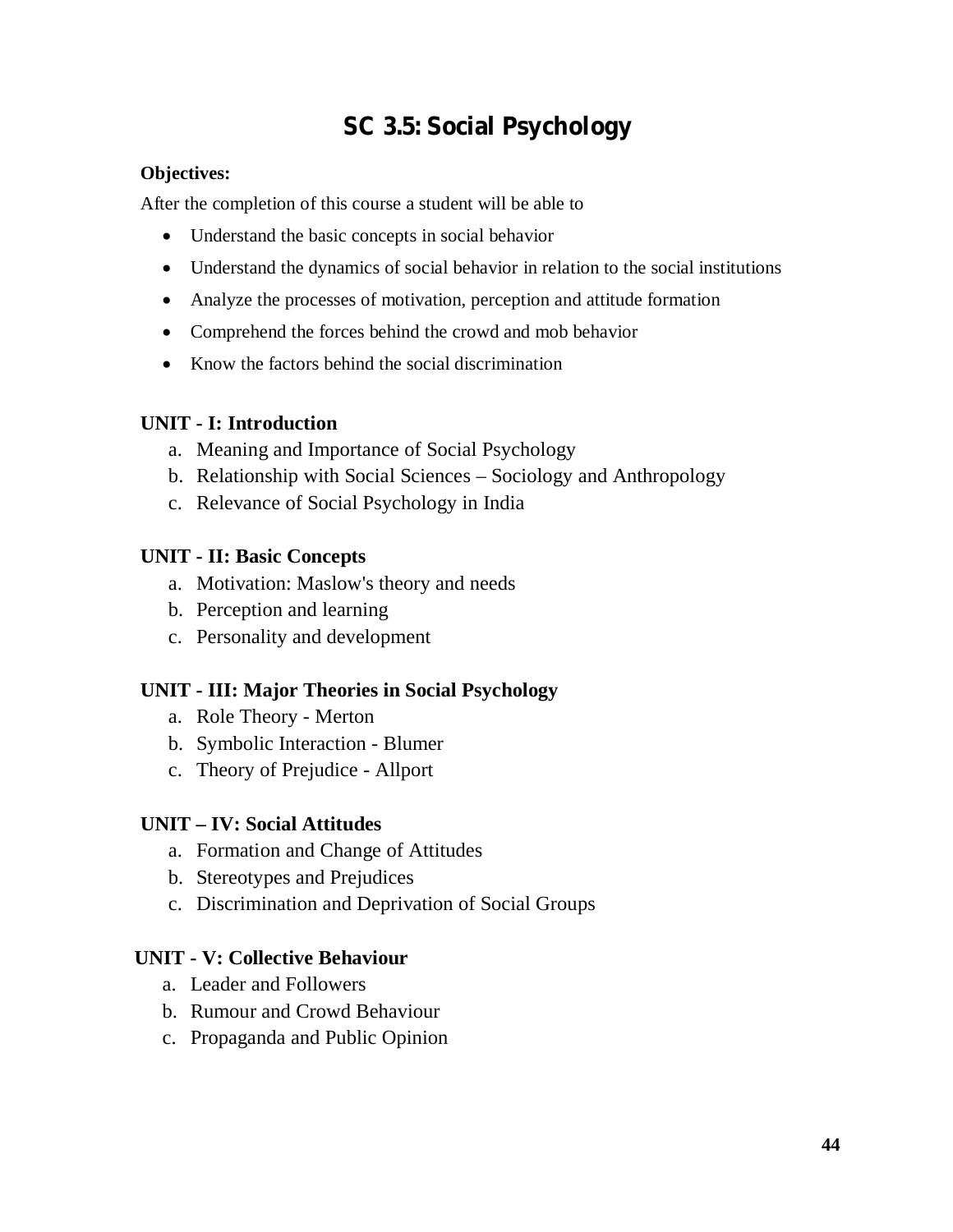- x Allpoort, G.W. 1954. *The Nature of Prejudice*, Cambridge Mass.
- x Baros, Robert A. and Donn Byrne. 1988. *Social Psychology*, Prentice Hall of India, New Delhi.
- x David G Myers. 1988. *Social Psychology*, McGraw Hill Book Company, New Delhi.
- x Evans, Robert R. 1975. *Readings in Collective Behaviour*, Chicago : Rand Monally College Publishing Co.
- x Krech D. and Crutchifield R.S. 1975. *Theory and Problems of Social Psychology*, Mcgraw Hill, New York.
- x Kuppuswamy. B. 1980. *Introduction to Social Psychology*, Medial Promoter & Publishers, Bombay.
- x Lindzey, Gardner and Elliot Aronson (ed.). 1964. *Handbook of Social Psychology*, Vol.I & II, Wiley Publishing Co. London.
- Maltzer, B.N., W. John, et al 1945. *Symbolic Interactionism*, Routledge and Kegan Paul Ltd., New Jersey.
- x Mannheim, Karl. 1966. *Essays on Sociology and Social Psychology*, Routledge and Kegan Paul Ltd., London.
- Newcomb T.M. 1950. *Social Psychology*, Drvdon Press, New York.
- x Paliwal, Suprithy. 2002. *Social Psychology*, RBSA Publishers, Jaipur.
- x Sharon s. Brehm and Saul M. Kassim. 1996. *Social Psychology*, Houghton Miffinco, Boston.
- x Sprott, W.J.H. 1952. *Social Psychology*, Methuen and Co. London.
- x Young, Kimball. 1963. *A Hand Book of Social Psychology*. Routledge and Kegan Paul Ltd., London.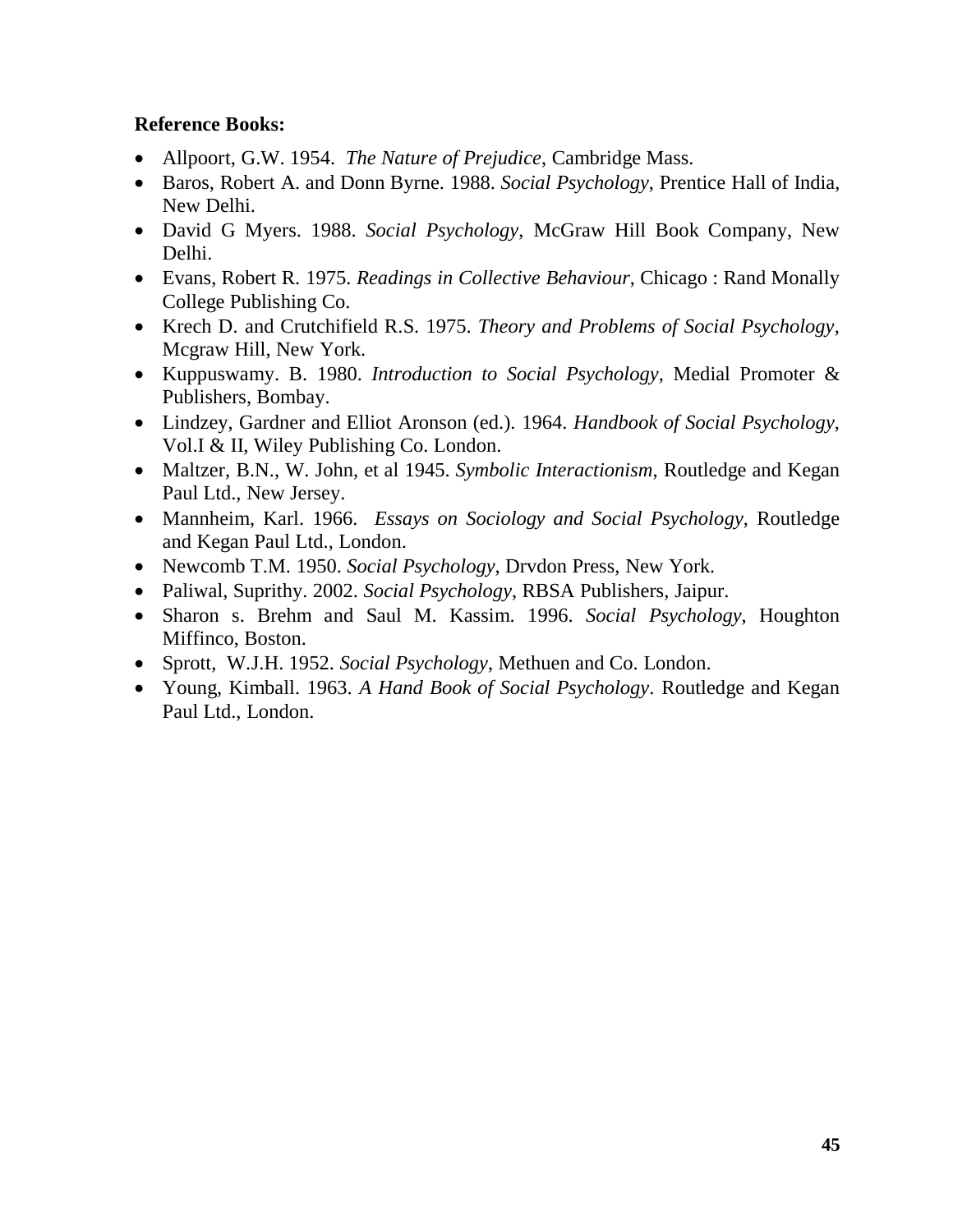### **SC 3.5: Sociology of Health and Sanitation**

#### **Objectives:**

The content of the course will enable the students:

- $\bullet$  To sensitize students to health related issues
- To understand the issues related to public health and social medicine
- To understand the role of the State in the healthcare in India
- To make aware the health and sanitation conditions in India
- To understand the social aspects of sanitation and social ordering

#### **UNIT - I: Introduction**

- a. Meaning and relationship between Health and Sociology
- b. Social aspects of Health and Illness
- c. Significance of Medical Sociology

#### **UNIT - II: Organization of Health Services** `

- a. Medical services; Role of Physician and Nurses in a changing Society
- b. Role of Patients and Family members Medical compliance
- c. Public health and Social Medicine

#### **UNIT – III: Health and Sanitation**

- a. Health programmes and Social Legislations in Health Care in India
- b. Origin and Scope of Sociology of Sanitation
- c. Problem of Environmental Sanitation in India

#### **UNIT - IV: Sanitation in India**

- a. Sulabh Sanitation movement
- b. Sanitation Policies and Programmes
- c. Sanitation in Karnataka, a Regional analysis

#### **UNIT - V: Sanitation and Society**

- a. Social construction of Hygiene and Sanitation
- b. Scavenging Castes and Social deprivation
- c. Sanitation and Dignity of women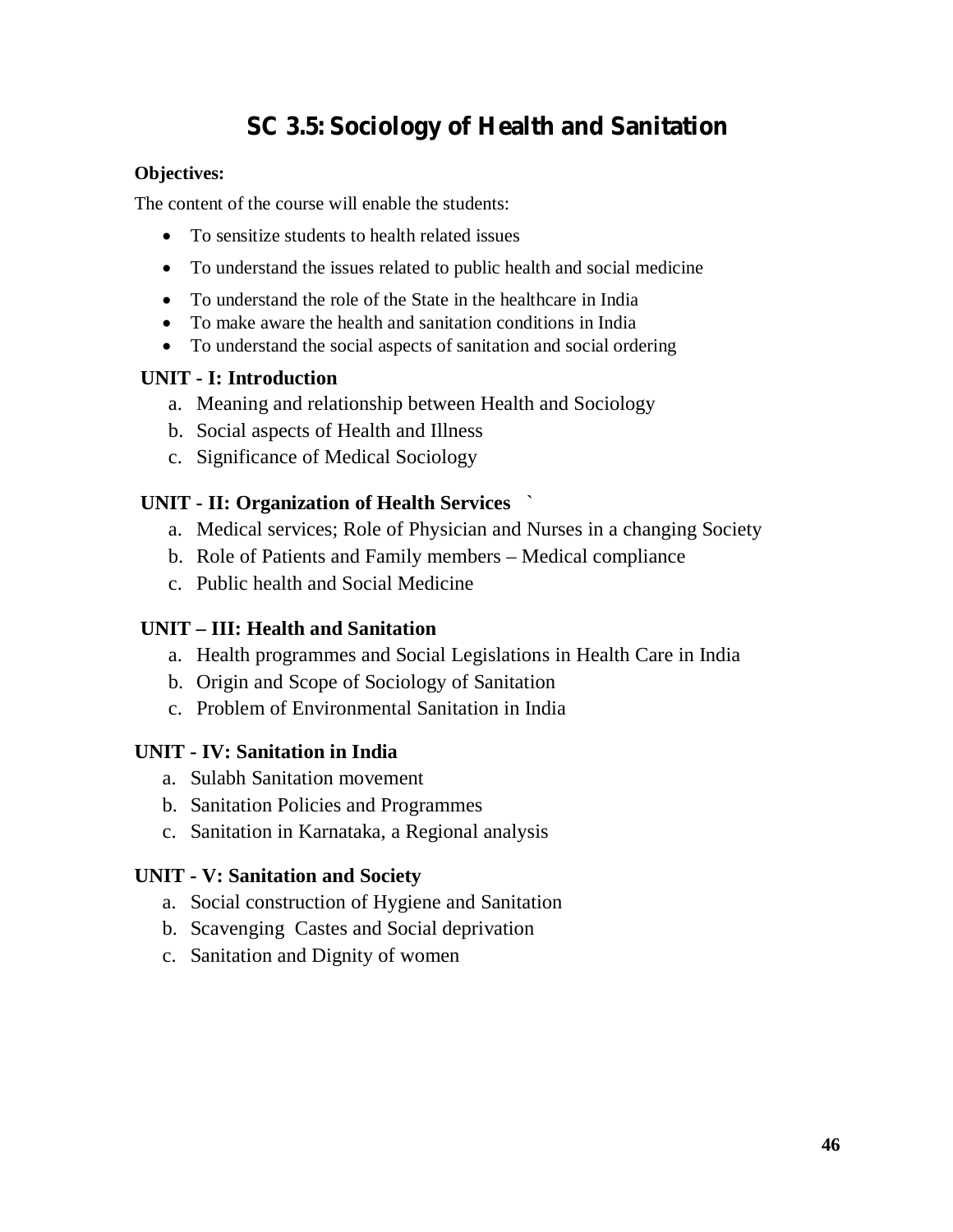- x Akram, Mohammad.2015. *Sociology of Sanitation*. Delhi: Kalpaz Publications.
- x Albrecht, Gary L. and Fitzpatrick, R. 1994. *Quality of life in health care*: Advances in medical sociology. Mumbai: Jai press.
- x Basu S.C. 1991. *Hand book of preventive and social medicine* 2nd edition, Current Books International, Calcutta.
- x Chatterjee, Meera. 1988. *Implementing Health Policy,* New Delhi: Manohar Publications.
- x Cockerham , William C, 1997, *Medical Sociology* New Jersey : Prentice Hall
- x Coe, Rodney M .1970. *Sociology of Medicine*, New York: McGraw Hill.
- x Dalal, Ajit, Ray Shubha, 2005. Ed. *Social Dimensions of Health*, Rawat.
- x Government of India. *National Health Policy.* 2002. New Delhi: Ministry of health and family Welfare.
- x Gupta, Giri Raj (ed.). 1981. *The Social and Cultural Context of Medicine in India*, New Delhi: Vikas Publishing House.
- x Jha, Hetukar. 2015. *Sanitation in India*. Delhi: Gyan Books.
- Madan, T.N. 1980. *Doctors and Society*, New Delhi: Vikas Publishing House.
- Nagla, B K. 2015. *Sociology of Sanitation*. Delhi: Kalpaz Publications.
- Nagla, Madhu. 2013. *Gender and Health*, Jaipur Rawat Publications
- x Nagla, Madhu.1988. *Medical Sociology* Jaipur: Printwell Publishers.
- x Oommen, T.K. 1978. *Doctors and Nurses: A Study in Occupational Role Structure*, Delhi: Macmillan.
- x Pais, Richard. 2015. *Sociology of Sanitation*. Delhi: Kalpaz Publications.
- x Park K. 2002. *Textbook of Preventive and Social medicine*; 20th edition, Banarasidas Bhanot publishers, Jabalapur.
- x Pathak, Bindeshwar. 2015. *Sociology of Sanitation*. Delhi: Kalpaz Publications.
- x Saxena, Ashish. 2015. *Sociology of Sanitation*. Delhi: Kalpaz Publications.
- The World Bank (1996), *Improving Women's Health in India*, Washington D.C.: The World Bank.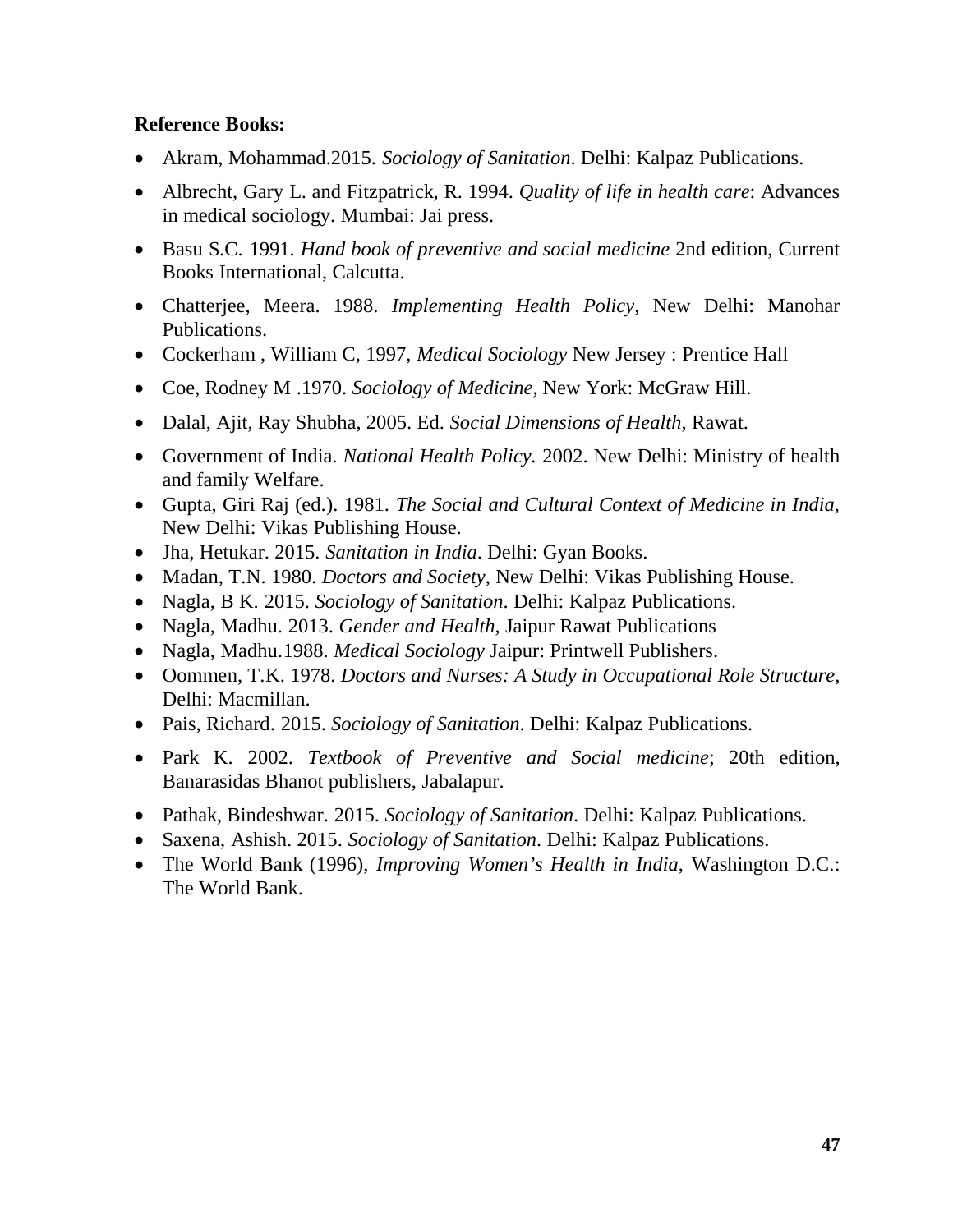### **SC 3.5: Sociology of Disaster and Social Crisis**

#### **Objectives:**

The main objectives of this course are;

- To introduce students to sociological examination of disasters.
- To understand the disasters are fundamentally social events that reflect the way that live and structure our communities and societies.
- To create awareness regarding the Natural Disasters and Disaster Management.
- To understand the historical development of India's Disaster Management policy.

#### **UNIT - 1: Introduction**

- a. Emergence of study of Disaster management and Social Crisis
- b. Scope and objectives of Disaster management
- c. Elements of Disaster management

#### **UNIT – II: Basic Concepts in Disaster Management**

- a. Disaster and Social Crisis
- b. Natural Disasters;
- c. Disaster victims; Disaster relief system and responses

#### **UNIT- III: Types, Causes and Effects of Disasters**

- a. Earthquake and Tsunami
- b. Tropical Cyclones
- c. Droughts and Floods

#### **UNIT – IV: Social Crisis and Management**

- a. Nature and types of Social Crisis
- b. Terrorism; Communalism and Casteism
- c. Economic crisis and its impact on managing disasters

#### **UNIT – V: Strategies and Mechanisms of Disaster Management**

- a. Disaster manager's role in Disaster Management
- b. Role of the Government and NGOs in Disaster management
- c. Aftermath of Disaster and Managing refugees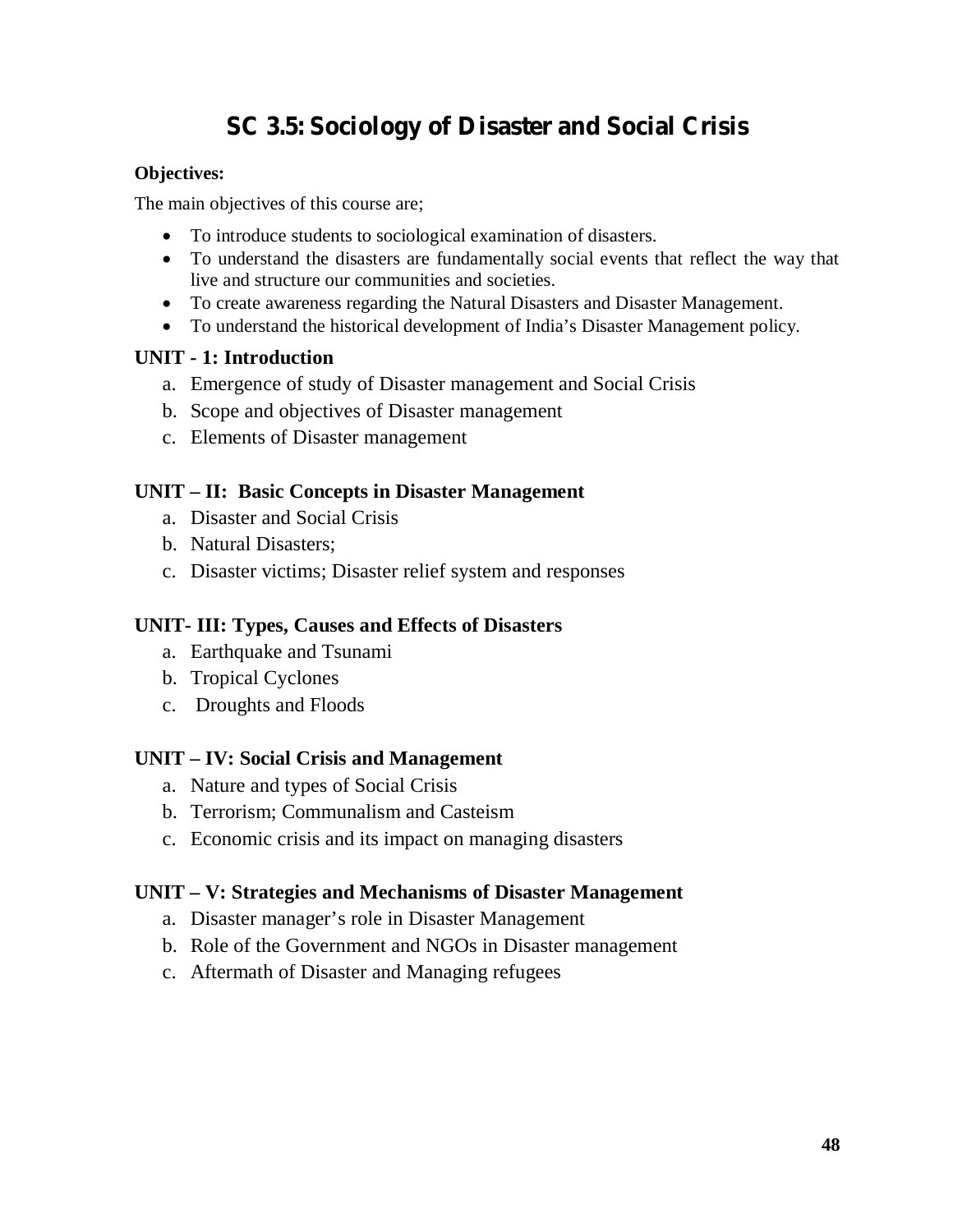- x Arick, Auf Der Heide. 2002. *Disaster Response: Preparedness and Co-ordination*  Online Book: The Center for Excellence in Disaster Management and Humanitarian Assistance.
- x Goel, S.L. and Ram Kumar J T (ed.). 2001. *Disaster Management*, Deep & Deep, New Delhi.
- x Sinha Prabhas Chandra (ed). 2006. *Disaster Management Process Law, Policy and Strategy*, SBS, New Delhi.
- x Sinha Prabhas Chandra (ed). 2006. *Disaster Relief Rehabilitation and Emergency humanitarian Assistance*, SBS, New Delhi.
- x Sinha, Prabhas Chandra (ed). 2006. *Disaster Mitigation Preparedness Recovery and Response*, SBS, New Delhi.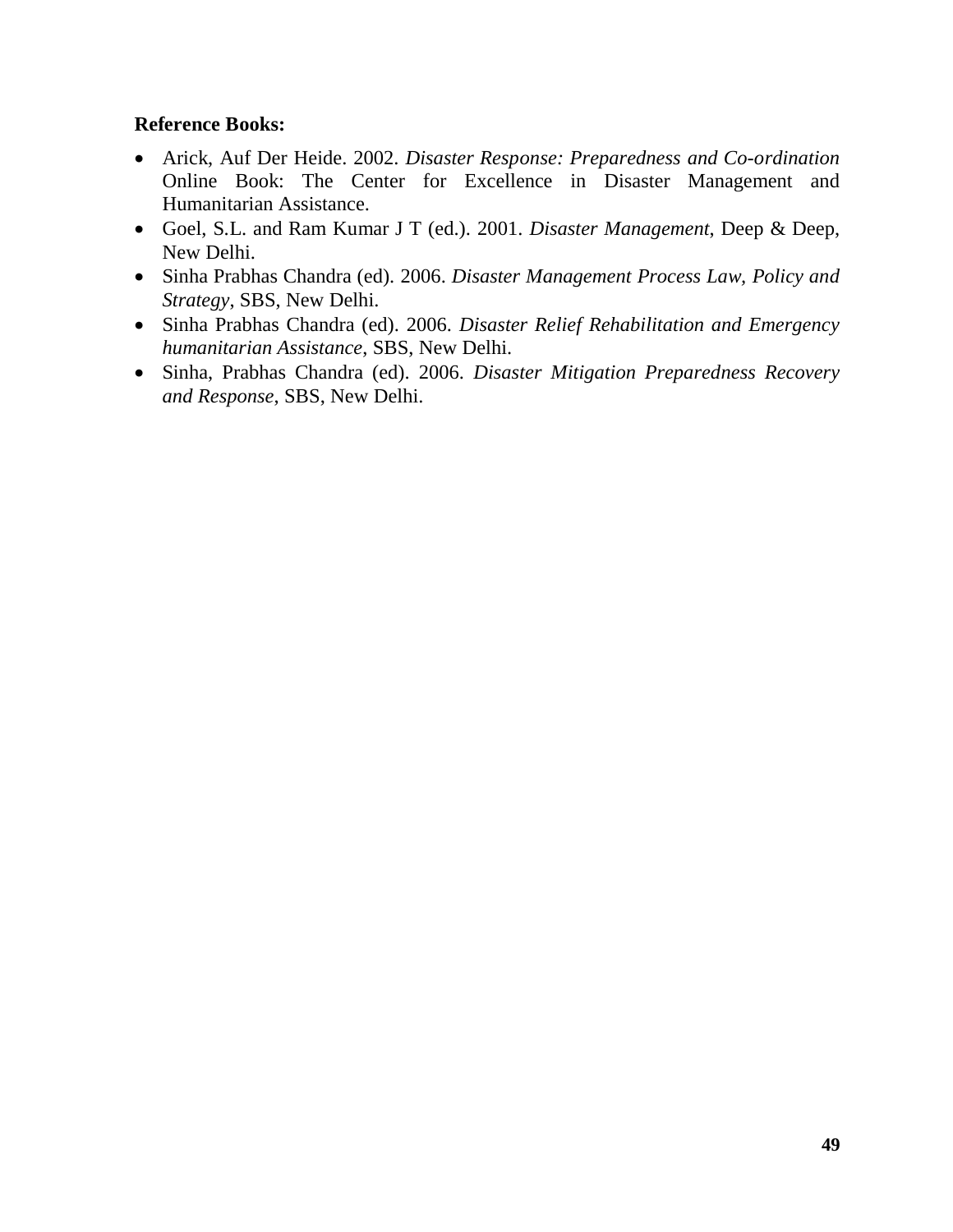### **EL 3.6: Contemporary Social Issues**

#### **Objectives:**

The course seeks

- To go beyond the commonsense understanding of the prevailing social issues and problems in order to project them into their structural context; to focus on the structural linkages and interrelationships.
- To sensitize the students to the emerging social issues and problems of contemporary India, to enable them to acquire sociological understanding of these issues and problems
- Empower them to deal with these issues and problems and to serve as change agents both in governmental and non-governmental organizations
- The sociological perspective on Indian society presented in this course will also enable students to gain a better understanding of their own situation and region.

#### **UNIT - I: Development Issues**

- a. Regional Disparities
- b. Development Induced displacement, Ecological Degradation and Environmental Pollutions
- c. Social Unrest Terrorism, Naxalism, Communalism and Corruption

#### **UNIT - II: Social Issues in Contemporary India**

- a. Environmental Sanitation and Health
- b. Educated Unemployment and Employability
- c. Child Rights, RTE

#### **UNIT - III: Gender Inequality**

- a. Female Feticide
- b. Domestic Violence
- c. Gender Discrimination in Employment Opportunity in Work Place and Political Participation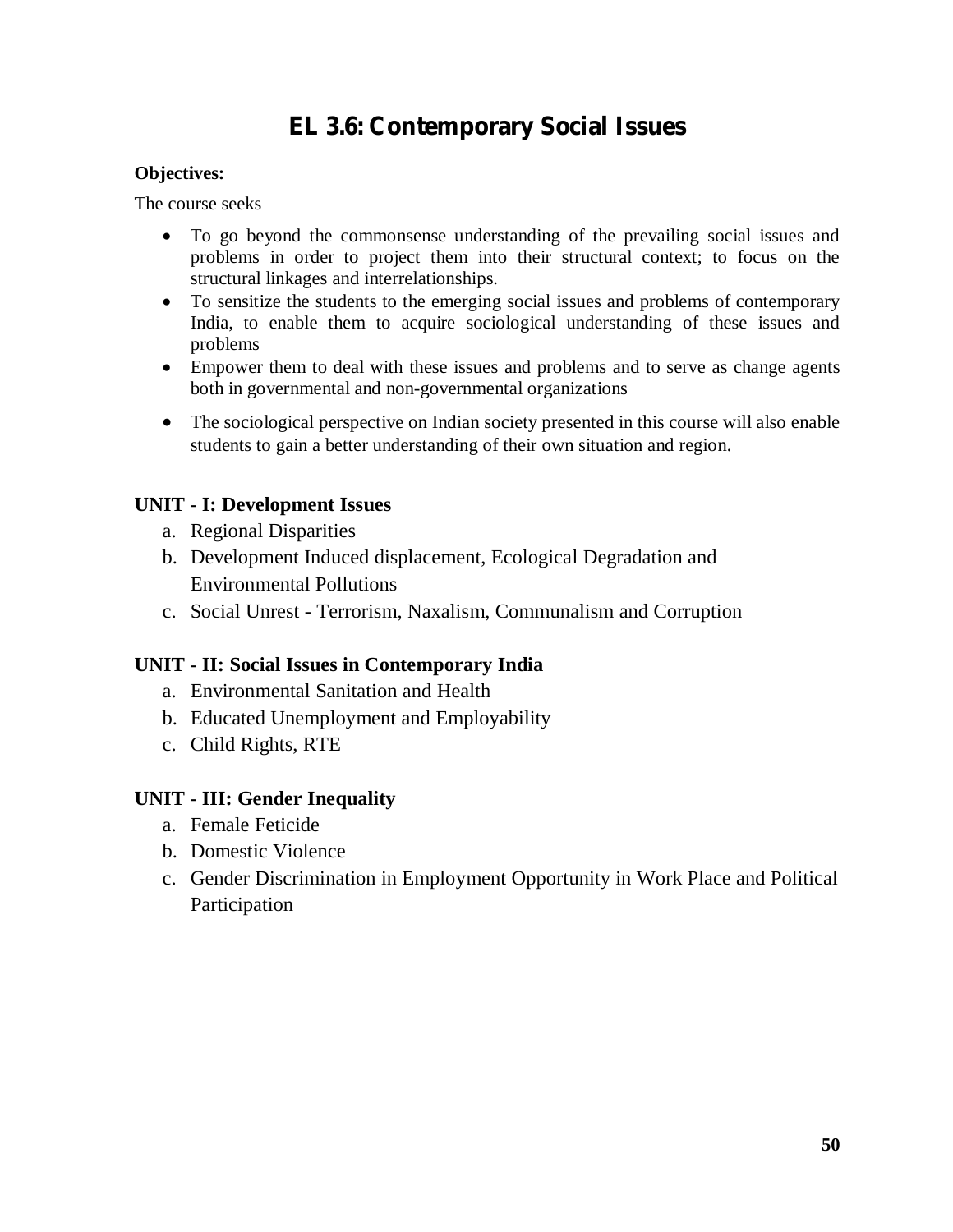- Allen, Douglas (ed.). 1991. *Religion and Political Conflict in South Asia*, West Port Conn: Connecticut University Press.
- x Beteille, Andre. 1971. *Caste, Class and power*. Berkeley: University of California.
- x Betteille, Andre. 1974. *Social Inequality*, New Delhi: Oxford University Press.
- x Betteille, Andre. 1992. *Backward Classes in Contemporary India*. New Delhi: Oxford University Press.
- x Berreman, G.D. 1979. *Caste and Other Inequalities: Essays in Inequality*. Meerut: Folklore Institute.
- x Dube, Leela. 1997. *Women and Kinship, Comparative Perspectives on Gender* Southern South Asia.
- x Guha, Ranjit. 1991. *Subaltern Studies*. New York: Oxford University Press.
- x Kothari, Rajani (ed.). 1973. *Caste in Indian Politics*.
- Madan, T.N. 1991. *Religion in India*, New Delhi: Oxford University Press.
- x Kapadia, K.M. 1981. *Marriage and Family in India*. Oxford University Press.
- x Karve, Iravathi. *Kinship Organization in India*.
- x Michael. S.M. 1999. *Dalits and Modern India*; visions and values.
- Ministry of Home Affairs. 1998. *Crime in India*. New Delhi; Government of India.
- x Rao, M.S.A.(ed). 1974. *Urban Sociology in India*. Orient Longman: New Delhi.
- x Singer, Milton & Cohen, Bernards. 1996. *Structure and change in Indian Society*. Rawat: Jaipur.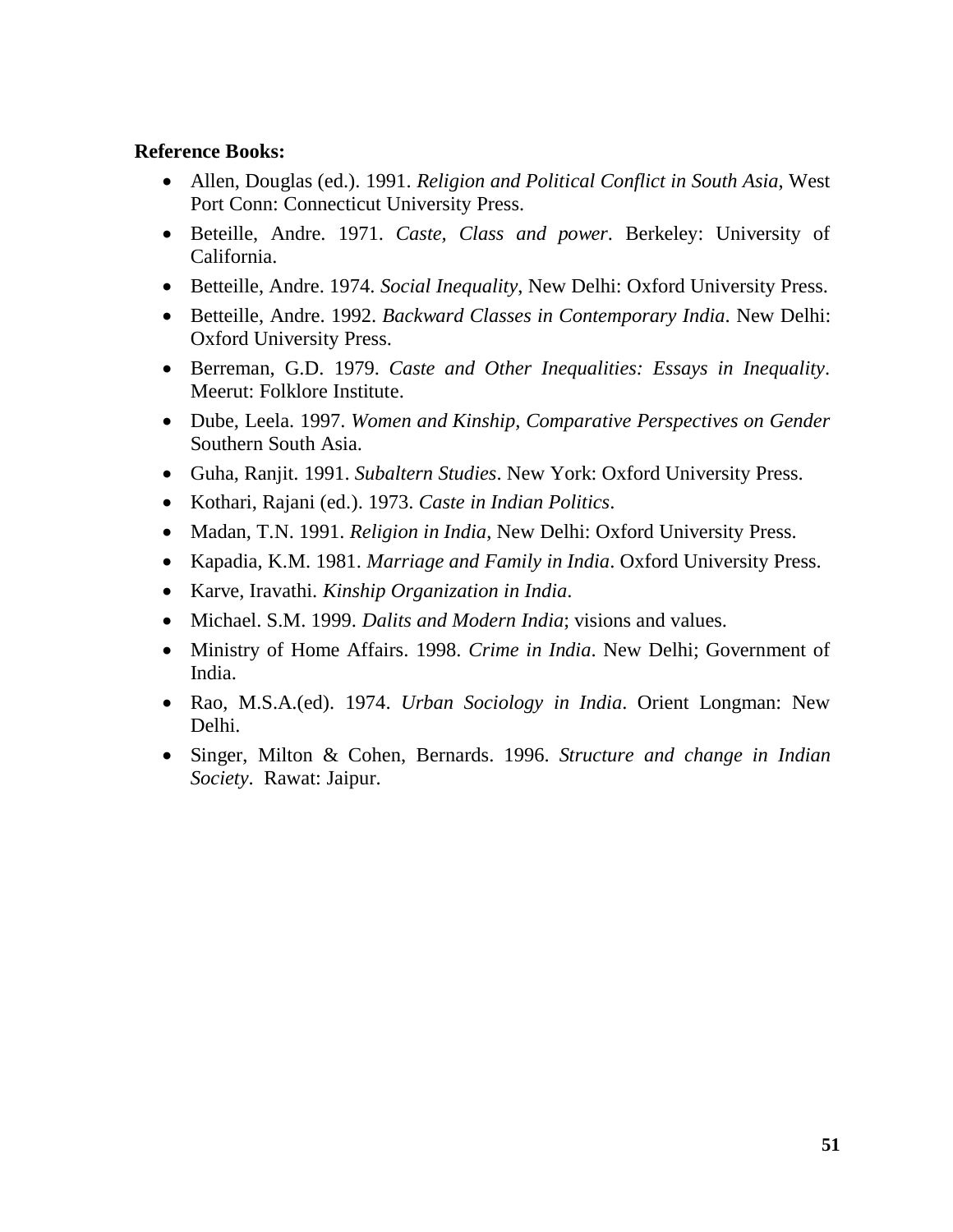### **EL 3.6: Social Entrepreneurship**

#### **Objectives:**

The course intends to provide

- x Training to be an entrepreneur or to enlarge job prospects of the individual.
- Promoting the development of personal qualities specific training that are relevant to entrepreneurship,
- Offering early knowledge of and contact with the world of business, entrepreneurial attitudes and skills and some understanding of the role of entrepreneurs in the community
- Raising students' awareness of self-employment as a career option

#### **UNIT – I: Introduction**

- a. Meaning and Importance of Social Entrepreneurship; Qualities of Social Entrepreneurs
- b. Types of Social Enterprises Voluntary, NGO, NPO, Third Sector **Organizations**
- c. Establishment of Social Enterprises in India

#### **UNIT – II: Professional Management for Social Enterprises**

- a. Importance of Professional management in Social Enterprises
- b. Application of Professional management techniques in Social Enterprises
- c. Human Resource Development and capacity building for Social Enterprises

#### **UNIT – III: Indian Social Enterprises and Social Entrepreneurs**

- x *Case studies of Indian social enterprises and entrepreneurs;*
- a. M.S. Swaminathan, Varghease Kurien green revolution, white revolution
- b. Bindeshwar Pathak Sanitation
- c. Ela Bhatt, Sumita Ghose Women Empowerment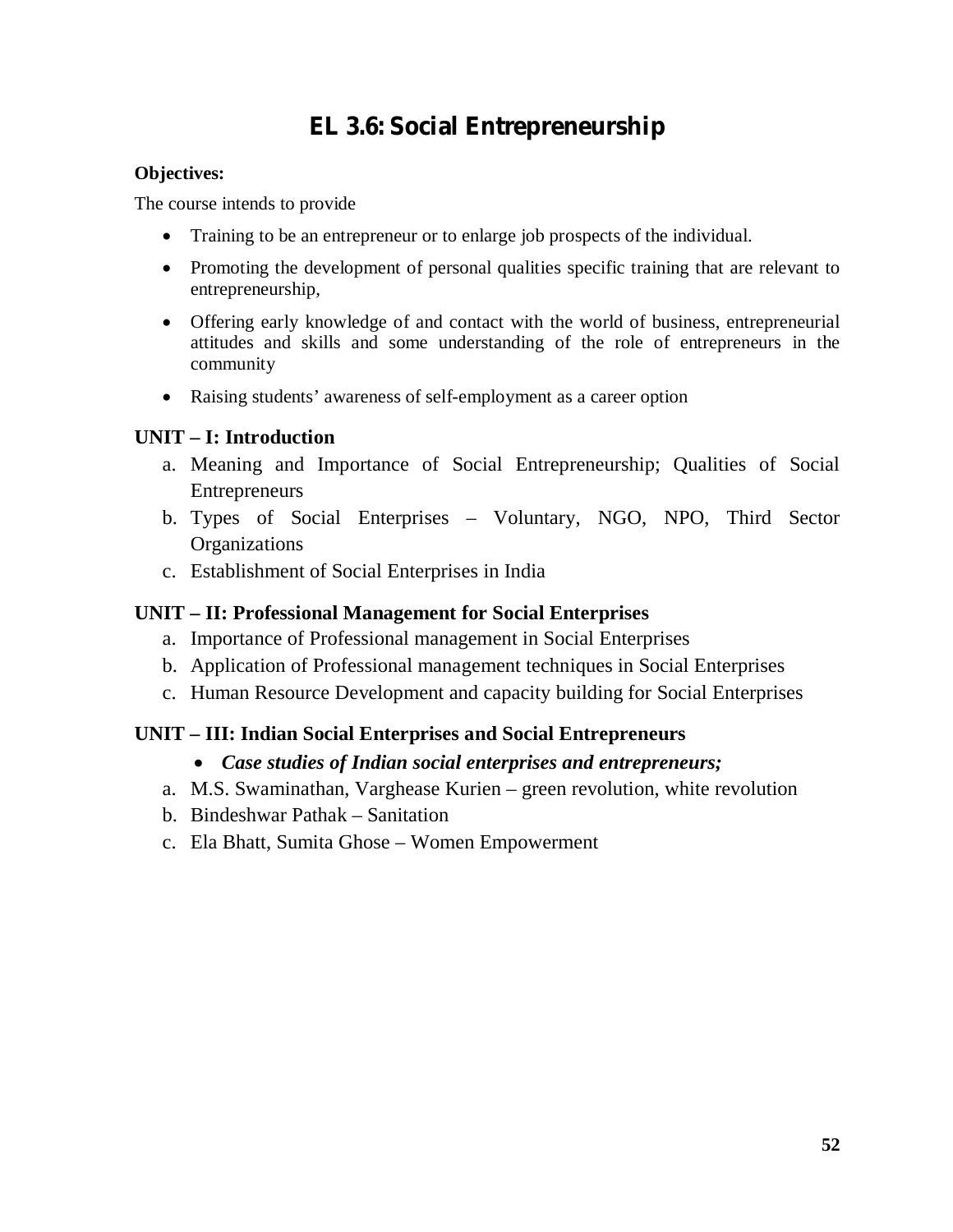- x Bornstein, David. 2007. *How to Change the world: Social Entrepreneurs and the Power of New Ideas*, Oxford University Press.
- Dees, Gregory. Jed Emerson and Peter Economy. 2002. *Enterprising Non Profits A Toolkit for Social Entrepreneurs***,** John Wiely and Sons.
- x Drucker, Peter. 1990. *Managing the Non Profits Organizations***:** Practices and Principles, Harperocollins.
- x Lee, Nancy R and Philip Kotler. 2012. *Social Marketing: Influencing Behaviours for Good*, Sage South Asia
- x Nicholls, Alex. 2006. *Social Entrepreneurship: New Models of Sustainable Social Change*, Oxford University Press.
- x Setterberg, Fred and Kary Schulman. 1985. *Beyond Profit: Complete Guide to Managing the Non Profit* Organizations, Harper & Row.
- x Steven Ott. J. 2001. *Understanding Non Profit Organizations: Governance, Leadership and Management*, Westview Press.
- x Sunder, Pushpa. 2013. *Business and Community: The Story of Corporate Social Responsibility in India*, Sage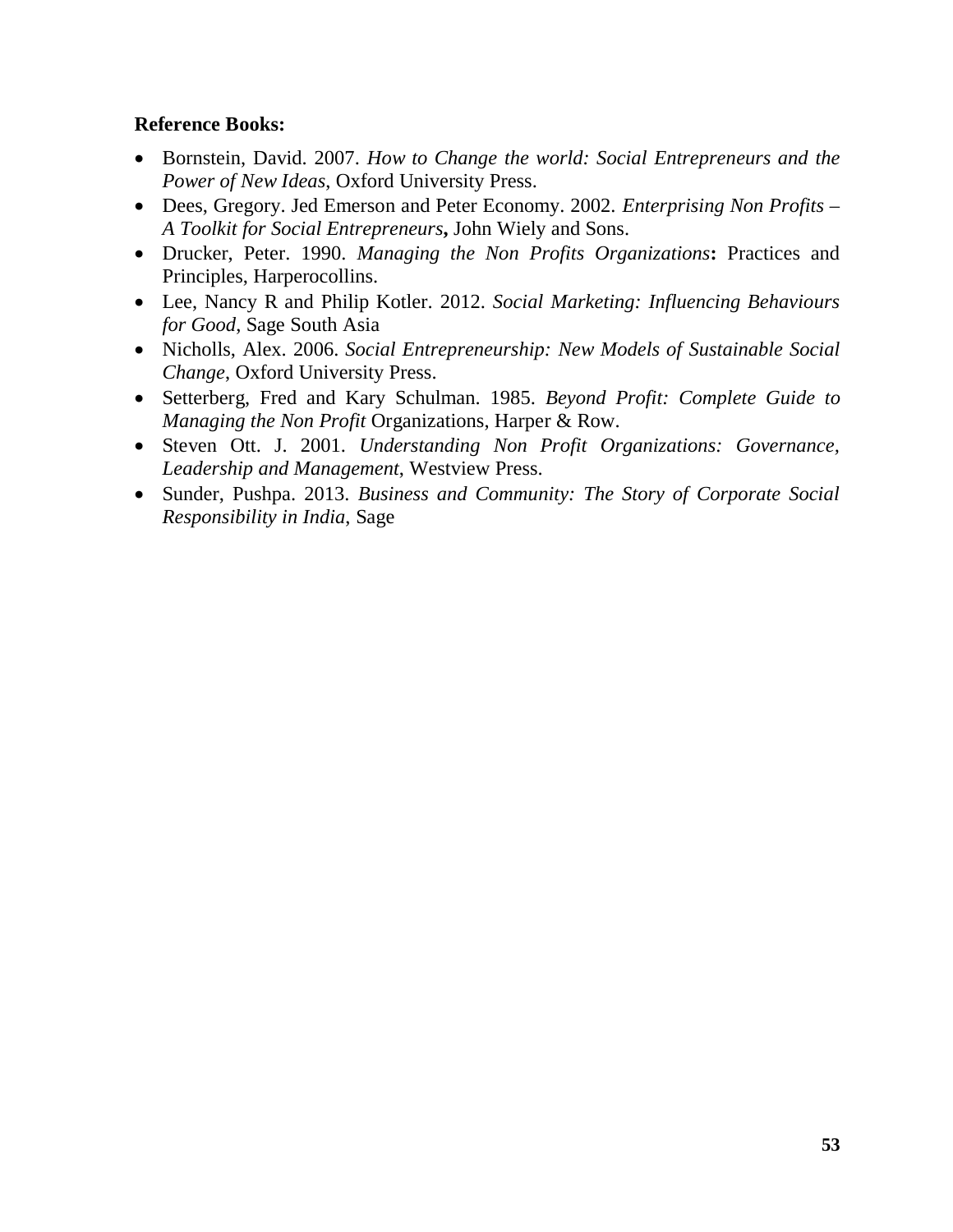### **HC 4.1: Postmodern Social Theories**

#### **Objectives:**

This course is intended

- To introduce the students to the substantive, theoretical and methodological issues which have shaped the sociological thinking.
- To understand the theoretical relevance and analytical utility of the theoretical perspectives in understanding social structure and change.
- To develop the understanding of major sociological perspectives.
- To develop the analytical abilities of the students.
- To develop research orientation of the students with the understanding of major theoretical perspectives.

#### **Unit - I: Introduction**

- a. Sociology of Post Modernism
- b. Applying Postmodern Social Theory
- c. Postmodern and Post –Postmodern Social Theories

#### **Unit - II: Bridging Gaps in Theorizing the Social**

- a. Pierre Bourdieu
- b. Anthony Giddens
- c. Ulrich Beck

#### **Unit - III: Post Modernism and Post Structuralism**

- a. Emergence of Structuralism
- b. Jacques Derrida
- c. Michal Foucault

#### **Unit - IV: Contemporary Theories of Modernity**

- a. George Ritzer
- b. Zygment Bauman
- c. Manual Castells

#### **Unit - V: Recent Developments in Sociological Theory**

- a. Micro and Macro Integration
- b. Theoretical Syntheses
- c. Multi-Cultural Social Theory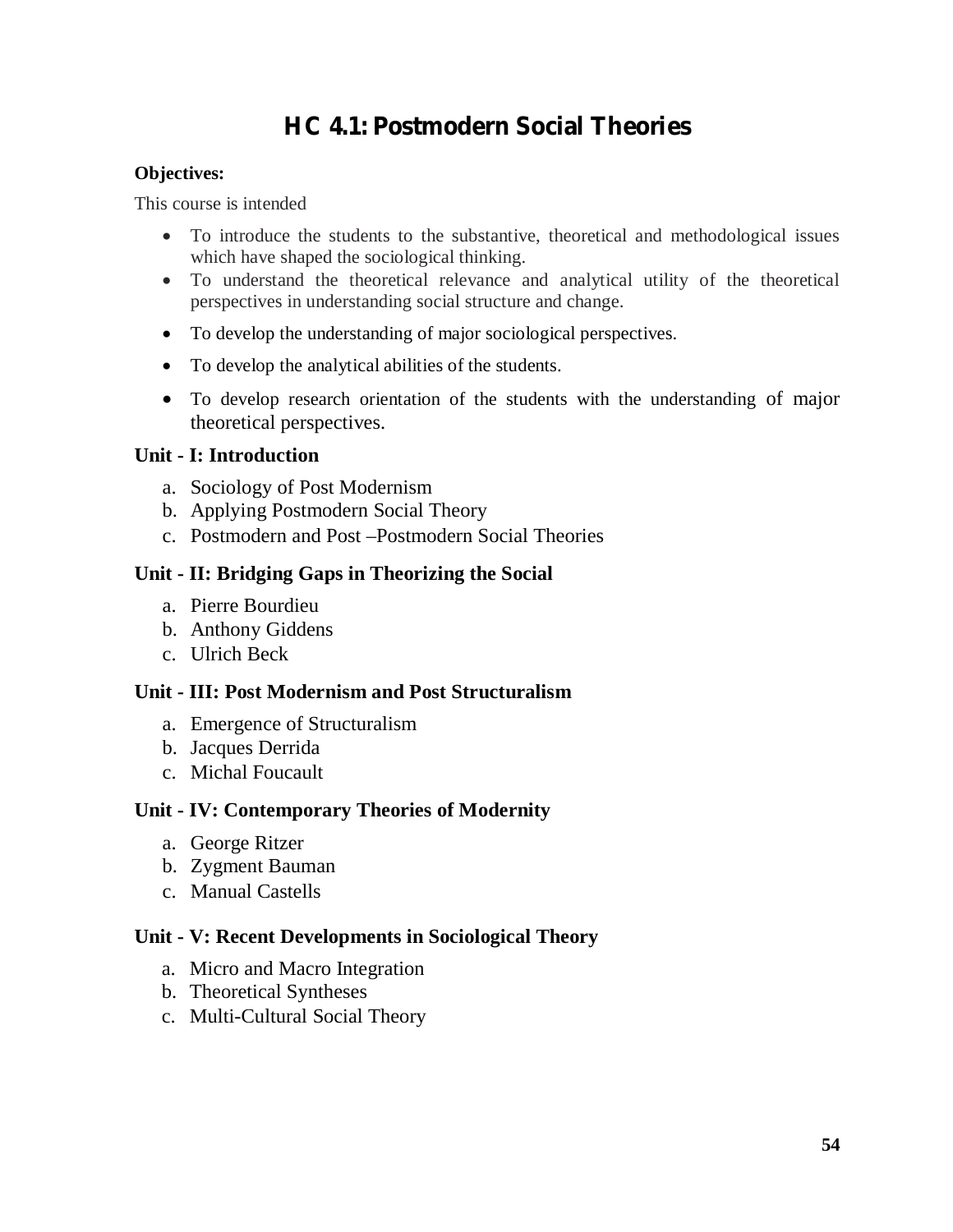- x Adams, Bert, N. and Sydie R. A. *Sociological theory*. New Delhi: Vistar Publications, 2001.
- x Bourdieu, Pierre: *Outline of a theory of practice.* London: Cambridge University Press, 1977.
- x Layder, Derek: *Understanding social theory.* London: Sage, 1994.
- x Giddens, Anthony and Jonathan H. Turner (eds.): *Social theory today.* Stanford: Stanford University Press, 1987.
- x Giddens, Anthony: *The constitution of society: Outline of the theory of structuration.* Berkley: University of California Press, 1984
- x Habermas, Jurgen: *The theory of communicative action*, *Vol.2: Life world and system: A critique of functionalist reason*, Boston: Beacon Press, 1987
- x Habermas, Jurgen: *The philosophical discourses of modernity: Twelve lectures.*  Mass.: MIT Press, 1987
- x Owen, David (ed.): *Introduction in* s*ociology after postmodernism.* London: Sage, 1997.
- x Ritzer, George: S*ociological theory.* New York: McGraw-Hill Companies, 1996.
- Scott, Lash: *Sociology of postmodernism*. London: Routledge, 1990.
- x Smart, Barry: *Michel Foucault.* London, Routledge, 1985.
- E.C. Cuff et al (2009) Perspectives in Sociology, Routledge, London
- James Farganis (2013) Readings in Social Theory, The Classic Tradition to Post Modernism, Mc Graw Hill, New Delhi.
- Anthony Giddens (2014), Social Theory and Modern Sociology, Rawat, New Delhi.
- Haralambos and Holborn (2007) Sociology ( $7<sup>th</sup>$  edition), Collins, London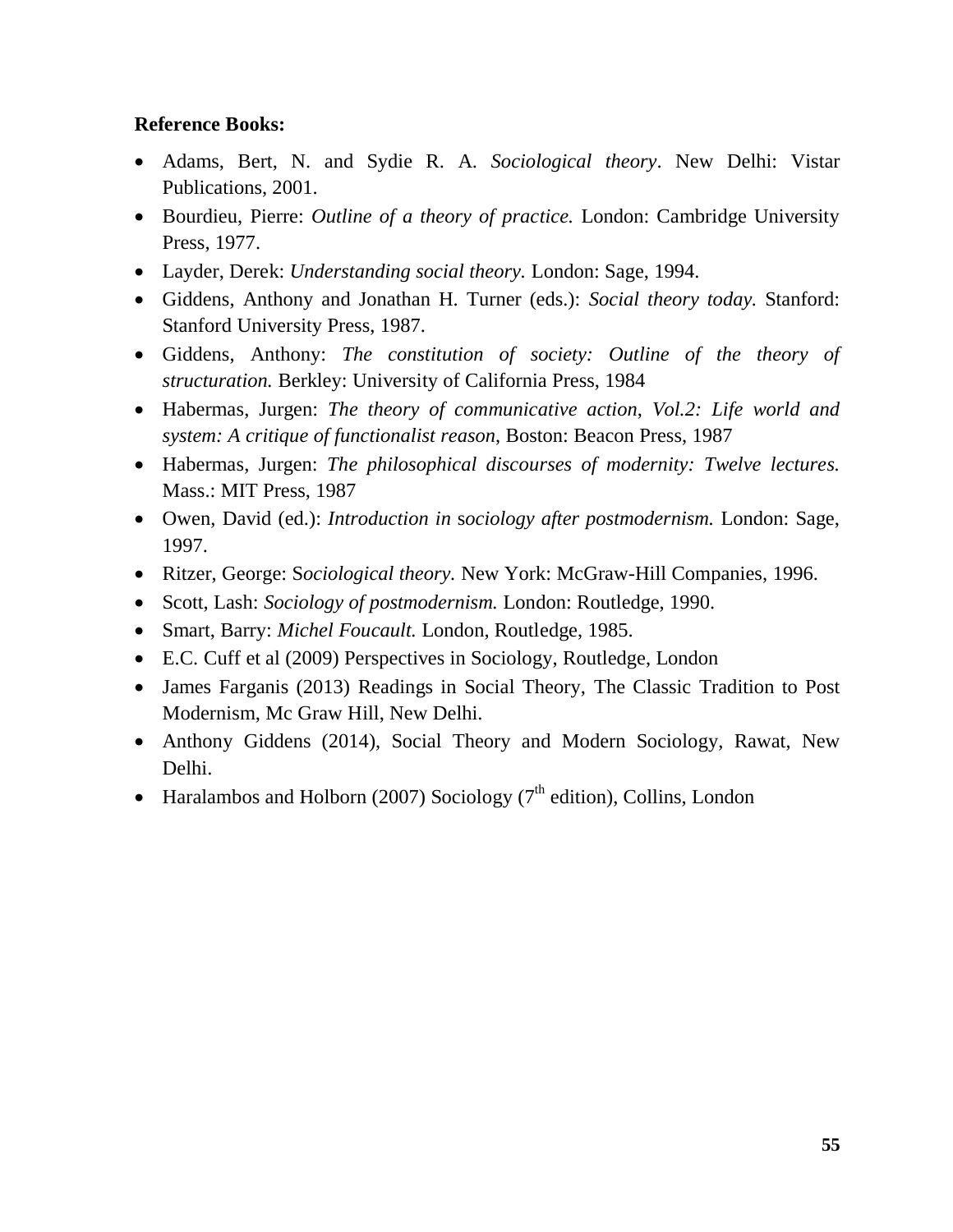### **HC 4.2: Social Gerontology**

#### **Objectives:**

The objectives of this course are

- To study the profile of changes in the age composition of different societies and to study various implications of the increasing ageing population.
- To study and to know the ways of accommodating the aged population in the main streams of family and community life and to see how far they would be useful in modern society.
- To study various strategies, programmes and measures adopted in a modern society to bring about psychological, sociological and economic rehabilitation of elderly people.
- To make the members of incoming generations aware of stresses and strains created by economic dislocation and physical disabilities for elderly people and to generate in them positive and respectful attitudes towards them.

#### **UNIT – I: Introduction**

- a. Emergence of Sociology of Ageing as a discipline
- b. Scope and Significance of Sociology of Ageing
- c. Trends and Patterns of Ageing –Global and Indian Scenario

#### **UNIT – II: Aspects of Ageing**

- a. Factors of Ageing and Problems of Ageing
- b. Changing Family and its effect on Ageing
- c. Elder Abuse

#### **UNIT – III: Health Status of the Aged**

- a. Ailments and health problems of the Aged
- b. Nutritional factors and Social Aspects of Nutrition
- c. aging and Disability : Dementia and Alzheimer's Diseases

#### **UNIT –IV: Adjustments in Later Life**

- a. The Caregivers; Informal Support and Its Relevance in Later Life
- b. Living Arrangements of Elderly
- c. Ageing and Retirement

#### **UNIT – V: The State and the Elderly**

- a. Role of the State Policies and Programmes for the Aged in India
- b. Role of NGOs in the care of the Aged
- c. National Policy on the Aged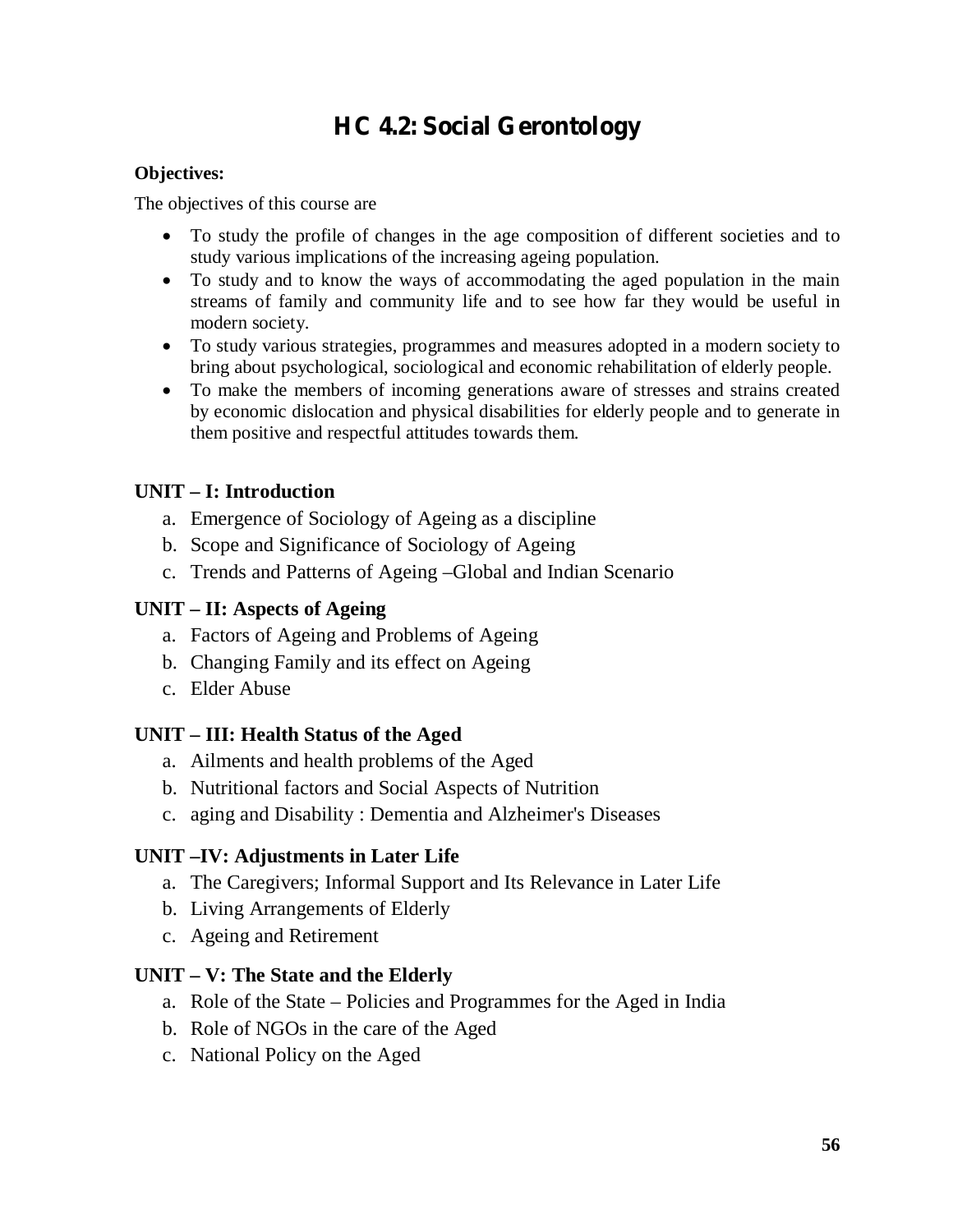- x Alfred de Souza and Walter Fernandes (ed). 1982. *Ageing in South Asia*: *Theoretical Issues and Policy Implications*, New Delhi, Indian Social Institute.
- x Atechley. 1972. *Social Process in Later life*. Belmont California, Wadsworth.
- x Bhatla, P. C. 2000. (ed.); *Lecture-Series in Geriatrics*, New Delhi: National Institute of Primary Health.
- x Biswas, S. K. 1987. (ed.) *Ageing in Contemporary India* Calcutta: Indian Anthropological Society.
- x Bond John Coleman Peter and Sheila Peace.1993. *An Introduction to Social Gerontology*. Sage Publications, New Delhi.
- x Bond, Lynne (ed). 1994. *Ageing in Society: An Introduction to Social Gerontology* 2<sup>nd</sup> edition, London, Sage.
- x Borgalta. E F. 1980. *Ageing and Society*. Sage Publications, New Delhi.
- x Chen, Martha. 1998. *Widows in India*, New Delhi, Sage.
- x Chowdhary, S. K. (ed). 1992. *Problems of the Aged and of Old Age Homes*, Bombay, Akshar Prathi Roop Ltd.
- x Cox. 1984. Later Life: *The Realties of Ageing*. Prentice Hall. Inc. New Jersey.
- x Dhillon, P. K. 1992. *Psycho-Social Aspects of Ageing in India*, New Delhi: Concept Publishing Company.
- x Indira Jai Prakash (ed). 1991. *Quality Ageing: Collected Papers*, Varanasi, Association of Gerontology.
- x Kumar S. Vijaya. 1991. *Family Life and Socio-Economic Problems of the Aged*, New Delhi : Ashish Publishing House.
- x Kumudini, Dandekar. 1996. *The Elderly in India*, New Delhi, Sage.
- x Marshall.V.W. 1986. *Later Life : The Social Psychology of Ageing*.
- x Mishra. S. 1987. *Social Adjustment in Old Ages*. B.R. Publishers, New Delhi.
- x Sati P. N. 1987. *Needs and the Problems of the Aged*; Udaipur: Himanshu Publishers.
- x Sharma.M.L. and T.M. Dak. 1987. *Ageing in India*, Ajantha Publications New Delhi.
- x Soodan K. S. 1975. *Ageing in India*; Calcutta: T. K. Mukherjee Minerva Association (Pvt.) Ltd.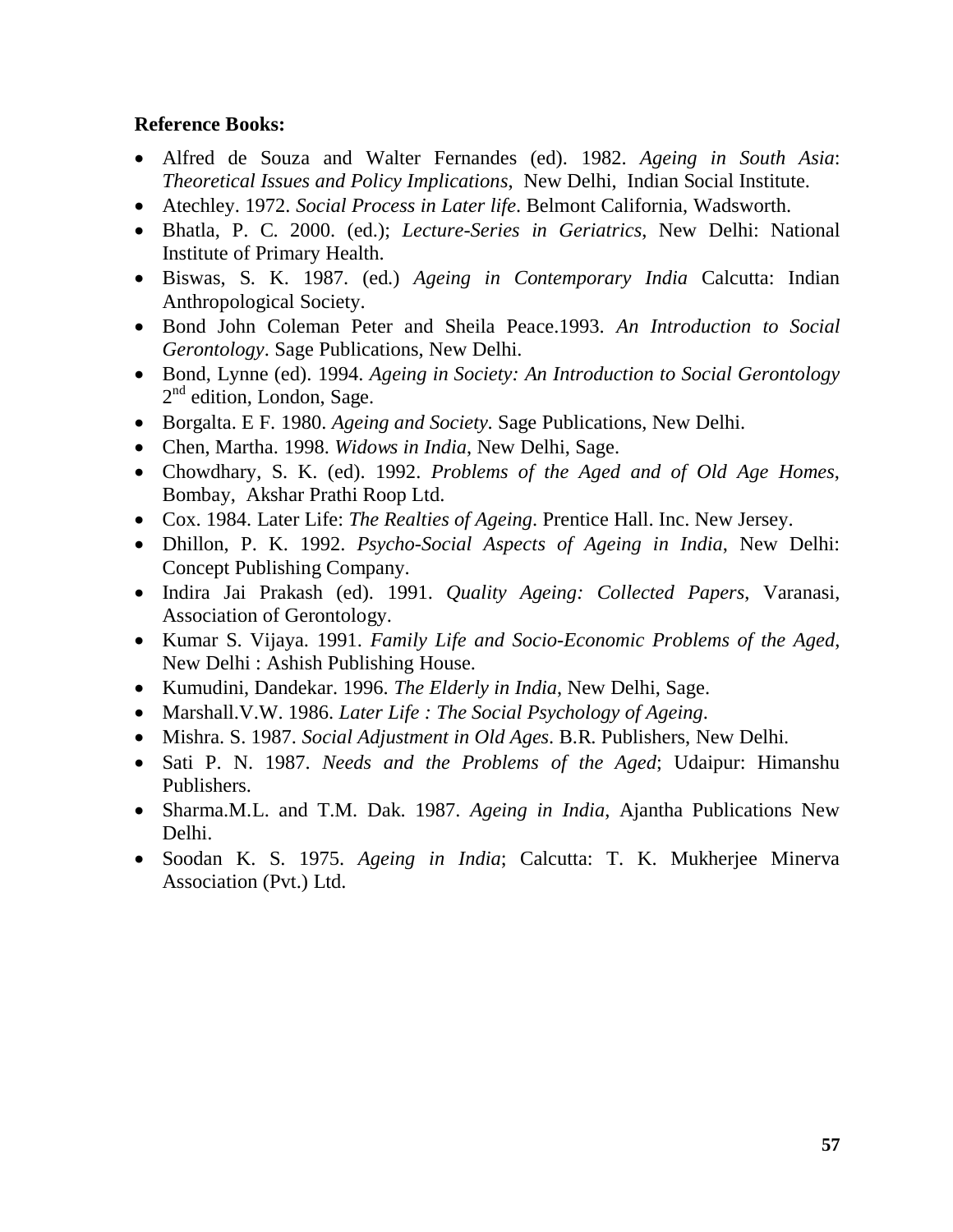### **HC 4.3: Project Work**

#### **Objectives:**

Research skills are very important for sociological analysis. Through this course, in addition to the theoretical input, an opportunity is given to the students to acquire research skills by undertaking a research project as a part of the academic activity. This project course will help to:-

- Develop the ability to conceptualize, formulate and conduct simple research projects.
- Learn to assess the research studies and findings.
- Develop the skills for library work and documentation for research.
- Develop favorable attitudes for the integration of research and theory.
- $\bullet$  Develop logical thinking and critical analysis.

#### **Guideline for Research Project:**

- 1. A Student shall select the research topic in the third semester itself in consultation with the faculty member assigned as in-charge or guide for Research Project Course and report the same to the Head of the Department/College Principal in writing.
- 2. The topic of such research project shall be relevant to sociology course on the whole.
- 3. The topic of such research project shall be finalized only after the Department/College approves the same.
- 4. The tools of data collection should be finalized and data collection shall be completed by the mid of the fourth semester.
- 5. The student has to submit two bound copies of Research Dissertation to the Head of the Department/College Principal on or before the last working day of the IV semester in a prescribed format.
- 6. Each student shall be compulsorily supervised in the Research Project by a faculty member, preferably who has PhD research degree in sociology and is a full-time teaching faculty in the department/college. The supervisor will guide the student in methodology and the course of the study.
- 7. The list of such eligible faculty members in the Department/College is prepared and approved by the BOS in Sociology.
- 8. The allotment of the students to a faculty for supervision shall be done by the Department Council.
- 9. Periodic individual conference, related to Research Project of each student, shall be conducted by the supervisor.
- 10. Each student shall be required to take part in Class Room Presentations in the context of Research Project. Assignments regarding such presentations (colloquium) shall be related to the research methodology and tools of research being developed by the student.
- 11. The student's performance in such assignments is considered in assigning the Internal Assessment marks allocated for Research Project.
- 12. The type of research project (qualitative, quantitative or combined) should be based on the consensual decision of both the student and the supervisor.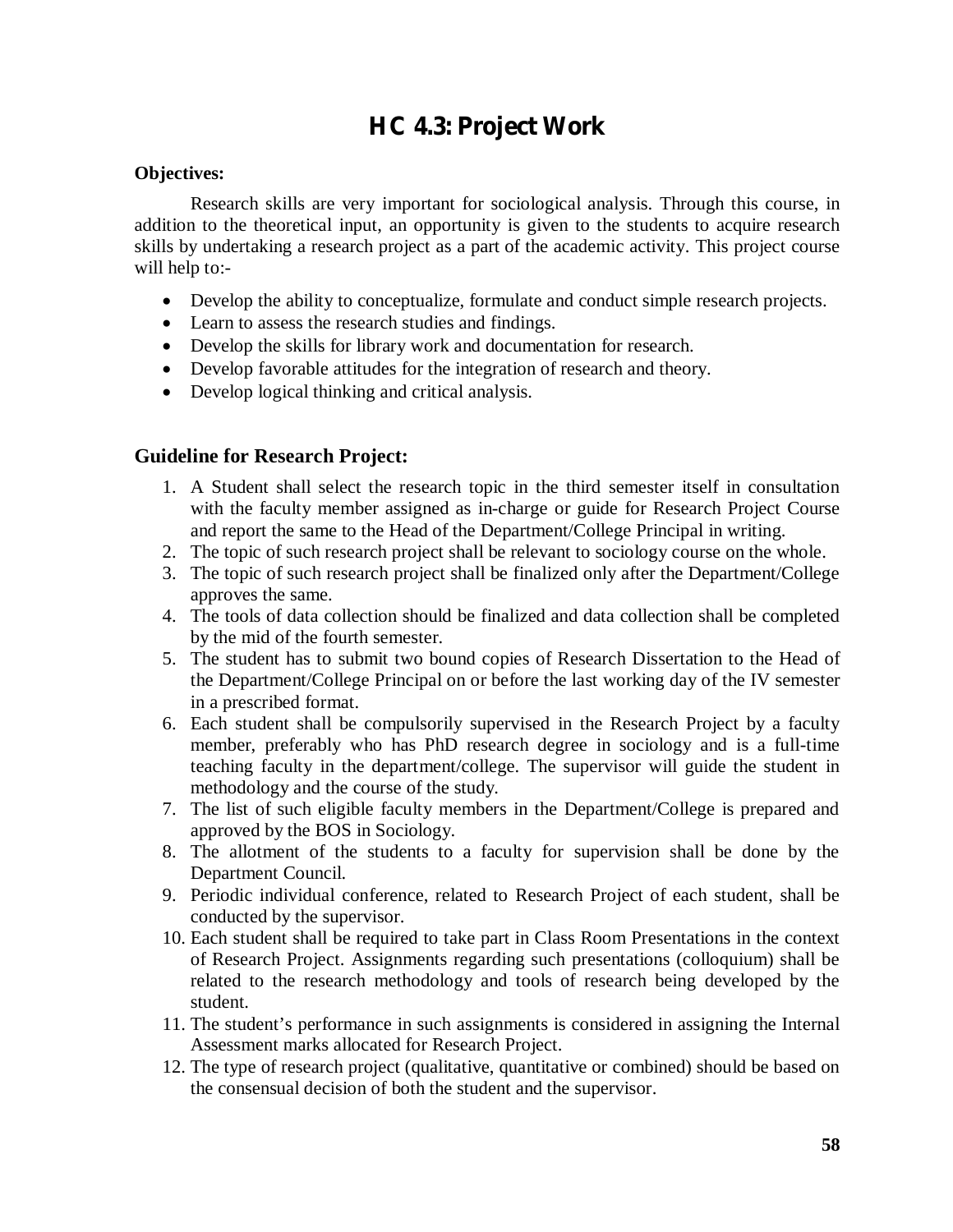- 13. The sample size for quantitative research shall not be less than 50 respondents; and minimum of 10 cases if it is qualitative.
- 14. Not less than 5 class hours per week or 80 hours in 4th semester shall be spent by the student for such Research Project.
- 15. A total of 5 Credits shall be allocated to the Research Project Course.
- 16. The project course will be evaluated on the basis of the dissertation and the continuous internal assessment. (Dissertation  $75 + Viva-voce$  25 = Total 100).
- 17. A certificate from the Institution/ Industry/ Panchayath/ hospital / agency should be enclosed with the research report if the project fieldwork is done in such institution.
- 18. Plagiarism should be avoided and the Department/college should check the project report for plagiarism.
- 19. On time submission of the dissertation is mandatory.

Research Project Report shall consist of the following sections.

| Section A        | ٠ | Preliminaries       |
|------------------|---|---------------------|
| <b>Section B</b> | ٠ | Body of the Report  |
| Section C        | ٠ | Annexure / Appendix |

Section A is a formal general section and shall include:

- 1. Title page having details as the title of the study, name of the researcher, register number, name of the guide, department/institution through which the study has been undertaken under University, and the year of the research project work.
- 2. Forward/Acknowledgement.
- 3. Table of contents with Page Numbers.
- 4. List of Tables, Charts, Graphs.
- 5. Certificate from the candidate stating the originality of the research report content.
- 6. Certification from the guide/supervisor.
- 7. Certification from the agency if the study has been carried out in a particular institution.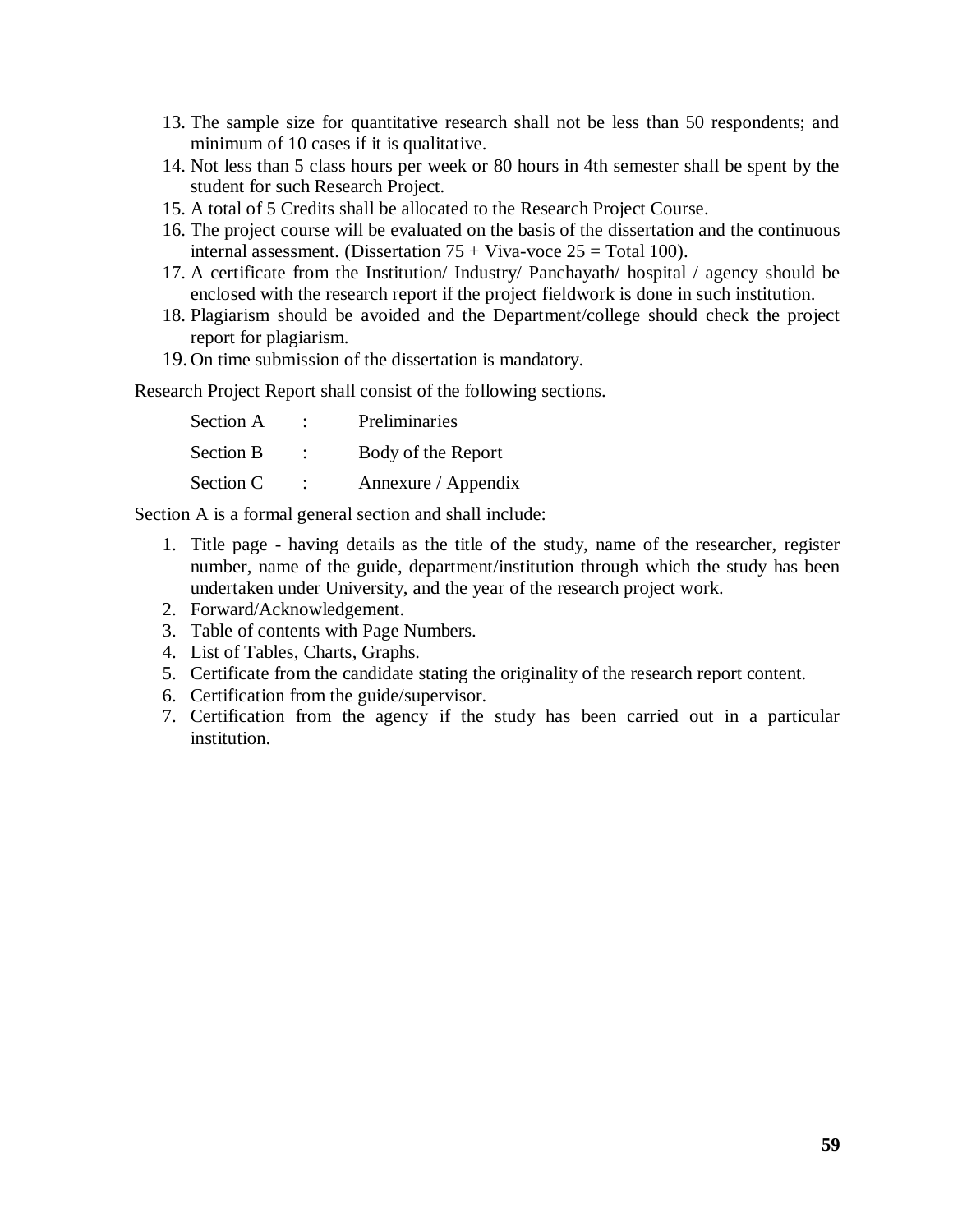### **SC 4.4: Crime and Society**

#### **Objectives:**

The course is designed to achieve the following objectives:

- To acquaint the students with the changing profile of crime and criminals
- To equip them with the emerging perspectives of crime causation with particular stress on sociological explanations
- To sensitize them to the emerging idea of correction, its types and measures to prepare them for professional roles of correctional agents in agencies of criminal justice administration system.
- To acquaint the students with recent advances in correctional measures and programmes; alternatives to imprisonment; and its implications for crime control and prevention
- To demonstrate knowledge about theoretical perspectives on crime.
- To sensitize the students about causes, social dimensions, consequences and measures to control crime.

#### **UNIT - I: Introduction**

- a. Concept of Crime and Deviance
- b. Characteristics of Crime
- c. Causes for Criminal Behavior

#### **UNIT - II: Theoretical Perspectives**

- a. Anomic Theory (Durkheim, Merton)
- b. Differential Association Theory (Sutherland)
- c. Labeling Theory (Becker)

#### **UNIT - III: Changing Profile of Crime**

- a. Organized crimes, terrorism
- b. White collar crime
- c. Crimes against women

#### **UNIT – IV: Juvenile Delinquency**

- a. Meaning and causes
- b. Legislative measures
- c. Rehabilitation Juvenile home, Children's home, observation home.

#### **UNIT - V: Correction Methods**

- a. Meaning and significance of correction deterrent, preventive and reformative
- b. Judicial custody, prisons and prison system
- c. Community based correction probation and parole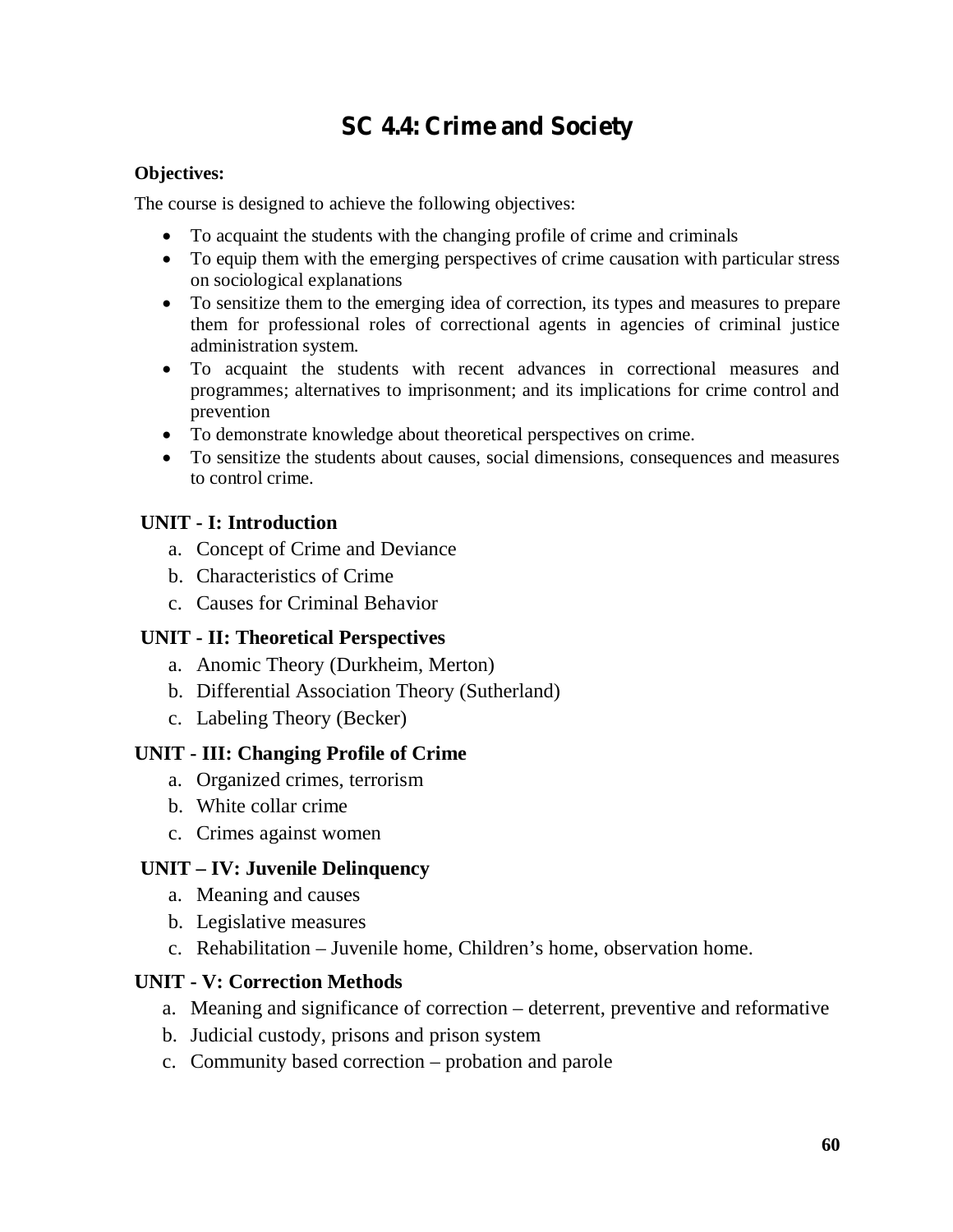- x Ahuja, Ram. 2000. *Social Problems in India*, Jaipur: Rawat Publications.
- x Clinard, Marshall, B. 1957. *Sociology of Deviant Behaviour*, New York: Holt, Rinehart and Winston, Inc.
- x Cohen, Albert K. 1970. *Deviance and Control*, New Delhi, Prentice-Hall of India.
- x Frazier, Charles E. 1976*. Theoretical Approaches to Deviance*, Ohio:Charles E.Morrill Publishing Company
- x Lemert, Edwin. 1972. *Human Deviance, Social Problems and Social Control,* Englewood Cliffs. N.J.Prentice-hall.
- x Merton, R.K. 1972. *Social Theory and Social Structure*. New Delhi: Emerind Publishing Co.
- Ministry of Home Affairs. 1998. *Crime in India*. New Delhi: Government of India
- x Ministry of Home Affairs. *Report of the All India Committee on Jail Reforms*. 1980- 83. New Delhi: Government of India.
- Nagla, B.K. 1991. *Women, Crime and Law*, Jaipur: Rawat Publications.
- Reid, Suetitus. 1976. *Crime and Criminology*. Illinois: Deyden Press.
- x Shankardas, Rani Dhavan, 2000. *Punishment and the Prison: India and International Perspective*. New Delhi: Sage Publications.
- Sutherland, Edwin H. and Donald R. Cressey. 1968. Principles of Criminology. Bombay: The Times of India Press.
- x Thio, Alex, 1978. *Deviant Behaviour*, Boston: Houghton Mifflin Co.
- x Williams, Frank P. and Marilyn D. Meshere. 1998. *Criminological Theory*. New Jersey: Prentice Hall.
- x Williamson, Herald E. 1990. *The Correction Profession*. New Delhi: Sage Publications.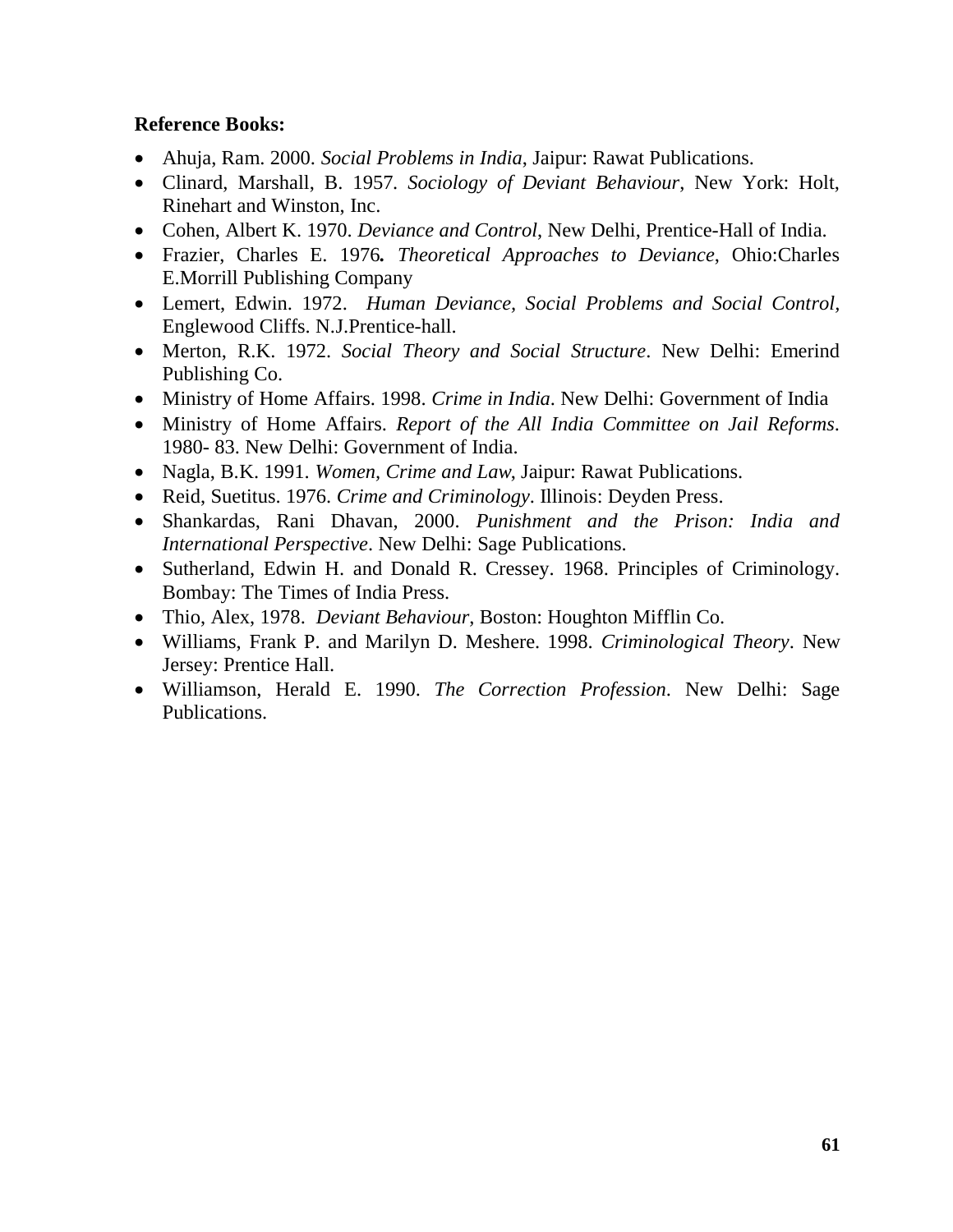### **SC 4.5: Industrial Sociology**

#### **Objectives:**

The course is designed to achieve the following objectives:

- To understand the, human organization in the industry and how the work is being organized in an industrial organization.
- How the labour is abstracted in the industrial work process,
- How the issue between labour and management is constructed and how the labour welfare measures are implemented will be the rationale for the P.G. student of Sociology.
- It also equips the students to prevent and to settle industrial problems.

#### **UNIT – I: Introduction**

- a. Scope and significance of Industrial Sociology
- b. The Rise of Industrial Sociology: Hawthorne Experiment
- c. Development of Industrial Sociology in India

#### **UNIT – II: Rise and Development of Industry**

- a. Early Industrialism in Western Society: The Manorial System, Guild System
- b. The Putting out System
- c. The Factory System: Its Characteristics

#### **UNIT – III: Organizational Structure of Industry**

- a. Formal Organization: Line and Staff
- b. Informal Organization.
- c. Industrial Bureaucracy

#### **UNIT – IV: Industrialism and Indian Society**

- a. Industrial Development in India.
- b. Characteristics of Indian labour and labour problems
- c. Absenteeism in Indian industries.

#### **UNIT -V: Industrial Relations**

- a. Trade Union Movement in India
- b. Industrial Disputes, Collective bargaining
- c. Labour Welfare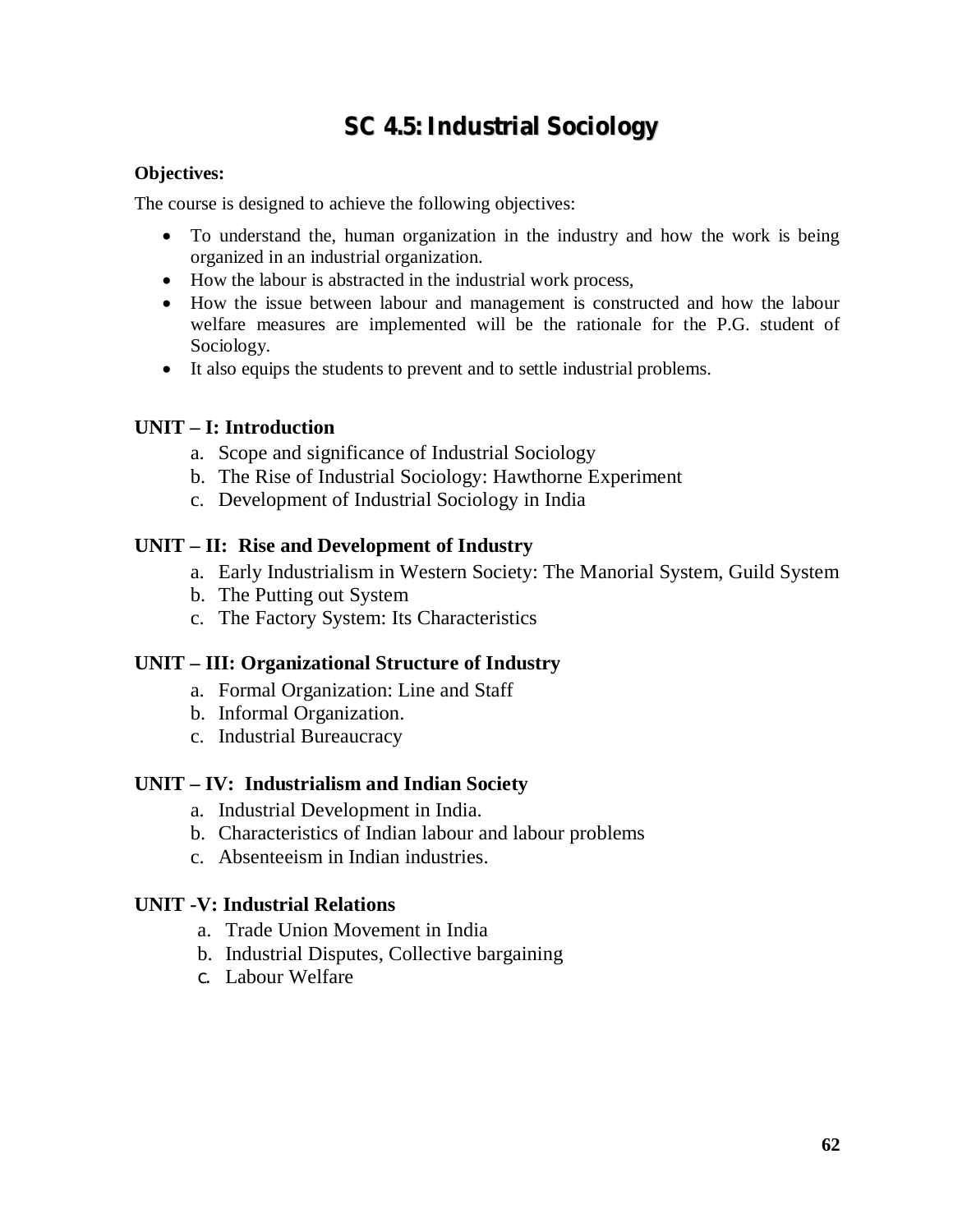- Miller and Form : Industrial Sociology, London, Hurper and Row Publishers 1964.
- Schneider Eugene. V.: Industrial Sociology, London, McGraw Hill, 1971
- Moore, W.E.: Industrial Relations and Social Order, New York: MacMillan, 1974.
- Eldridge : Industrial Disputes, London Routledge and Kegan Paul.
- Parker, S.R. et. al.: The Sociology of Industry, London George Allen and Unwin, 1967.
- Etzioni, Amitai : Modern Organizations, New Delhi. Prentice Hall of India. 1976.
- Sexena, R.C. : Labour Problems and Social Welfare, Jai Prakash Nath & Co. Meerat, 1955.
- Agrawal, R.D. : Dynamics of Labour Relations in India : A book Readings ; Tata MacGraw Hill.
- Pascual Gisbert, S.J. : Fundamentals of Industrial Sociology, Tata McGraw Hill Publishing Company Ltd., New Delhi 1972..
- x N.R.Sheth (ed) : Industrial Sociology in India. : A Book of Readings Allied Publishers Pvt Ltd., New Delhi 1982.
- Memoria.C.B. and Mamoria: Dynamics of Industrial Relations in India. Himalaya Publishing House, Mumbai 1992.
- Ramaswamy, E.A. Industrial Relations in India; New Delhi, 1978.
- Deepak Mathur (2010):Industrial Sociology, Text & Practice, Biztantra.
- Narendar Singh (2012): Industrial Sociology, Tata McGraw Hill Education Private Limited, New Delhi.
- x G. Subrahmanya (2006) Principles of Industrial Sociology, Sapna, Gandhinagar, Bangalore.
- Somashekharappa, C.A (1992) Sociology of an Industrial Complex, Reliance, New Delhi.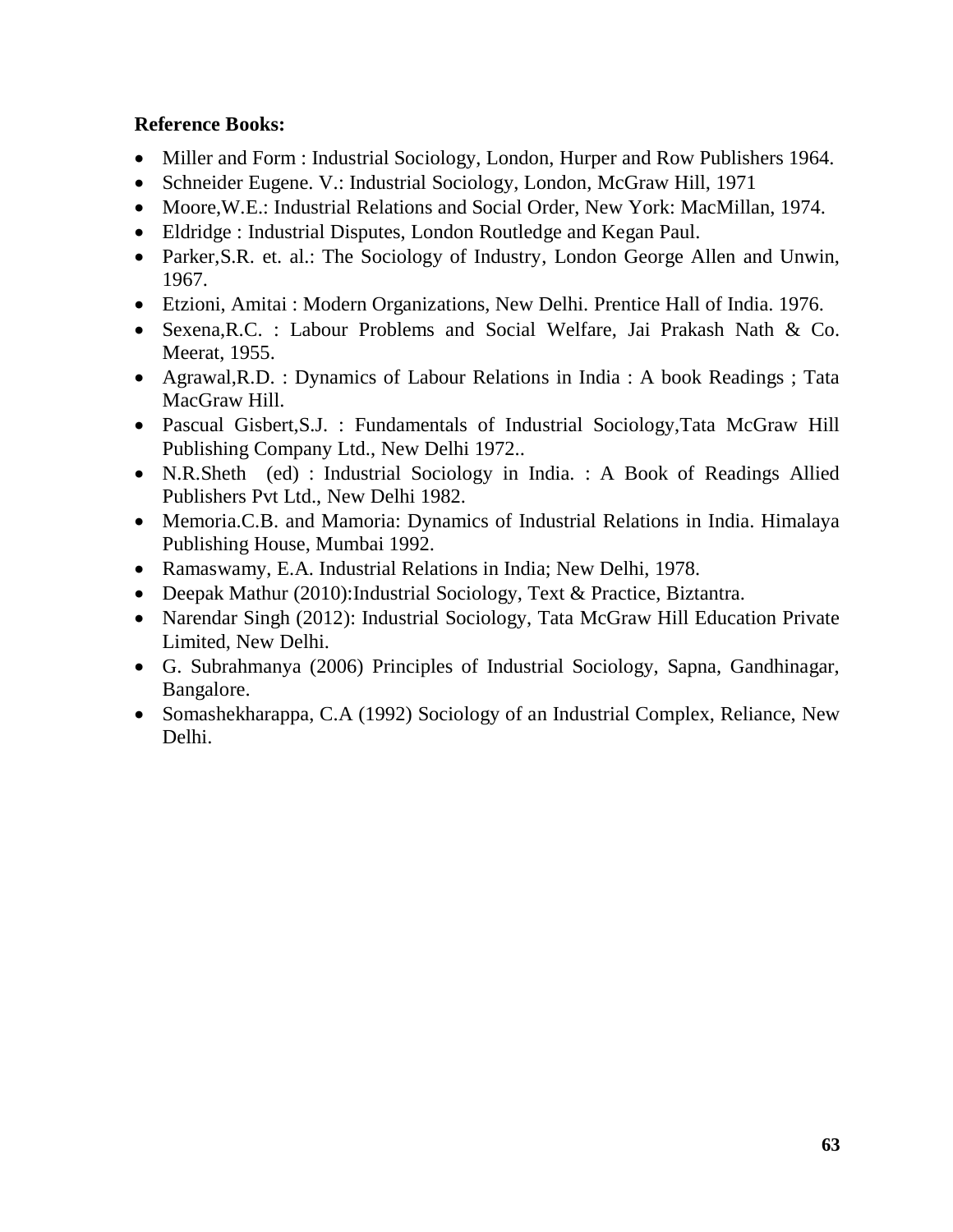### **SC 4.5: Social Policy and Planning**

#### **Objectives:**

The course is designed to achieve the following objectives:

- The objectives of this paper are to Gain knowledge of policy analyses and the policy formulation process.
- To acquire skills in critical analysis of social policies and plans.
- To develop an understanding of social policy in the perspective of national goals as stated in the constitution, particularly with reference to Fundamental Rights and the Directive principles of state policy.

#### **UNIT - I: Introduction**

- a. Nature of Social policy
- b. concepts Welfare state Re-distribution Democracy and accountability **Transparency**
- c. Policy Formulation: i) procedure, ii) Constitutional measures, iii) Major machineries (Planning commission, Legislature, Executive)

#### **UNIT - II: Social Policy and Economic Policy**

- a. Distinction between social policy and economic policy
- b. Evolution of social policy in India
- c. Approaches to social policy: Unified approach, Integrated approach, Sectoral approach

#### **UNIT - III: Social Policies in India**

- a. Policy for Women and Child Welfare
- b. Welfare Policies for Weaker Sections
- c. National Education Policy

#### **UNIT – IV: Social Policy and Reality**

- a. Mother and child Health (Reproductive Health)
- b. Food Security and Malnutrition
- c. Girls and Women's Security

#### **UNIT – V: Approach is in Social Policy**

- a. Welfare Approach
- b. Accountability in Social Policy and Governance
- c. Civil Society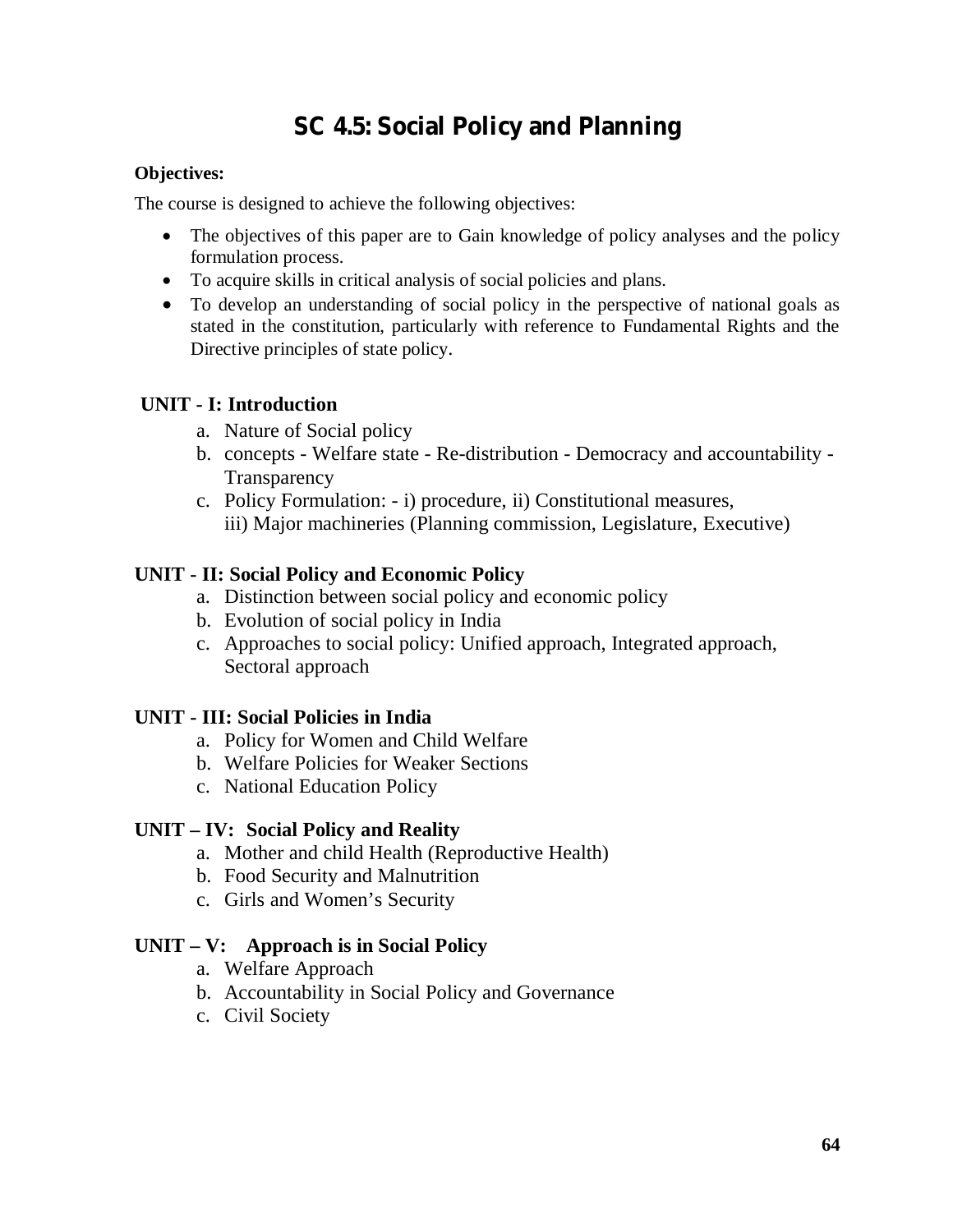- x Bagchi, A. K., 1982, Political Economy of Underdevelopment, Cambridge: Cambridge University Press.
- x Bandyopadhyay, D., 1997, "People's Participation in Planning: Kerala Experiment", Economic and Political Weekly, Sept. 24, 2450-54.
- Bhanti, R., 1993, Social Policy and Development in Rajasthan, Udaipur: Himanshu Publications.
- Chakraborty, S., 1987, Development Planning Indian Experience, Oxford: Claredon Press.
- Dandekar, V. M., 1994, "Role of Economic Planning in India in the 1990s & Beyond", Economic and Political Weekly, Vol.29, No.24, 1457-1464.
- Desai. V., 1988, Rural Development (Vol.I), Mumbai: Himalaya Publishing House.
- Dimitto, D. M., 1991, Social Welfare: Politics and Public Policy, New Jersey: Prentice Hall.
- Fidelma, A., et al., 3999 Contemporary social and Political Theory: An Introduction, Buckingham: Open University Press.
- Ganapathy. R.S., and Others 1985, Public Policy and Policy Analysis in India, Delhi: Sage Publications.
- Ghosh, A., 1992, Planning in India: The Challenge for the Nineties, New Delhi: Sage Publications.
- Gupta S. P. 1993, Planning and Liberalization, Economic and Political Weekly, Vol28, NO.43, Oct.23, 2349-2355.
- Jones. K al. 1983, Issues in Social Policy, London, Routedge & Kegan Paul.
- x Kulkarni, P.D. 1952, Social Policy in India, New York: Mc Graw-Hill Book Company
- Kulkarni, P.D. 1979 Social Policy and Social Development in India, Madras: Association of Schools of Social Work in India.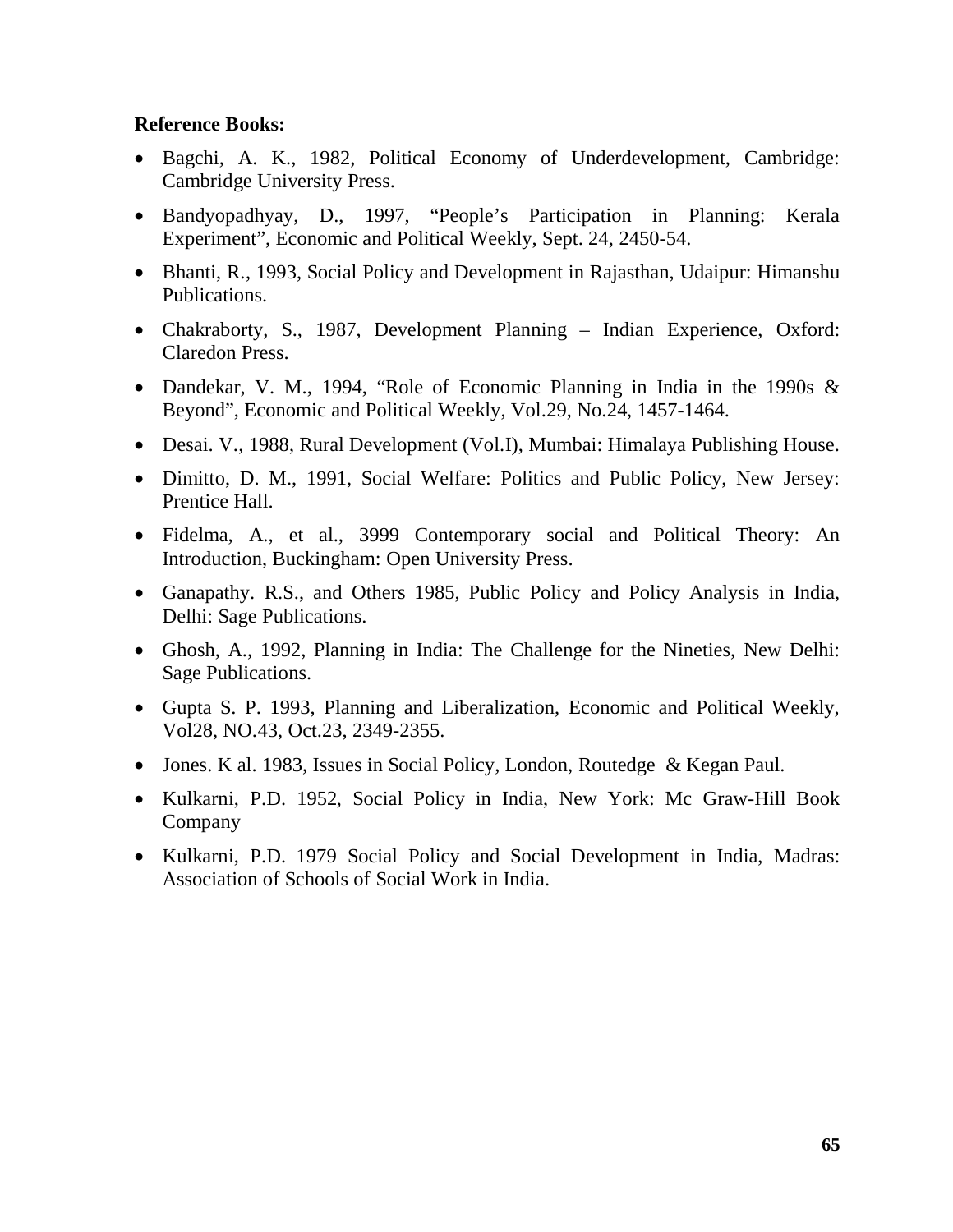### **SC 4.5: Sociology of Environment**

#### **Objectives:**

The main objectives of the course are;

- To make the students aware of the meaning of Environment and its relationship with society.
- To understand the changing environment and modes of living in different ecological conditions.
- To develop holistic approach among students to feel man environment relationship taking into account technology and socio cultural facts.
- To acquaint students technological conditions and its impact on social organization of society.

#### **UNIT – I: Introduction**

- a. Scope and Significance of Sociology of Environment
- b. Emergence of Environmental Sociology
- c. Approaches to the study of environment : Marxian, Gandhian, Eco- feminism

#### **UNIT -II: Environment and Environmental Problems**

- a. Inter relation between Environment and Society
- b. Nature of Environmental Problems
- c. Types of Environmental Problems

#### **UNIT – III: Contemporary Environmental issues in India**

- a. Pollution and their effects
- b. Deforestation
- c. Developmental Projects- Displacement & Rehabilitation

#### **UNIT– IV: Toward Environmental Conservation in India**

- a. Environment and Development
- b. Environmental Movements & The Politics of Development
- c. Chipko Movement and Narmada Bachavo Andholan (NBA), Save Western Ghats Movements

#### **UNIT-V: State Society and Environment**

- a. Constitutional provisional in India
- b. The State and International Agencies
- c. Role of NGO's